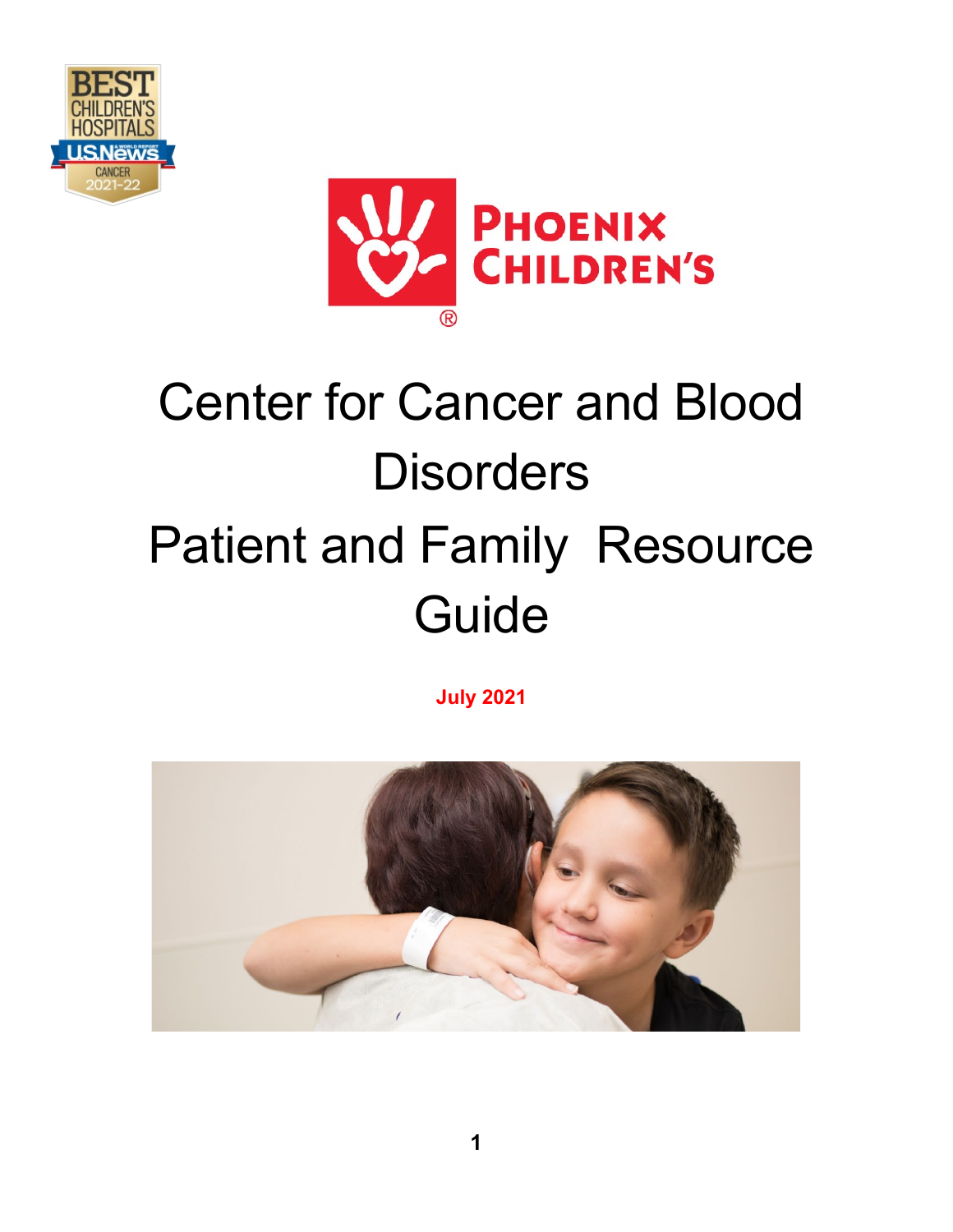### About

This list has been compiled with care by families and our team to help provide a starting point for resources. If you have any questions regarding your child's specific care, please be sure to ask your provider.

#### **Disclaimer**

Phoenix Children's does not endorse, approve or recommend any particular organization and makes no representations as to their programs or services. The information and links are being provided as a convenience and for informational purposes only.

\*Many organizations are operating on special guidelines due to the COVID-19 pandemic. Please be sure to contact or check the website of any organization to see their updated guidelines



This symbol represents local Arizona organizations or organizations that Phoenix Children's Hospital partners with a consistent basis.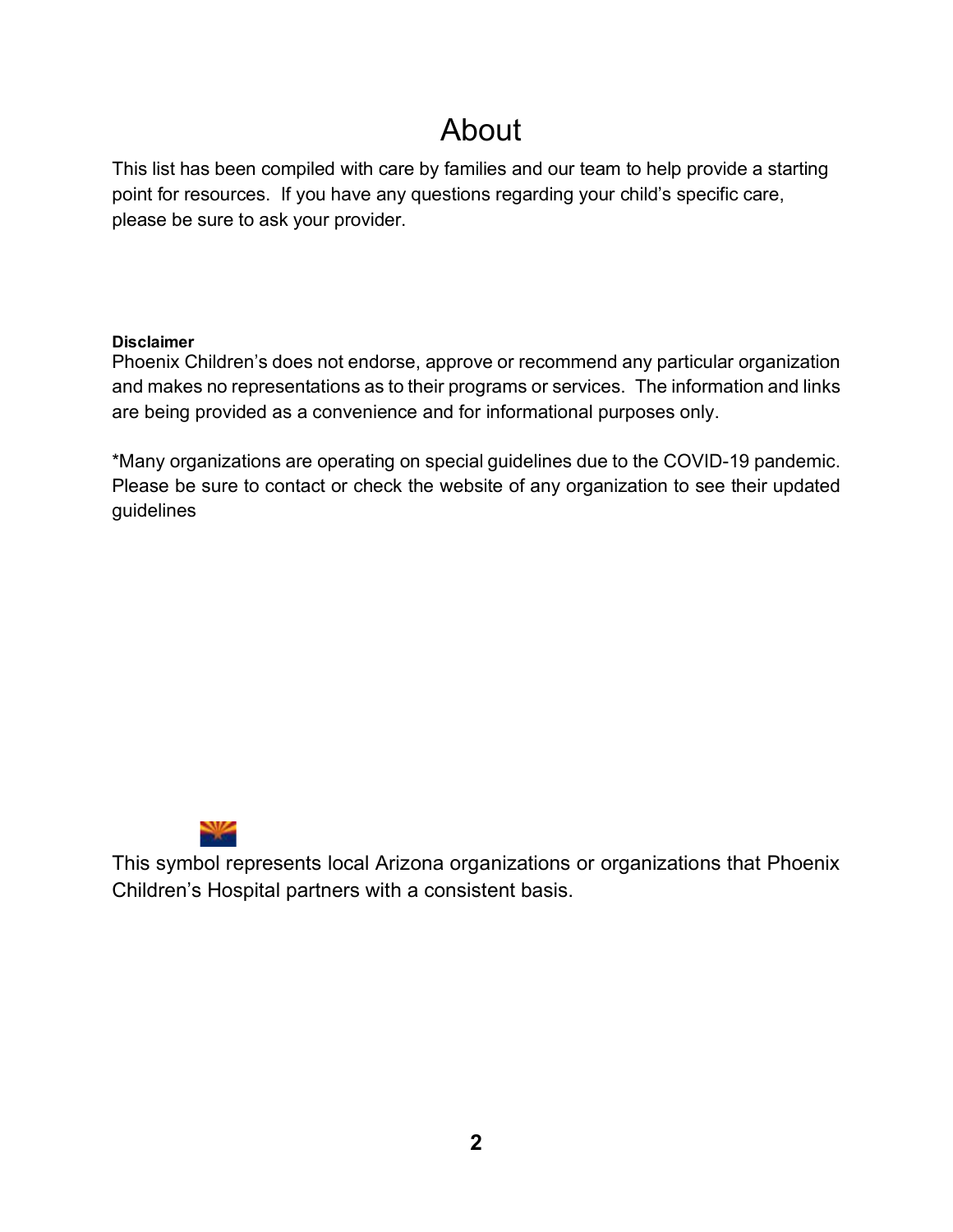### Table of Contents

| <b>Advocacy and Awareness</b>                                    | 5  |
|------------------------------------------------------------------|----|
| <b>Animal Therapy</b>                                            | 9  |
| <b>Camps and Retreats</b>                                        | 10 |
| <b>Clinical Trials</b>                                           | 12 |
| Clothing, Food, or Toy Help                                      | 13 |
| Counseling                                                       | 15 |
| Directory, Registry, or Helpline                                 | 16 |
| Education (Patient and/or Family)                                | 18 |
| <b>Family Activities</b>                                         | 22 |
| <b>Family and Patient Support</b>                                | 24 |
| <b>Financial Assistance</b>                                      | 29 |
| <b>Fitness and Wellbeing</b>                                     | 34 |
| Games                                                            | 35 |
| <b>Handyman Services</b>                                         | 36 |
| Hotels and Accommodations (Offer a Special PCH Rate or Discount) | 37 |
| Long Term Lodging                                                | 40 |
| Medicine Services/Help                                           | 41 |
| <b>Music Therapy</b>                                             | 42 |
| <b>Natural Resources</b>                                         | 43 |
| Respite or End-of-Life Care                                      | 44 |
| Scholarships                                                     | 45 |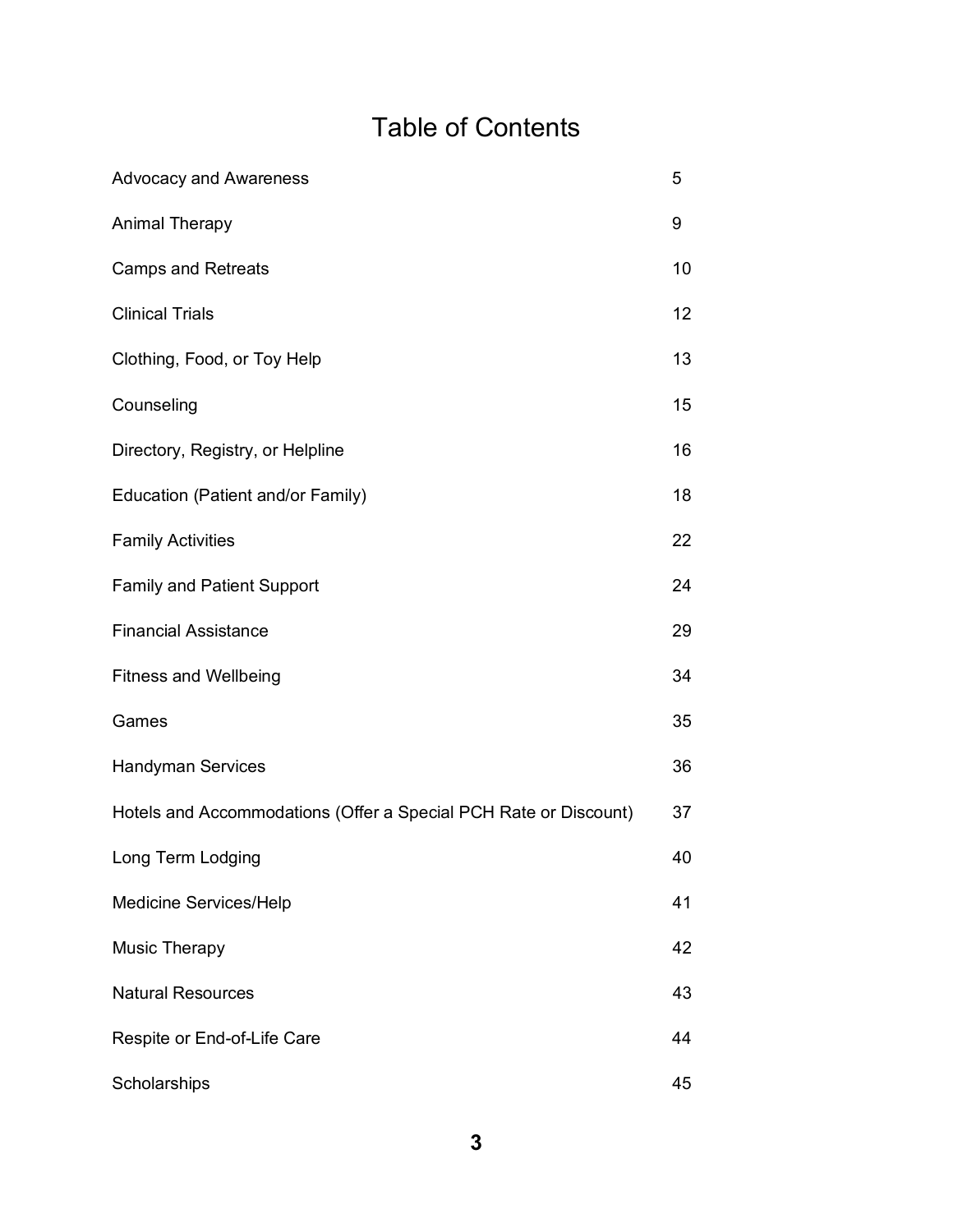| <b>Schooling Assistance</b>       | 48 |
|-----------------------------------|----|
| <b>Sibling Support</b>            | 50 |
| <b>Support Groups</b>             | 53 |
| <b>Survivor Programs</b>          | 55 |
| Transportation                    | 56 |
| Vacations                         | 57 |
| Wigs and Hats                     | 58 |
| Wishes, Activities, Miscellaneous | 59 |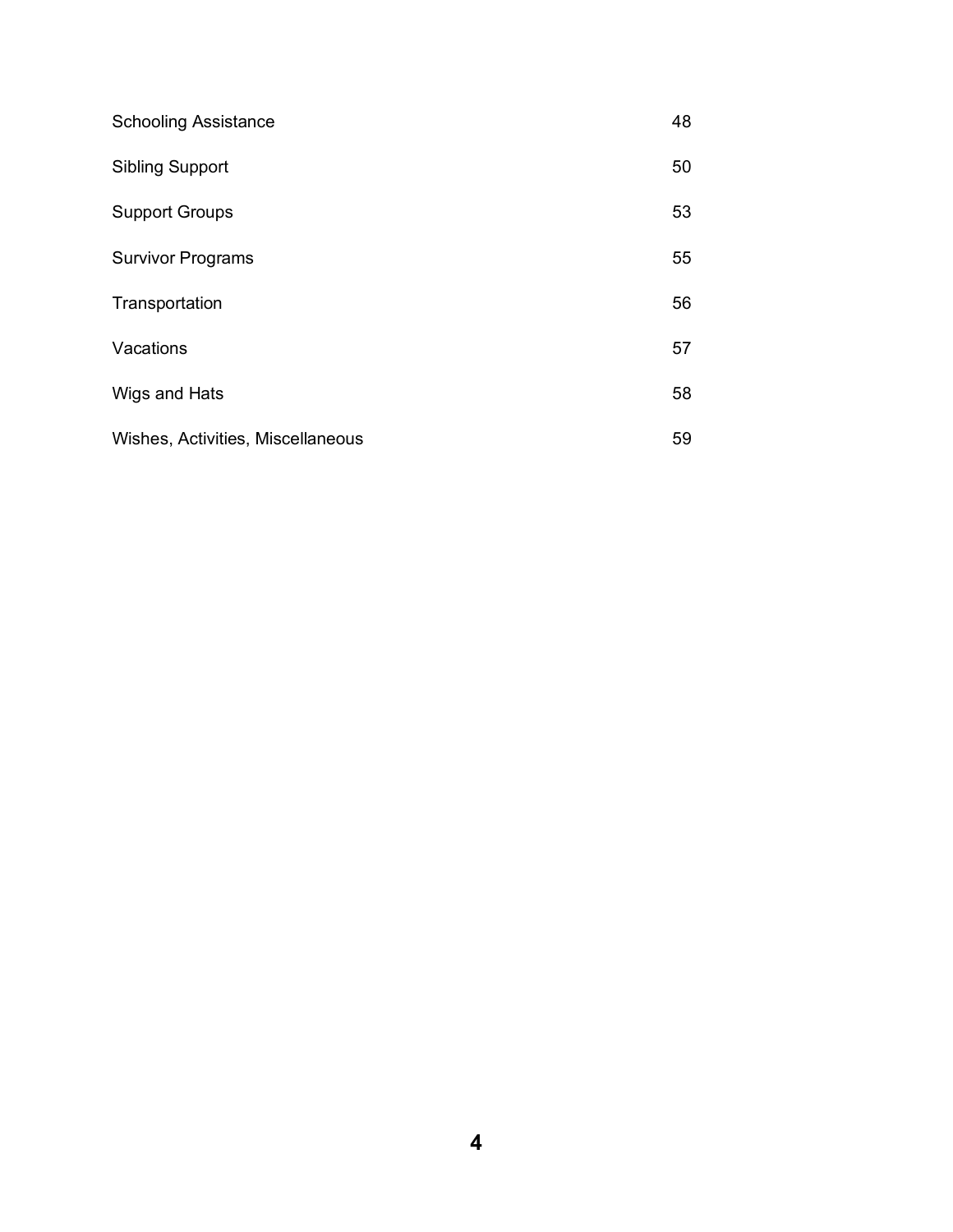

### Advocacy and Awareness

#### **Alex's Lemonade Stand**

- Alex's Lemonade Stand helps to fund research, raise awareness, and support families and children battling cancer.
	- [www.alexslemonade.org](http://www.alexslemonade.org/)
	- $\circ$  866-333-1213



- Amanda Hope Rainbow Angels provides Comfycozy shirts for patients, inpatient activities, family counseling, therapy, financial support, camps and awareness.
	- [www.amandahope.org](http://www.amandahope.org/)
	- [hello@amandahope.org](mailto:hello@amandahope.org)
	- $\circ$  602-775-5090

#### **American Brain Tumor Association**

- The American Brain Tumor Association hopes to improve, extend, and save the lives of children battling brain tumors through advocacy and funding of brain tumor research.
	- [www.abta.org](http://www.abta.org/)

#### **American Cancer Society**

- The American Cancer Society provides information, prevention tips, awareness, and Road to Recovery programs for cancer patients and families.
	- [www.cancer.org](http://www.cancer.org/)
	- Cancer hotline: 800-227-2345 or live chat on their website

#### **Cancer Really Sucks**

- Cancer Really Sucks is a website designed for teen cancer patients who are looking for ways to cope with their cancer and their world.
	- [www.cancerreallysucks.org](http://www.cancerreallysucks.org/)
	- [office@gemsofhope.org](mailto:office@gemsofhope.org)
	- 319-393-9681

#### **Cancer Response Team**

- Cancer Response Team supports families who choose to pursue an integrative approach to pediatric cancer treatment by empowering families and providing financial assistance and awareness from their time of diagnosis up to six months post treatment. CRT is a leading educational entity that strives to make information for parents with children diagnosed with cancer more accessible, reliable, and understandable. The non- profit organization raises money for financial assistance for patients and their families.
	- [www.cancerresponseteam.org](http://www.cancerresponseteam.org/)
	- [info@cancerresponseteam.org](mailto:info@cancerresponseteam.org)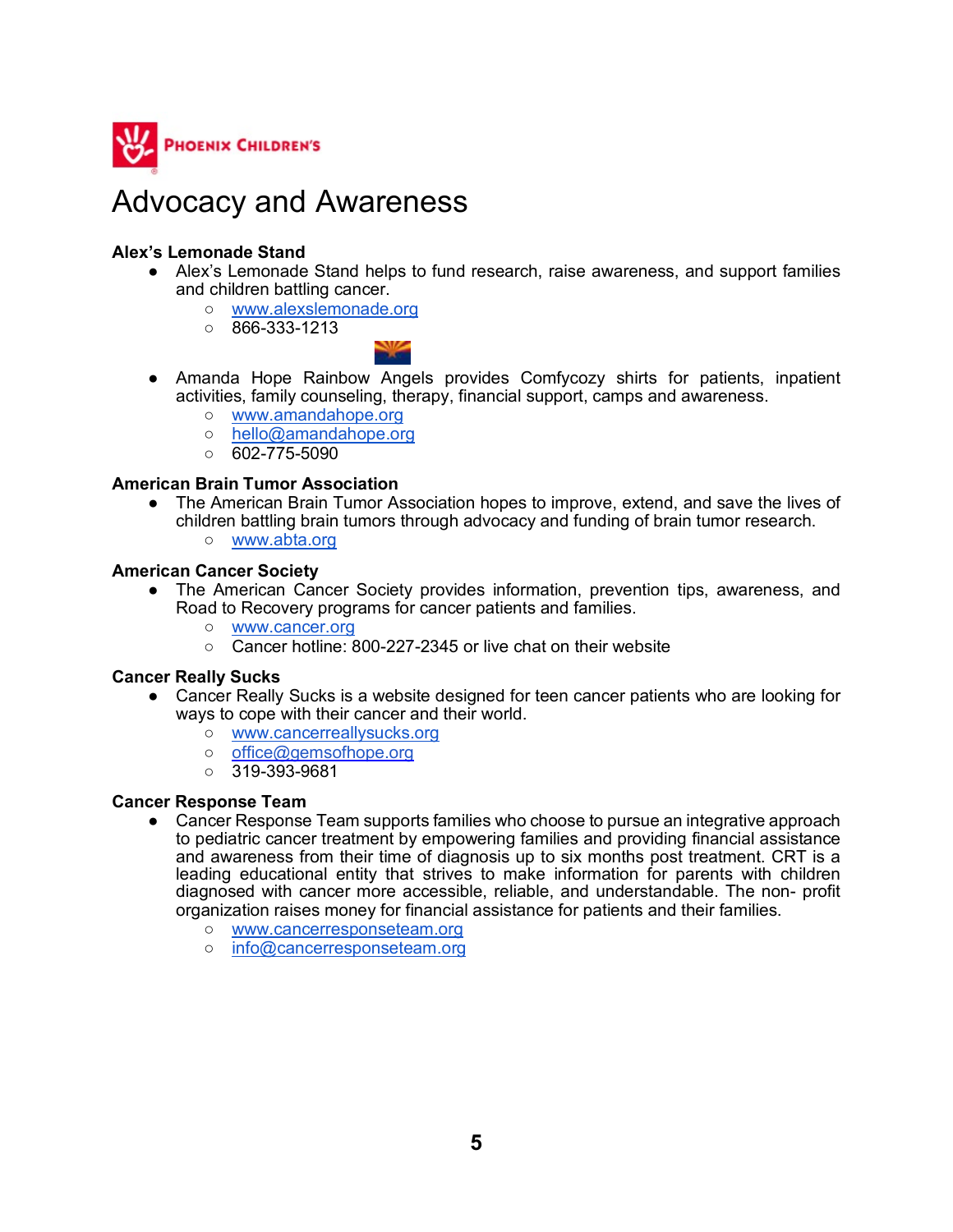#### **CHAMP Cancer Hope and Awareness Month for Pediatrics**

- CHAMP hosts a collaborative 5k run/walk event in September where they raise awareness, educate and empower the community, provide support and resources to families, and unite the community to fight against childhood cancer.
	- [www.septemberchamp.org](http://www.septemberchamp.org/)
	- [kathryn@septemberchamp.org](mailto:kathryn@septemberchamp.org)
	- $0.480 809 2166$
	- $O = 602 726 2005$

#### **Children's Brain Tumor Foundation**

- The Children's Brain Tumor Foundation provides knowledge, support, advocacy, and research support.
	- [www.cbtf.org](http://www.cbtf.org/)
	- [info@cbtf.org](mailto:info@cbtf.org)
	- $0$  212-448-9494



- Children's Cancer Network supports Arizona's children and families throughout their cancer journey by providing financial assistance, promoting healthy lifestyles and education, and raising awareness.
	- [www.childrenscancernetwork.org](http://www.childrenscancernetwork.org/)
	- [info@childrenscancernetwork.org](mailto:info@childrenscancernetwork.org)
	- $\circ$  480-398-1564

#### **Children's Neuroblastoma Cancer Foundation**

- The Children's Neuroblastoma Cancer FounTdation funds research and provides education, awareness, and advocacy.
	- [www.nbhope.org](http://www.nbhope.org/)
	- [ptall@mindspring.com](mailto:ptall@mindsring.com)
	- [info@cncfhope.org](mailto:info@cncfhope.org)
	- $\circ$  866-671-2623

#### **Courtney's Courage**

- Courtney's Courage provides an immense amount of funding to cancer research and family support programs. They provide sibling events, gift packed backpacks, teen and young adult support groups, support groups, and even financial assistance.
	- o <https://www.teeupfortots.org/programs>
	- o K.ogden@courtneyscourage.org
	- $\circ$  520-269-9824

#### **Children's Oncology Group**

- Children's Oncology Group provides reliable information to help guide you through all stages of childhood cancer.
	- o <https://childrensoncologygroup.org/>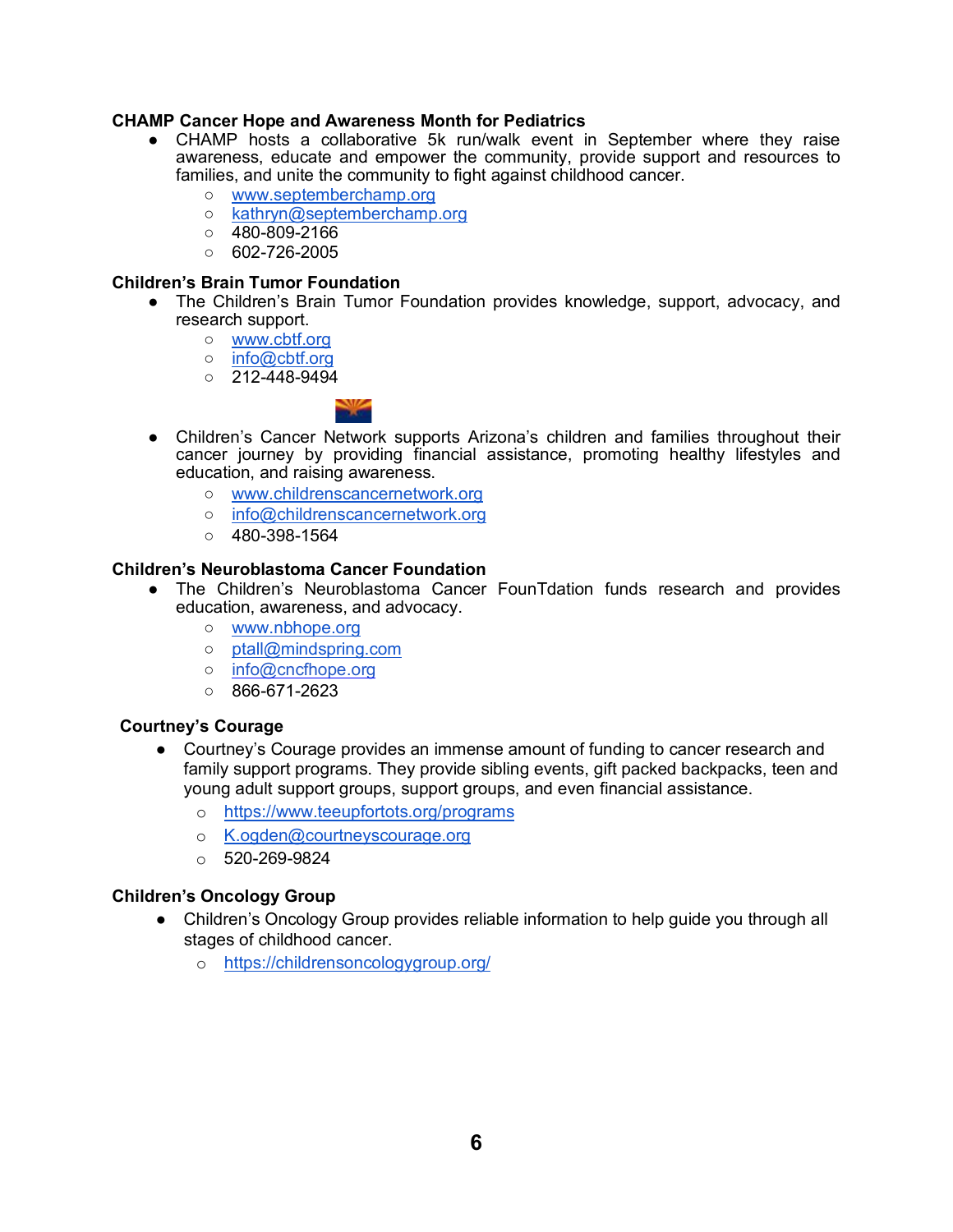

- The Emily Center provides evidence based and individualized health information that meets the needs of each family.
	- o <https://www.phoenixchildrens.org/centers-programs/emily-center-health-library>
	- $\circ$  602-933-1400
	- o Email: emilycenter@phoenixchildrens.com

#### **Imerman Angels**

- Imerman Angels partners anyone seeking cancer support with a "Mentor Angel", who has been through the same or similar diagnosis and treatment.
	- [www.imermanangels.org](http://www.imermanangels.org/)
	- [info@imermanangels.org](mailto:info@imermanangels.org)
	- 866-463-7626

#### **Leukemia and Lymphoma Society**

- The Leukemia and Lymphoma Society fund research for blood cancers, offers information on blood cancers, provides awareness for blood cancers, and offers online support groups and chats.
	- [www.lls.org](http://www.lls.org/)
	- 888-557-7177
	- $\circ$  1-800-955-4572



- Lighthouse for Hope provides support for families by alleviating financial stress, providing awareness, assistance for daily necessities, food, and clothing needs, and offering retreats and activities for cancer patients and survivors.
	- [www.lighthouseforhope.org](http://www.lighthouseforhope.org/)
	- [hello@lighthouseforhope.org](mailto:hello@lighthouseforhope.org)
	- $\circ$  480-662-1367

#### **Livestrong Foundation**

- The Livestrong Foundation provides an initiative for young adults with cancer to empower and access support and provide resources
	- [www.livestrong.org](http://www.livestrong.org/)
	- [www.planetcancer.org](http://www.planetcancer.org/)
	- Cancer support line: 855-220-7777

#### **National Coalition for Cancer Survivorship**

- The National Coalition for Cancer Survivorship advocates for changes in research, regulations, finances, and delivery of cancer care. They also provide cancer survivors with programs and tools for self-advocacy.
	- [www.canceradvocacy.org](http://www.canceradvocacy.org/)
	- o [info@canceradvocacy.org](mailto:info@canceradvocacy.org)
	- $\circ$  301-650-9127

#### **Pediatric Brain Tumor Foundation**

- The Pediatric Brain Tumor Foundation funds research and promotes awareness of childhood brain tumors.
	- [www.curethekids.org](http://www.curethekids.org/)
	- $\circ$  800-253-6530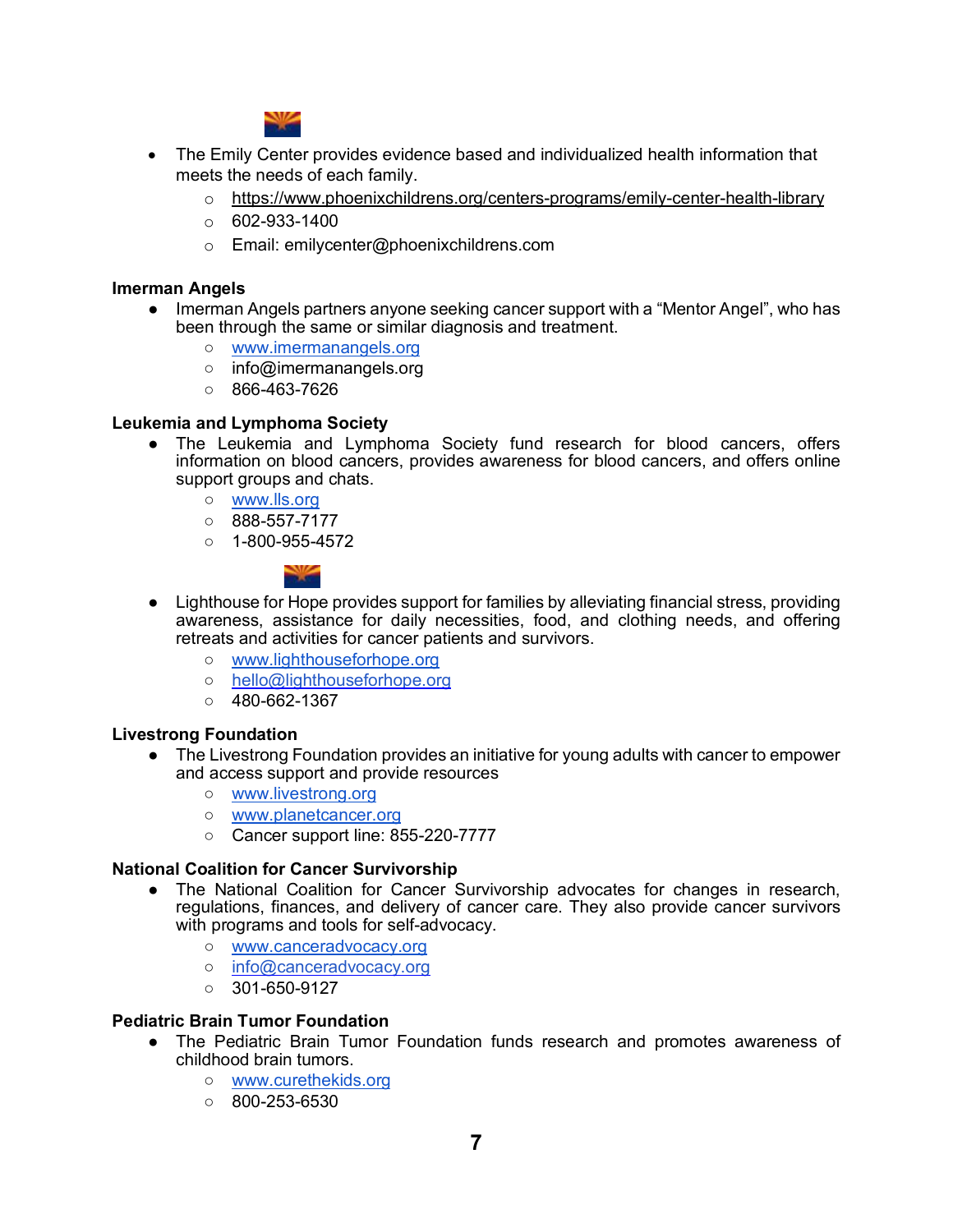#### **Retinoblastoma of Arizona**

- Retinoblastoma of Arizona supports families affected by retinoblastoma by providing information, awareness, and an atmosphere where children who are fighting this disease can socialize with other similarly affected children.
	- [www.rbaz.org](http://www.rbaz.org/)
	- teamrbaz@gmail.com
	- $\circ$  801-673-2555

#### **Sarcoma Alliance**

- Sarcoma Alliance provides guidance, education, message boards, and support for people affected by sarcomas.
	- [www.sarcomaalliance.org](http://www.sarcomaalliance.org/)
	- [info@sarcomaalliance.org](mailto:info@sarcomaalliance.org)
	- $\circ$  415-381-7236

#### **Save the Cord Foundation**

- The Save the Cord Foundation works to save umbilical cord blood to be used for life saving transplants and regenerative medicine transfusions. They provide advocacy, education and research information.
	- https://www.savethecordfoundation.org
	- [info@savethecordfoundation.org](mailto:info@savethecordfoundation.org)
	- 520-419-0269

#### **Stupid Cancer**

- Stupid Cancer empowers young adults affected by cancer through innovating and award winning programs and services.
	- [www.stupidcancer.org](http://www.stupidcancer.org/)
	- o [contact@stupidcancer.org](mailto:contact@stupidcancer.org)
	- $\circ$  212-619-1040

#### **Ulman Cancer Fund for Young Adults**

- The Ulman Fund is a leading voice in the young adult cancer movement that works at a grassroots level to support, educate, connect and empower young adult cancer survivors.
	- [www.ulmanfund.org](http://www.ulmanfund.org/)
	- o info@ulmanfoundation.org
	- 410-964-0202

#### **13Thirty Cancer Connect**

- 13thirty Cancer Connect is to help adolescents and young adults (aged roughly 13-30) with cancer by helping to build peer communities and providing programs related to fitness, nutrition, arts, or just hanging out together.
	- <http://13thirty.org/>
	- [staff@13thirty.org](mailto:staff@13thirty.org)
	- $\circ$  585-563-6221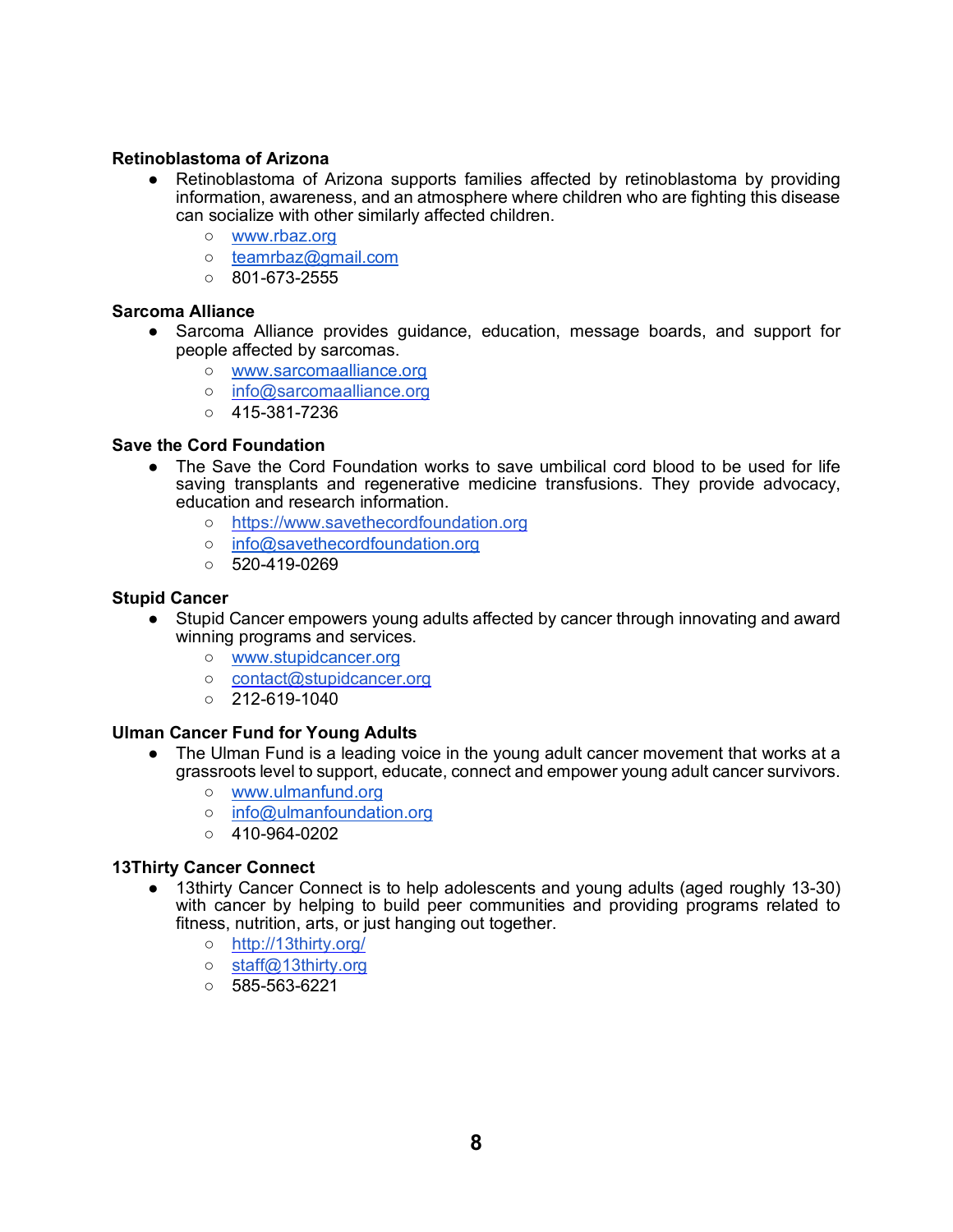

### Animal Therapy

#### **Arizona Cancer Foundation for Children**

- The Arizona Cancer Foundation for Children provides emotional, practical, and financial support directly to families. Some of their services include financial assistance, adopt-a-family, travel assistance, and therapy dog visits.
	- o [www.azcancerfoundation.org](http://www.azcancerfoundation.org/)
	- $O$  480-350-7055

### **Phoenix Children's Hospital Animal-Assisted Therapy (AAT)**

- Phoenix Children's Hospital provides AAT to all patients that want it for therapeutic purposes. This program acts as a catalyst for patients to help themselves.
	- o [http://www.phoenixchildrens.org/your-visit/during-your-visit/animal-assisted](http://www.phoenixchildrens.org/your-visit/during-your-visit/animal-assisted-therapy-aat-program)[therapy-aat-program](http://www.phoenixchildrens.org/your-visit/during-your-visit/animal-assisted-therapy-aat-program)
	- $O$  602-933-5437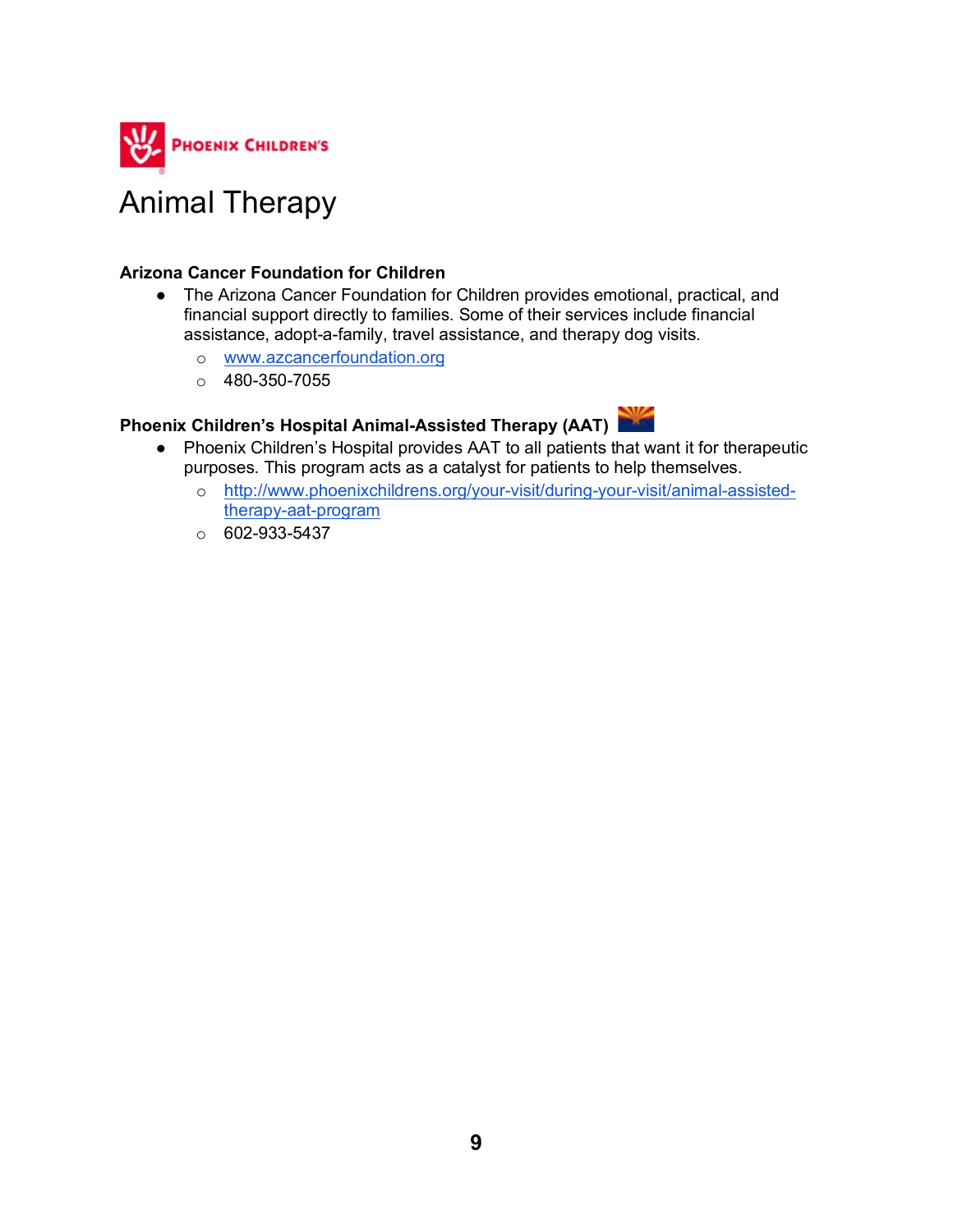

### Camps and Retreats

#### **Arizona Camp Sunrise and Sidekicks**

- Arizona Camp Sunrise and Sidekicks offers special programs, such as week-long camps and weekend retreats in Payson, for children who have or had cancer and their siblings. They have camps geared for children aged 8-16 years old, and retreats for teens aged 13-16 or children aged 8-12.
	- o [www.azcampsunrise.org](http://www.azcampsunrise.org/)
	- o [info@swkcf.org](mailto:info@swkcf.org)
	- o Ashley.larson@swkcs.org
	- o 480-382-8564
	- o 12818 N. 28th St, Phoenix, AZ 85032



- Amanda Hope Rainbow Angels provide Comfycozy shirts for patients, inpatient activities, family counseling, therapy, financial support, camps and awareness.
	- o [www.amandahope.org](http://www.amandahope.org/)
	- o [hello@amandahope.org](mailto:hello@amandahope.org)
	- $\circ$  602-775-5090



- Camp Rainbow is held for one week every summer. The camp session includes activities such as horseback riding, arts and crafts, canoeing, fishing, swimming, archery and much more. Camp Rainbow welcomes patients of Phoenix Children's Center for Cancer and Blood Disorders who are ages 7-17.
	- o [www.pchrainbowkids.com](http://www.pchrainbowkids.com/)
	- o camprainbow@phoenixchildrens.com
	- o [ejarboe@phoenixchildrens.com](mailto:ejarboe@phoenixchildrens.com)
	- $\circ$  602-933-0157

#### **Candlelighters Childhood Cancer Foundation of Southern Arizona**

- Candlelighters supports, serves, and advocates for children and adolescents with cancer and other blood disorders through support groups, festive opportunities and camps.
	- o [www.candlelightersaz.org](http://www.candlelightersaz.org/)
	- o [Info@candlelightersaz.org](mailto:info@candlelightersaz.org)
	- $\circ$  520-777-4911
	- o PO Box 42436, Tucson, AZ 85733
	- o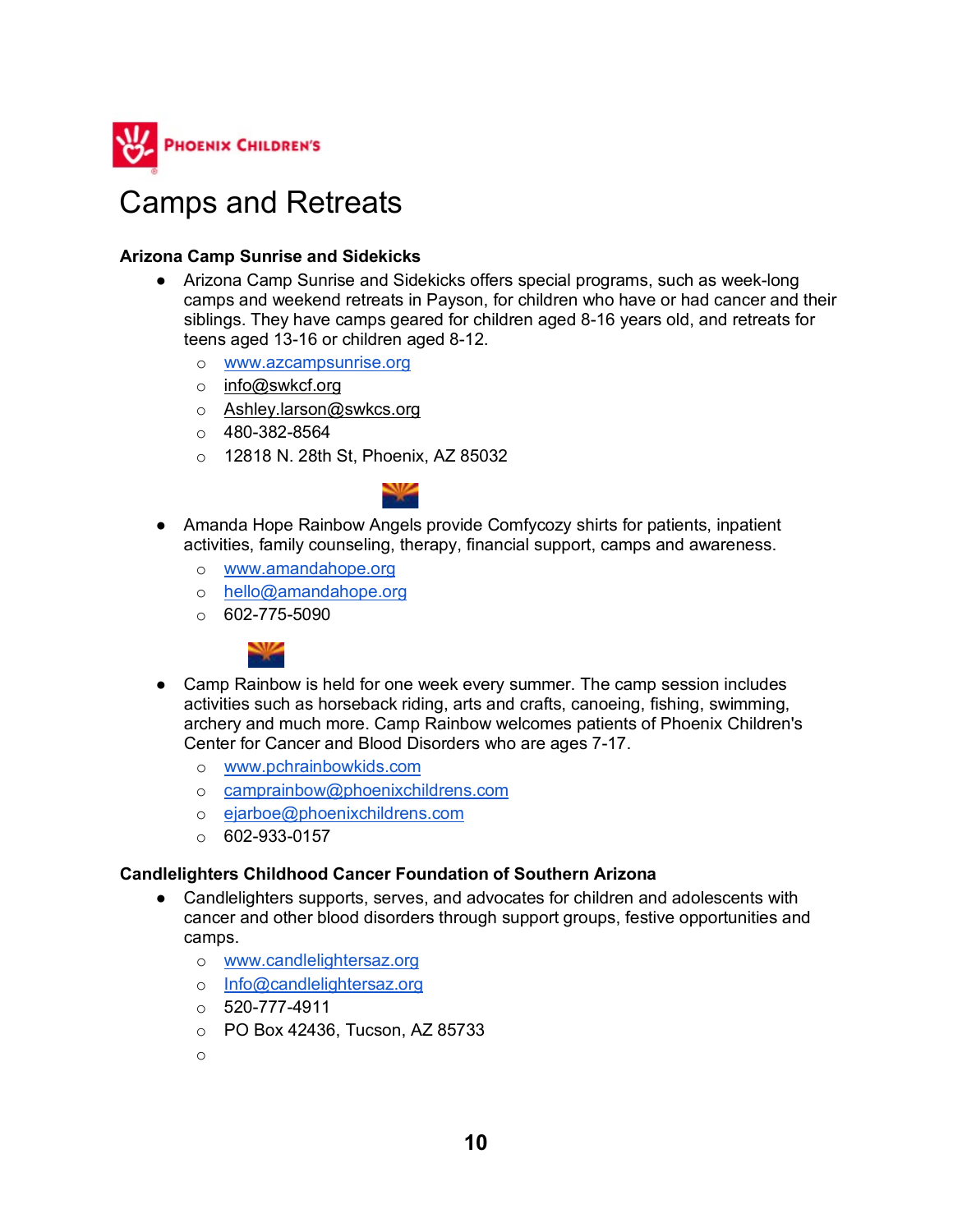#### **Chai Lifeline**

- Chai Lifeline provides seriously ill children with happy and positive lifestyles. Their programs include Camp Simcha, professional care management, learning programs, family retreats, insurance support, sibling support and community services.
	- o [www.chailifeline.org](http://www.chailifeline.org/)
	- o [info@chailifeline.org](mailto:info@chailifeline.org)
	- o 1-877-CHAI-LIFE



- Lighthouse for Hope provides support for families by alleviating financial stress, providing awareness, assistance for daily necessities, food, and clothing needs, and offering retreats and activities for cancer patients and survivors.
	- o [www.lighthouseforhope.org](http://www.lighthouseforhope.org/)
	- o [hello@lighthouseforhope.org](mailto:hello@lighthouseforhope.org)
	- $O$  480-662-1367

#### **Retinoblastoma of Arizona**

- Retinoblastoma of Arizona supports families affected by retinoblastoma by providing information, awareness, and an atmosphere where children who are fighting this disease can socialize with other similarly affected children.
	- o [www.rbaz.org](http://www.rbaz.org/)
	- o teamrbaz@gmail.com
	- $\circ$  801-673-2555

#### **Southwest Kids Cancer Foundation**

- The Southwest Kids Cancer Foundation is committed to actively preserving and advancing Arizona Camp Sunrise and Sidekicks camps and programs.
	- [www.swkidscancerfoundation.org](http://www.swkidscancerfoundation.org/)
	- [info@swkcf.org](mailto:info@swkcf.org)
	- o [ashley.larson@swkcs.org](mailto:ashley.larson@swkcs.org)
	- $\circ$  480-382-8564

#### **Sunshine Kids**

- Sunshine Kids provides children with positive group activities and opportunities. They provide in hospital opportunities as well as different trips or vacations free of charge.
	- o <http://www.sunshinekids.org/index.html>
	- $O$  323-769-2520

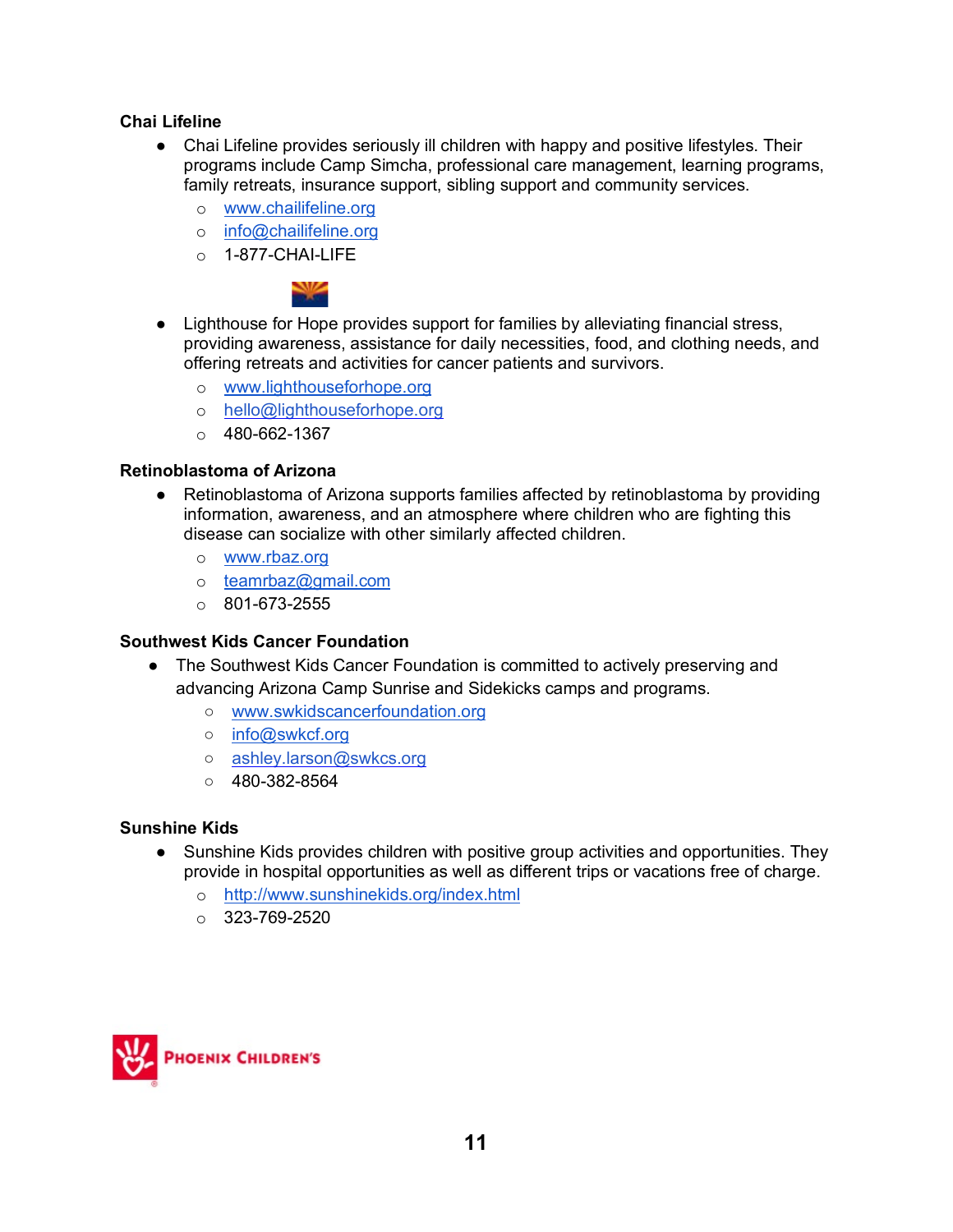# Clinical Trials

#### **CureSearch**

- CureSearch accelerates the search for cures for children's cancer by driving innovation, overcoming research barriers and solving the field's most challenging problems. They have a vast library of resources and information for patient and family education.
	- o [www.curesearch.org](http://www.curesearch.org/)
	- o [info@curesearch.org](mailto:info@curesearch.org)
	- $o$  1-800-458-6223

#### **Save the Cord Foundation**

- The Save the Cord Foundation works to save umbilical cord blood to be used for life saving transplants and regenerative medicine transfusions. They provide advocacy, education and research information.
	- o [https:/www.savethecordfoundation.org](http://www.savethecordfoundation.org/)
	- o [info@savethecordfoundation.org](mailto:info@savethecordfoundation.org)
	- $o$  520-419-0269

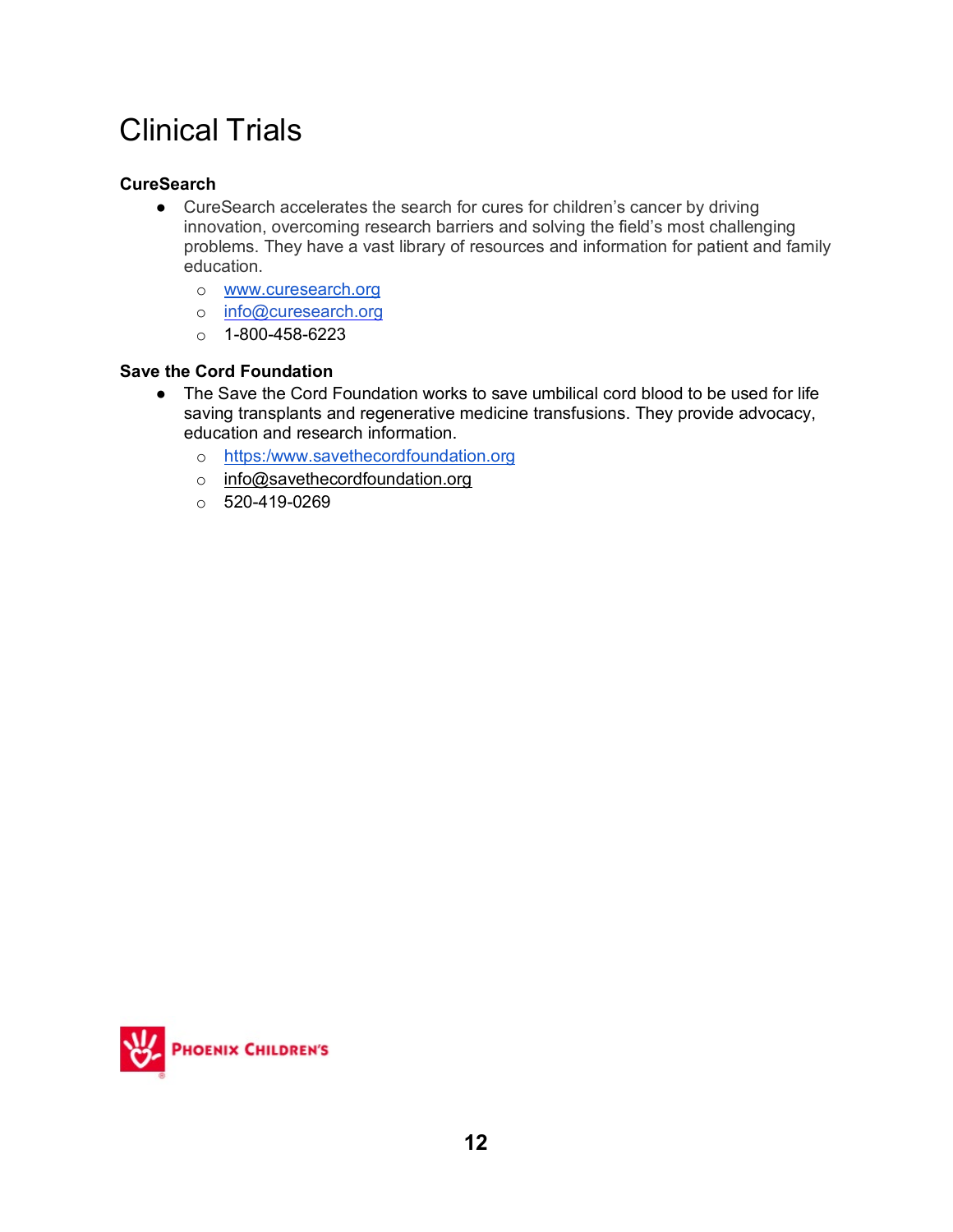# Clothing, Food, or Toy Help



- Amanda Hope Rainbow Angels provide Comfycozy shirts for patients, inpatient activities, family counseling, therapy, financial support, camps and awareness.
	- o [www.amandahope.org](http://www.amandahope.org/)
	- o [hello@amandahope.org](mailto:hello@amandahope.org)
	- $\circ$  602-775-5090

#### **Arizona Cancer Foundation for Children**

- The Arizona Cancer Foundation for Children provides emotional, practical, and financial support directly to families. Some of their services include financial assistance, adopt-a-family, travel assistance, and therapy dog visits.
	- o [www.azcancerfoundation.org](http://www.azcancerfoundation.org/)
	- $O$  480-350-7055

#### **Courtney's Courage**

- Courtney's Courage provides an immense amount of funding to cancer research and family support programs. They provide sibling events, gift packed backpacks, teen and young adult support groups, support groups, and even financial assistance.
	- o <https://www.teeupfortots.org/programs>
	- o K.ogden@courtneyscourage.org
	- $\circ$  520-269-9824



- **The Joy Bus Diner**
	- The Joy Bus will relieve the burden put on families during this time by providing healthy meals specified to meet our patron's needs. The Joy Bus delivers not only quality meals to your doorstep but compassion and a smiling face
		- o <https://www.thejoybusdiner.com/our-story>
		- o [megan@joybus.org](mailto:megan@joybus.org)
		- $\circ$  602-595-5884
		- o 3375 E. Shea Blvd. Phoenix, AZ 85028



- Lighthouse for Hope provides support for families by alleviating financial stress, providing awareness, assistance for daily necessities, food, and clothing needs, and offering retreats and activities for cancer patients and survivors.
	- o [www.lighthouseforhope.org](http://www.lighthouseforhope.org/)
	- o [hello@lighthouseforhope.org](mailto:hello@lighthouseforhope.org)
	- $O$  480-662-1367

#### **Singletons**

 $\sim$ 

● Singletons brings hope, help and practical support to struggling single parent families battling cancer through emotional, financial and household support.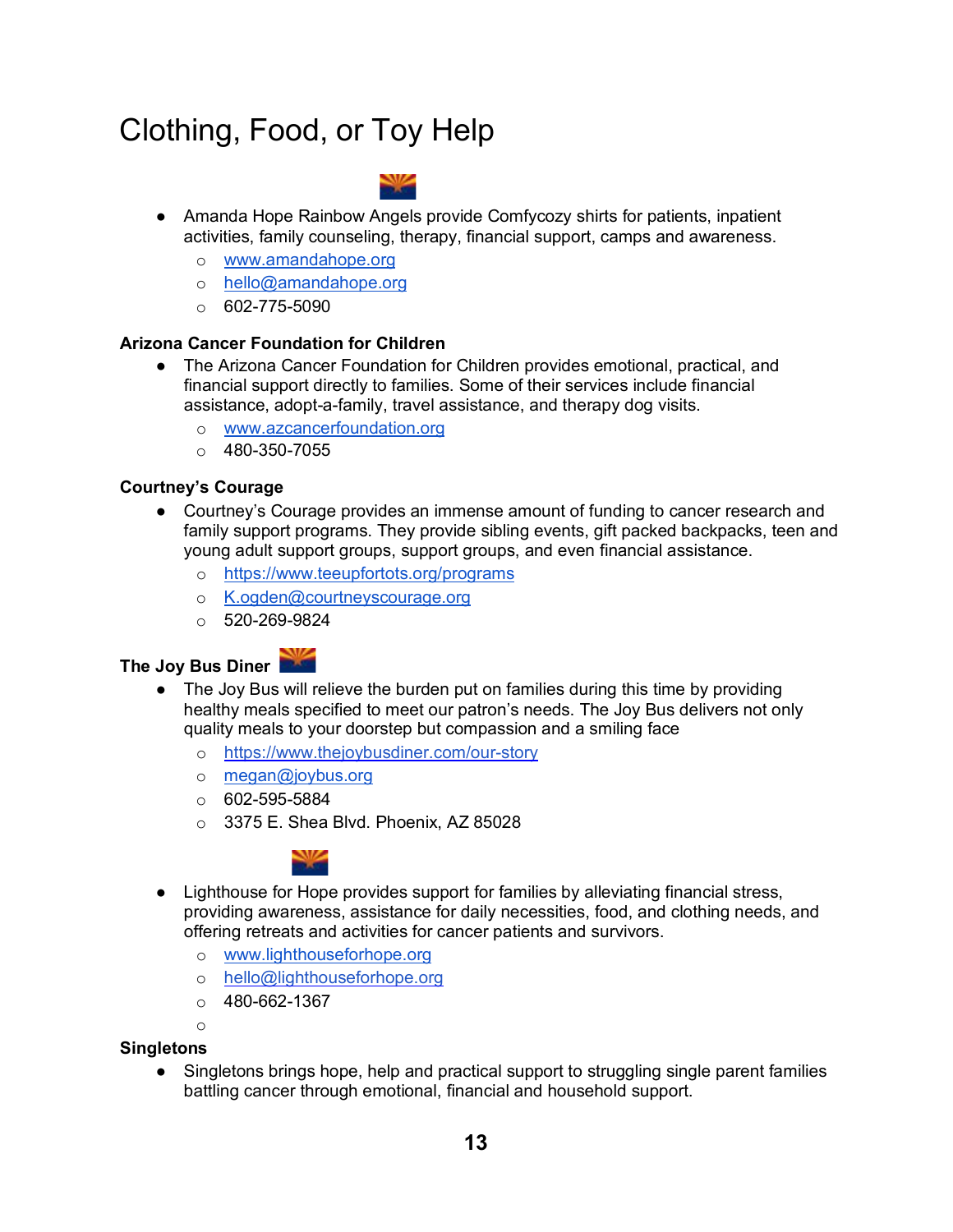- o [www.thesingletonsaz.org](http://www.thesingletonsaz.org/)
- o [contact@thesingletonsaz.org](mailto:contact@thesingletonsaz.org)
- o 480-818-5285

#### **Smiles & Sunshine Foundation**

- The Smiles & Sunshine Foundation provides Halle LuLu Rag Dolls that are made with removable hair and the option of removable limbs to children so they can have a doll just like them.
	- o [www.smilesnsunshine.com](http://www.smilesnsunshine.com/)
	- o [bobi@smilesnsunshine.com](mailto:bobi@smilesnsunshine.com)
	- o 623-680-2465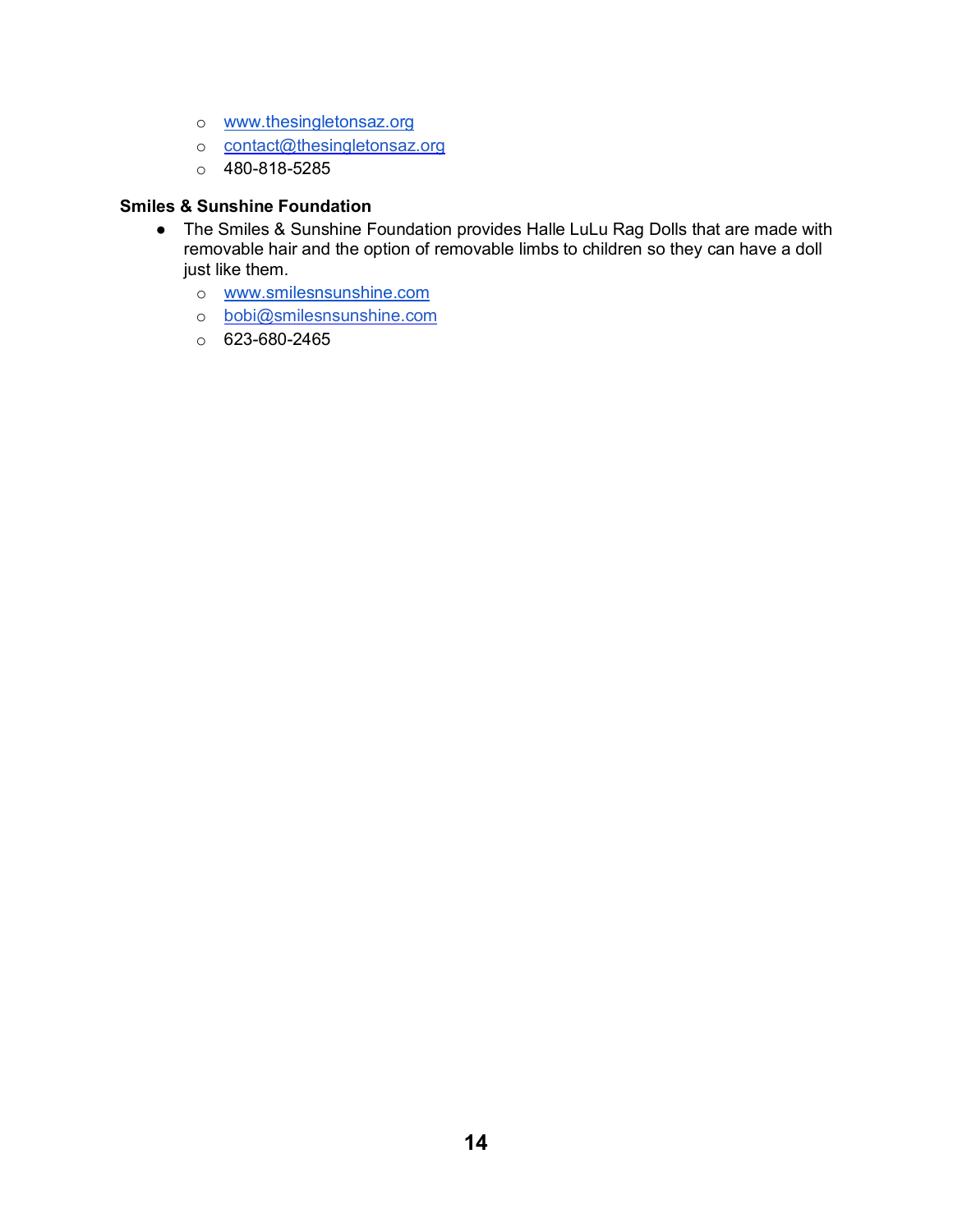

### **Counseling**



- Amanda Hope Rainbow Angels provide Comfycozy shirts for patients, inpatient activities, family counseling, therapy, financial support, camps and awareness.
	- o [www.amandahope.org](http://www.amandahope.org/)
	- o [hello@amandahope.org](mailto:hello@amandahope.org)
	- $\circ$  602-775-5090

#### **Cancer Care**

- Cancer Care provides programs that assist with counseling, support groups, education, financial assistance and practical help for families battling cancer.
	- o [www.cancercare.org](http://www.cancercare.org/)
	- o [info@cancercare.org](mailto:info@cancercare.org)
	- $\circ$  800-813-4673

### **Phoenix Children's Hospital Center for Cancer and Blood Disorders Mental Health**

**Therapists**

- The Phoenix Children's Hospital CCBD offers a free counseling service to past and present patients as well as their family members.
	- o https://www.phoenixchildrens.org/centers-programs/cancer-blood-disorders
	- $\circ$  602-933-5437

**If you would like more mental health resources, Phoenix Children's has an electronic mental health resource guide that has a full range of resources.**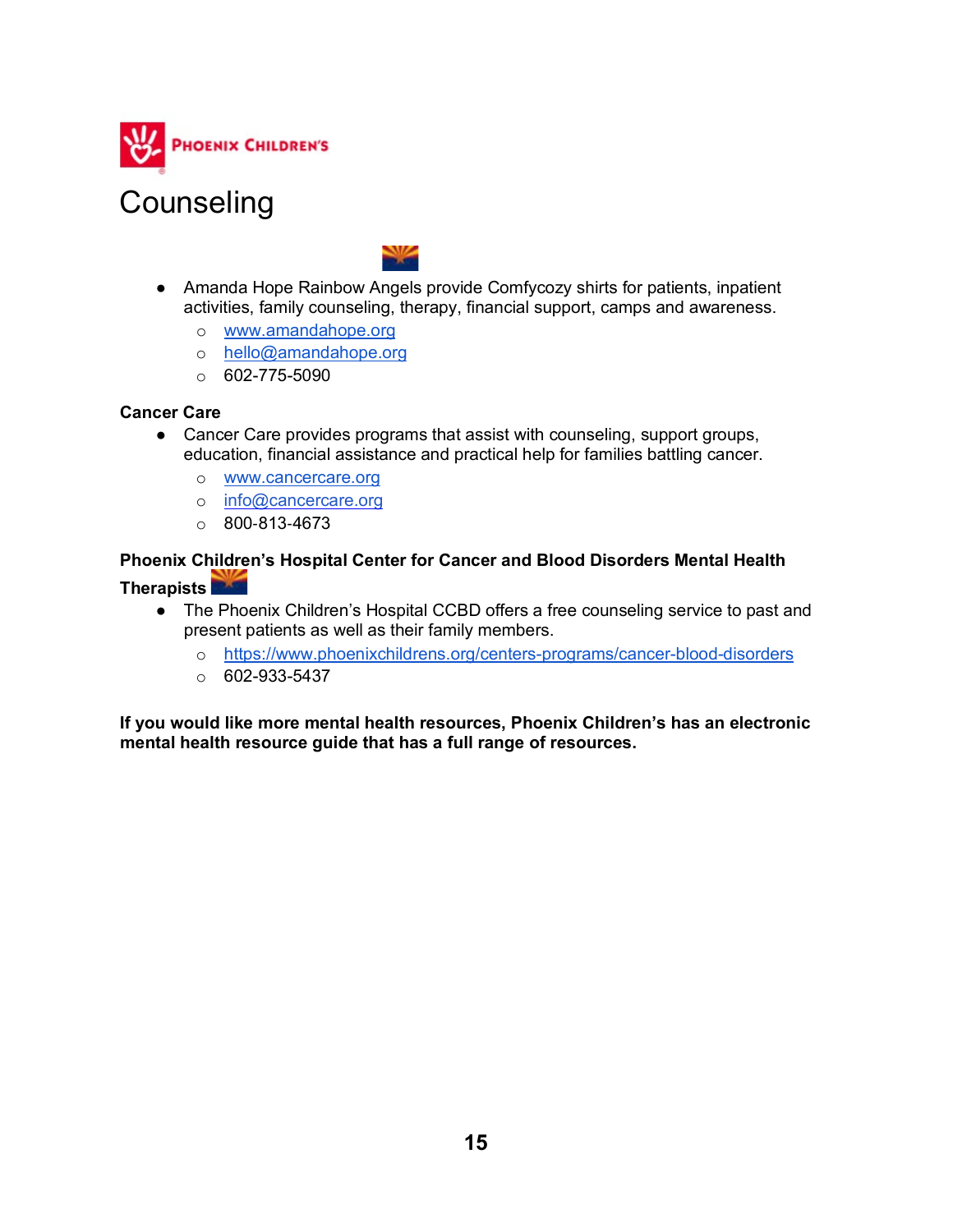

### Directory, Registry, or Helpline

#### **American Cancer Society**

- The American Cancer Society provides information, prevention tips, awareness, and Road to Recovery programs for cancer patients and families.
	- o [www.cancer.org](http://www.cancer.org/)
	- o Cancer hotline: 800-277-2345 or live chat on their website

#### **American Society of Clinical Oncology**

- The American Society of Clinical Oncology provides cancer resources and coping tips.
	- o www.asco.org
	- $\circ$  571-483-1300

#### **Arizona 2-1-1**

- Arizona 2-1-1 provides community information and referral services for Arizona as a part of a multi-state organization.
	- o [www.211arizona.org](http://www.211arizona.org/)

#### **Be The Match**

- Be The Match manages the largest and most diverse marrow registry in the world. They provide one-on-one support to patients and families through their transplant journey.
	- o [www.bethematch.org](http://www.bethematch.org/)
	- o [patientinfo@nmdp.org](mailto:patientinfo@nmdp.org)
	- $O$  800-627-7692

#### **CureSearch**

- CureSearch accelerates the search for cures for children's cancer by driving innovation, overcoming research barriers and solving the field's most challenging problems. They have a vast library of resources and information for patient and family education.
	- o [www.curesearch.org](http://www.curesearch.org/)
	- o [info@curesearch.org](mailto:info@curesearch.org)
	- o 800-458-6223

#### **School Re-Entry**

- School Re-Entry resources aid families in the process of re-entering their child into school after cancer treatments or other serious illness encounters. Each resource below has information pertaining to school re-entry.
	- o [www.children-cancer.org](http://www.children-cancer.org/)
	- o [www.cancersourcekids.com](http://www.cancersourcekids.com/)
	- o [www.cancer.org](http://www.cancer.prg/)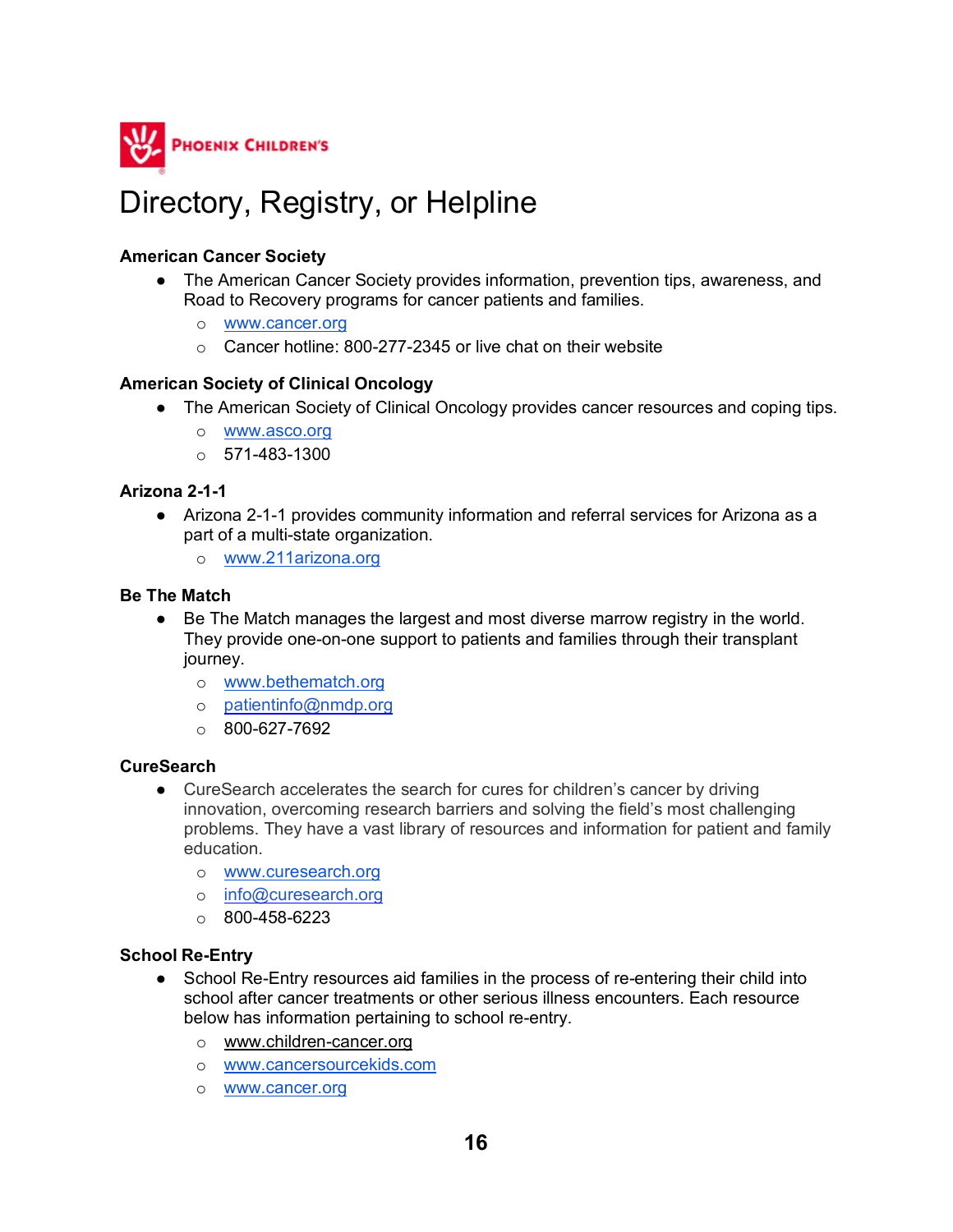- o [www.ldonline.org](http://www.ldonline.org/)
- o [www.leukemia-lymphoma.org](http://www.leukemia-lymphoma.org/)
- o [www.candlelighters.org](http://www.candlelighters.org/)
- o [www.starbright.org](http://www.starbright.org/)

#### **Southwest Human Development**

- Southwest Human Development seeks to strengthen the foundation Arizona's children need for a great start in life. They have programs for children ages birth to five years in the areas of child development and mental health as well as child welfare and professional education for parents.
	- o [www.swhd.org](http://www.swhd.org/)
	- o [info@swhd.org](mailto:info@swhd.org)
	- $O$  602-266-5976



Education (Patient and/or Family)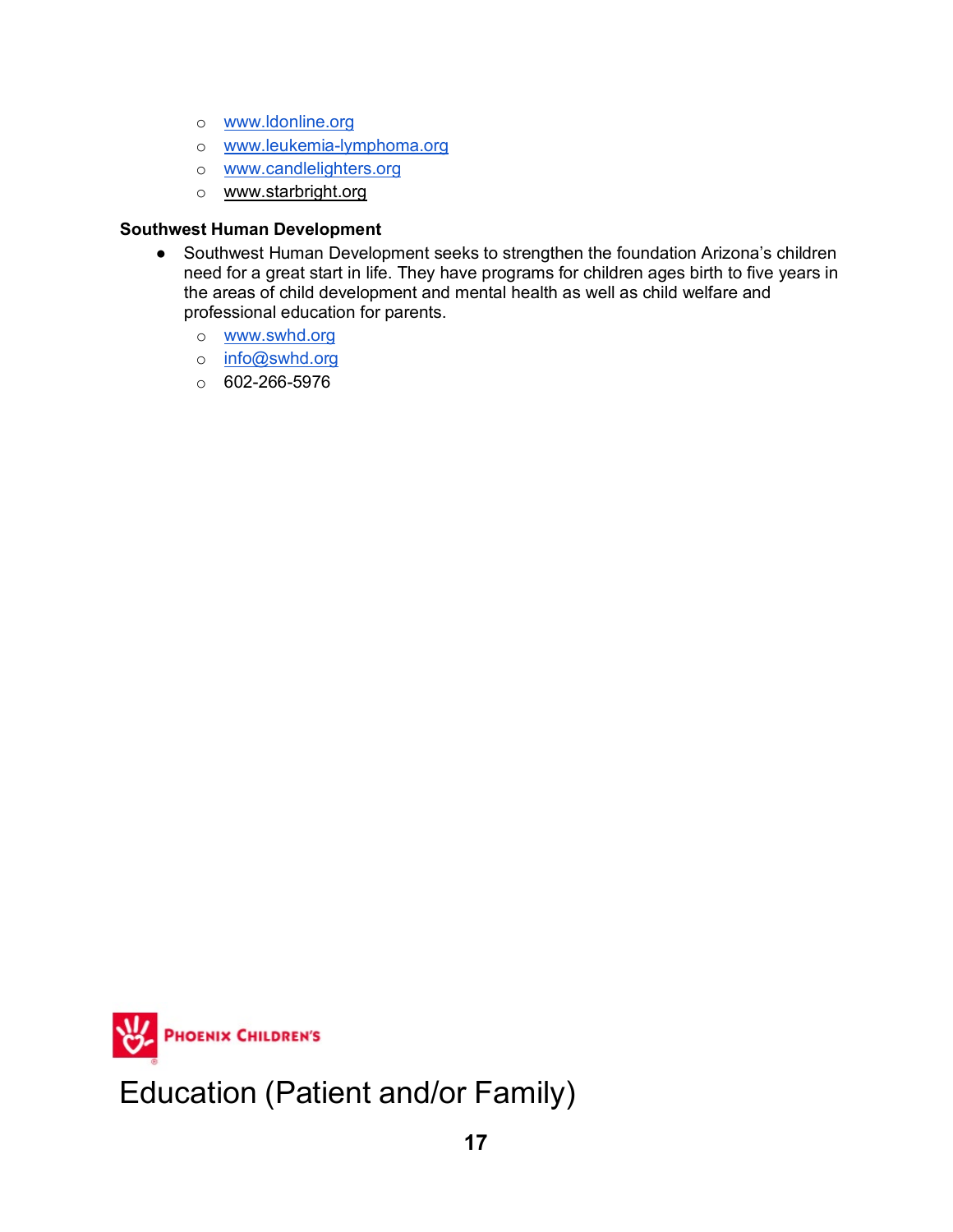#### **Alex's Lemonade Stand**

- Alex's Lemonade Stand helps to fund research, raise awareness, and support families and children battling cancer.
	- o [www.alexslemonade.org](http://www.alexslemonade.org/)
	- $\circ$  866-333-1213

#### **American Brain Tumor Association**

- The American Brain Tumor Association hopes to improve, extend, and save the lives of children battling brain tumors through advocacy and funding of brain tumor research.
	- o [www.abta.org](http://www.abta.org/)
	- o info@abta.org
	- $O$  773-577-8750

#### **American Cancer Society**

- The American Cancer Society provides information, prevention tips, awareness, and Road to Recovery programs for cancer patients and families.
	- o [www.cancer.org](http://www.cancer.org/)
	- o Cancer hotline: 800-277-2345 or live chat on their website

#### **American Childhood Cancer Organization**

- American Childhood Cancer Organization is a community of families, survivors, and friends who have been affected by childhood and adolescent cancer. They offer community support, information, and advocacy.
	- o [acco.org](http://acco.org/)
	- o [kmazzuca@acco.org](mailto:kmazzuca@acco.org)
	- o 855-858-2226

#### **Cancer Support Community Arizona**

- Cancer Support Community Arizona offers social and emotional support programs for adults, teens, and children dealing with cancer diagnosis in self or in the family.
	- o [www.cscaz.org](http://www.cscaz.org/)
	- o [info@cscaz.org](mailto:info@cscaz.org)
	- $\circ$  602-712-1006

#### **CHAMP Cancer Hope and Awareness Month for Pediatrics**

- CHAMP hosts a collaborative 5k run/walk event in September where they raise awareness, educate and empower the community, provide support and resources to families, and unite the community to fight against childhood cancer.
	- o [www.septemberchamp.org](http://www.septemberchamp.org/)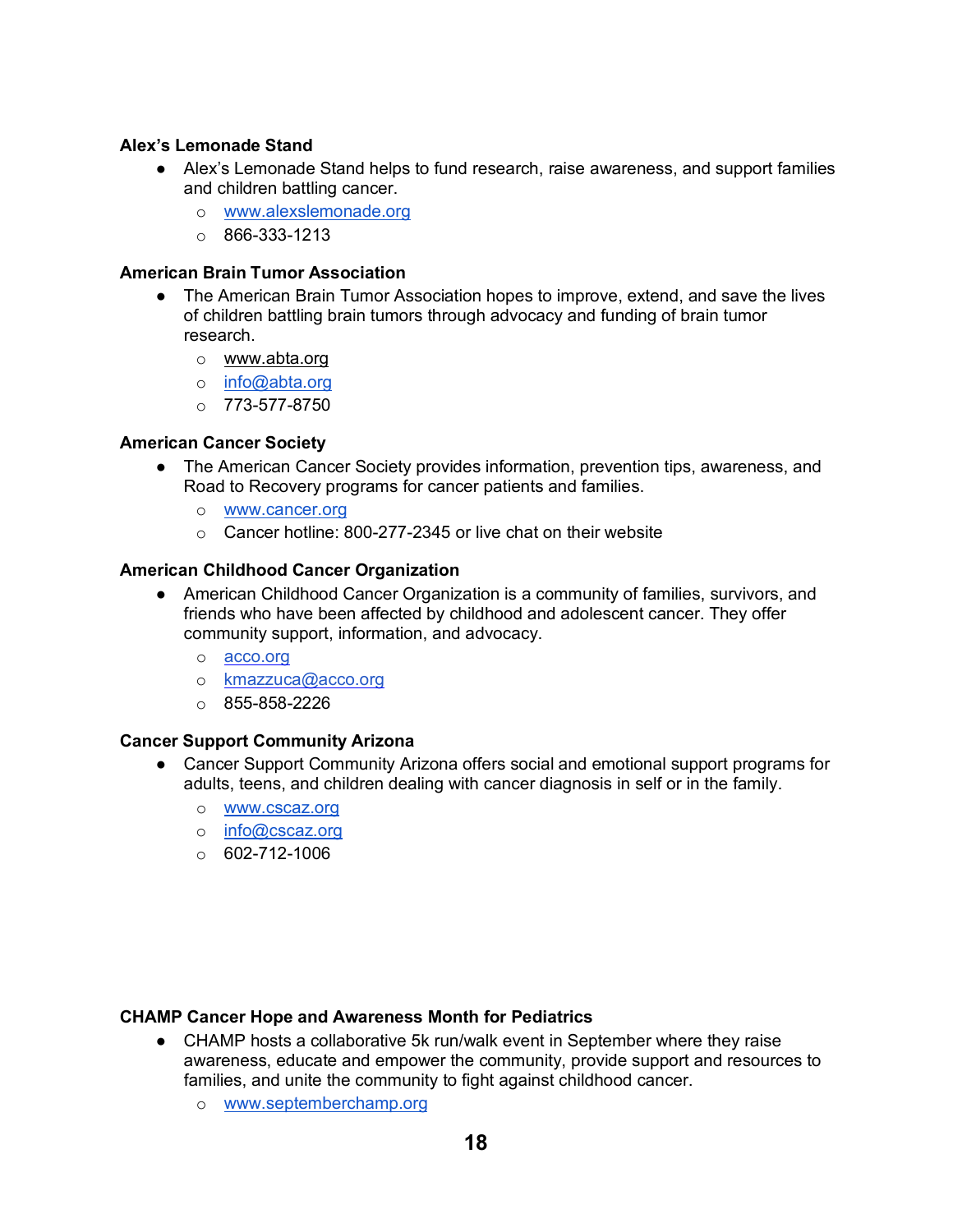- o [kathryn@septemberchamp.org](mailto:kathryn@septemberchamp.org)
- o 480-809-2166
- $O = 602 726 2005$

#### **Children's Brain Tumor Foundation**

- The Children's Brain Tumor Foundation provides knowledge, support, advocacy, and research support.
	- o [www.cbtf.org](http://www.cbtf.org/)
	- o [info@cbtf.org](mailto:info@cbtf.org)
	- $O$  212-448-9494



- Children's Cancer Network supports Arizona's children and families throughout their cancer journey by providing financial assistance, promoting healthy lifestyles and education, and raising awareness.
	- o [www.childrenscancernetwork.org](http://www.childrenscancernetwork.org/)
	- o [info@childrenscancernetwork.org](mailto:info@childrenscancernetwork.org)
	- $\circ$  480-398-1564

#### **CureSearch**

- CureSearch accelerates the search for cures for children's cancer by driving innovation, overcoming research barriers and solving the field's most challenging problems. They have a vast library of resources and information for patient and family education.
	- o [www.curesearch.org](http://www.curesearch.org/)
	- o [info@curesearch.org](mailto:info@curesearch.org)
	- $\circ$  800-458-6223



- The Emily Center provides evidence based and individualized health information that meets the needs of each family.
	- o <https://www.phoenixchildrens.org/centers-programs/emily-center-health-library>
	- $\circ$  602-933-1400
	- o Email: [emilycenter@phoenixchildrens.com](mailto:emilycenter@phoenixchildrens.com)



- The Journey Board App is a Phoenix Children's Hospital app that allows families and patients to track their journey with cancer through activities and resources. This app is free for Apple and Android.
	- o <https://www.phoenixchildrens.org/your-visit/during-your-visit/journey-boards>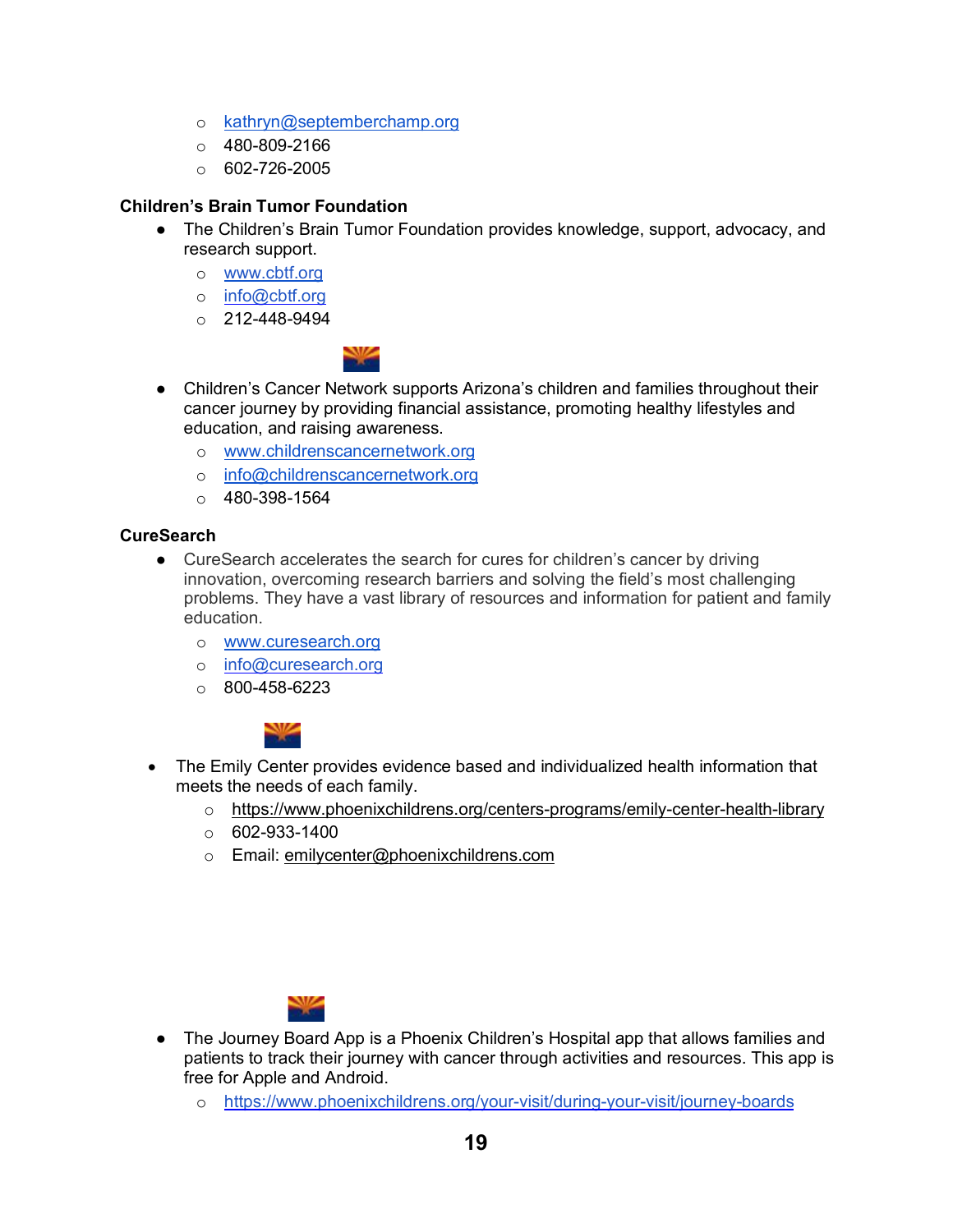- o Search "Our Journey With…" in the App Store or Android Marketplace
	- **F** [iPhone](https://itunes.apple.com/us/app/our-journey-in-the-hospital/id586230947?mt=8) and iPad
	- **-** [Android](https://play.google.com/store/apps/details?id=com.netcraft.journey.hospital)
- o For more information, contact the nurses at The Emily Center: 602-933-1400
	- 602-933-1400
	- [emilyc@phoenixchildrens.com](mailto:emilyc@phoenixchildrens.com)

#### **Leukemia and Lymphoma Society**

- The Leukemia and Lymphoma Society fund research for blood cancers, offers information on blood cancers, provides awareness for blood cancers, and offers online support groups and chats.
	- o [www.lls.org](http://www.lls.org/)
	- $\circ$  888-557-7177
	- $O$  1-800-955-4572

#### **National Organization for Rare Disorders**

- NORD is committed to the identification, treatment, and cure of rare disorders through programs of education, advocacy, research and service.
	- o [www.rarediseases.org](http://www.rarediseases.org/)
	- $O = 1 800 999 6673$

#### **Needy Meds**

- Needy Meds is an online information resource of programs that provide help to people who are unable to afford their medications and their health care costs.
	- o [www.needymeds.org](http://www.needymeds.org/)
	- $\circ$  800-503-6897

#### **Partnership for Prescription Assistance**

- The Partnership for Prescription Assistance is a search engine which connects patients and their families to resources biopharmaceutical industry offers and helps patients get medications for free or nearly free.
	- o [www.pparx.org](http://www.pparx.org/)

#### **Raising Special Kids**

- Raising Special Kids provides support, training, information, and individual assistance for families with children with a full range of conditions, including cancer and blood disorders, from birth to age 26 so families can become effective advocates for their children. They are also the Parent Training and Information Center (PTI) for the state of Arizona, and can assist with IEPs.
	- o <https://raisingspecialkids.org/>
	- o [info@raisingspecialkids.org](mailto:info@raisingspecialkids.org)
	- $\circ$  800-237-3007

#### **School Re-Entry**

- School Re-Entry resources aid families in the process of re-entering their child into school after cancer treatments or other serious illness encounters. Each resource below has information pertaining to school re-entry.
	- o [www.children-cancer.org](http://www.children-cancer.org/)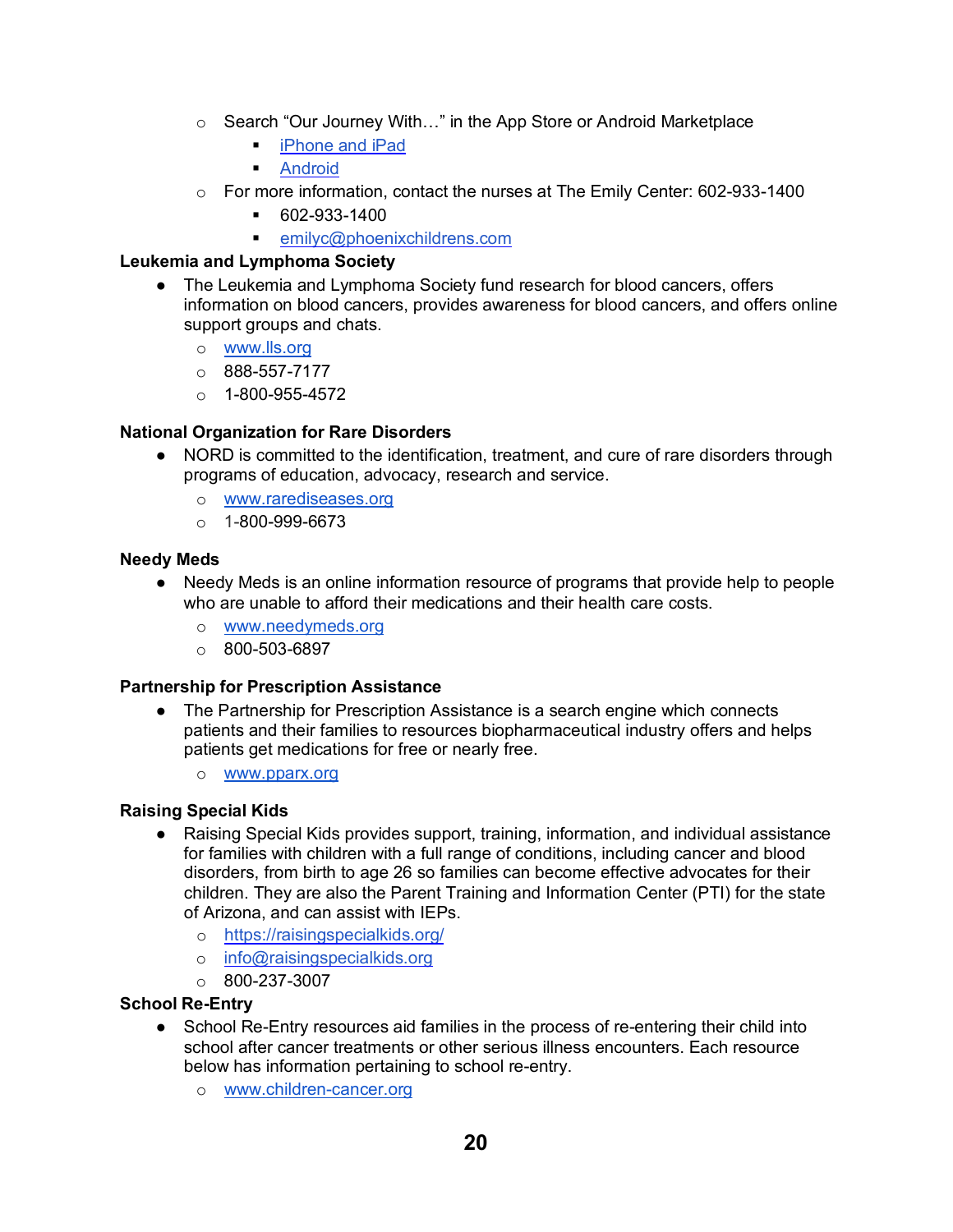- o [www.cancersourcekids.com](http://www.cancersourcekids.com/)
- o [www.cancer.org](http://www.cancer.prg/)
- o [www.ldonline.org](http://www.ldonline.org/)
- o [www.leukemia-lymphoma.org](http://www.leukemia-lymphoma.org/)
- o [www.candlelighters.org](http://www.candlelighters.org/)
- o [www.starbright.org](http://www.starbright.org/)

#### **Tu Nidito**

- Tu Nidito provides a comprehensive continuum of child-centered care to children dealing with serious medical conditions or the loss of a loved one in Southern Arizona.
	- o [www.tunidito.org](http://www.tunidito.org/)
	- o [info@tunidito.org](mailto:info@tunidito.org)
	- o 520-322-9155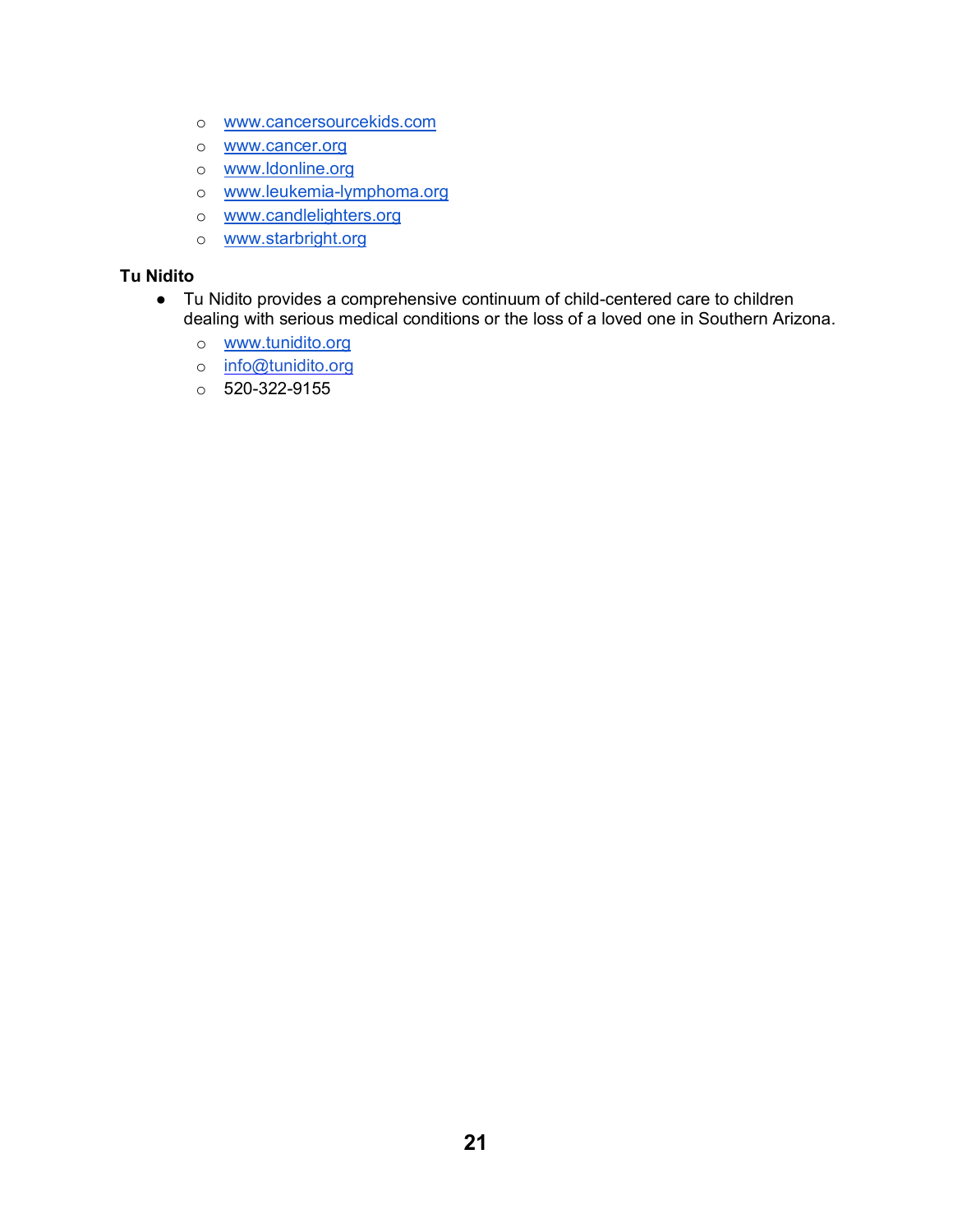

### Family Activities



- Amanda Hope Rainbow Angels provide Comfycozy shirts for patients, inpatient activities, family counseling, therapy, financial support, camps and awareness.
	- o [www.amandahope.org](http://www.amandahope.org/)
	- o [hello@amandahope.org](mailto:hello@amandahope.org)
	- $\circ$  602-775-5090

#### **Beads of Courage**

- Beads of Courage helps improve the quality of life of children and teens, their siblings, and their families through Arts-in-Medicine Programs.
	- o <https://www.beadsofcourage.org/>
	- o [becca@beadsofcourage.org](mailto:becca@beadsofcourage.org)
	- $0.520 344 7668$



- Children's Cancer Network supports Arizona's children and families throughout their cancer journey by providing financial assistance, promoting healthy lifestyles and education, and raising awareness.
	- o [www.childrenscancernetwork.org](http://www.childrenscancernetwork.org/)
	- o [info@childrenscancernetwork.org](mailto:info@childrenscancernetwork.org)
	- $\circ$  480-398-1564

#### **Courtney's Courage**

- Courtney's Courage provides an immense amount of funding to cancer research and family support programs. They provide sibling events, gift packed backpacks, teen and young adult support groups, support groups, and even financial assistance.
	- o <https://www.teeupfortots.org/programs>
	- o K.ogden@courtneyscourage.org
	- o 520-269-9824

#### **HopeKids**

- HopeKids is a support community with events and activities for families who have a child with cancer or other life-threatening illness.
	- o [www.hopekids.org](http://www.hopekids.org/)
	- o [info@hopekids.org](mailto:info@hopekids.org)
	- $\circ$  800-319-5845

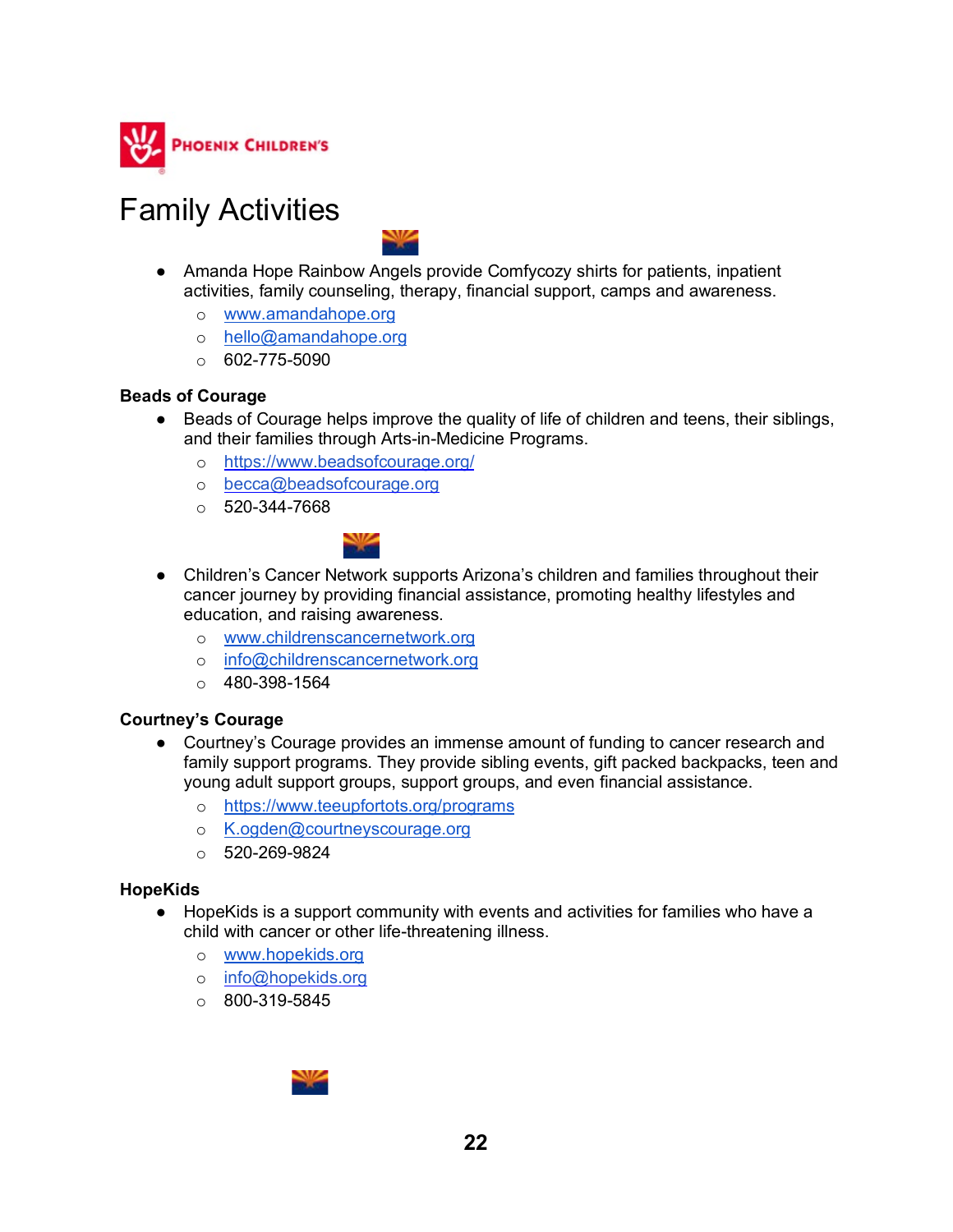- Lighthouse for Hope provides support for families by alleviating financial stress, providing awareness, assistance for daily necessities, food, and clothing needs, and offering retreats and activities for cancer patients and survivors.
	- o [www.lighthouseforhope.org](http://www.lighthouseforhope.org/)
	- o [hello@lighthouseforhope.org](mailto:hello@lighthouseforhope.org)
	- $\circ$  480-662-1367

#### **Make-A-Wish/ Make-A-Wish International**

- Make-A-Wish grants wishes to children with critical illnesses.
	- o [www.wish.org](http://www.wish.org/)
	- o [www.worldwish.org](http://www.worldwish.org/)

#### **NEGU**

- NEGU has numerous programs to help support and bring joy to a child fighting cancer, and their whole family. These programs include Jessie's JoyJars, which are jars with activities and toys for children fighting cancer, and ClubNEGU, in which each family signed up receives monthly boosts to help support children fighting cancer, their siblings, and their parents.
	- o [https://negu.org](https://negu.org/)
	- o [info@jessie.org](mailto:info@jessie.org)
	- o 888-648-6348

#### **Retinoblastoma of Arizona**

- Retinoblastoma of Arizona supports families affected by retinoblastoma by providing information, awareness, and an atmosphere where children who are fighting this disease can socialize with other similarly affected children.
	- o [www.rbaz.org](http://www.rbaz.org/)
	- o [teamrbaz@gmail.com](mailto:michelescallister@gmail.com)
	- $\circ$  801-673-2555

#### **Singletons**

- Singletons brings hope, help and practical support to struggling single parent families battling cancer through emotional, financial and household support.
	- o [www.thesingletonsaz.org](http://www.thesingletonsaz.org/)
	- o [contact@thesingletonsaz.org](mailto:contact@thesingletonsaz.org)
	- $\circ$  480-818-5285

#### **Sunshine Kids**

- Sunshine Kids provides children with positive group activities and opportunities. They provide in hospital opportunities as well as different trips or vacations free of charge.
	- o <http://www.sunshinekids.org/index.html>
	- $O$  323-769-2520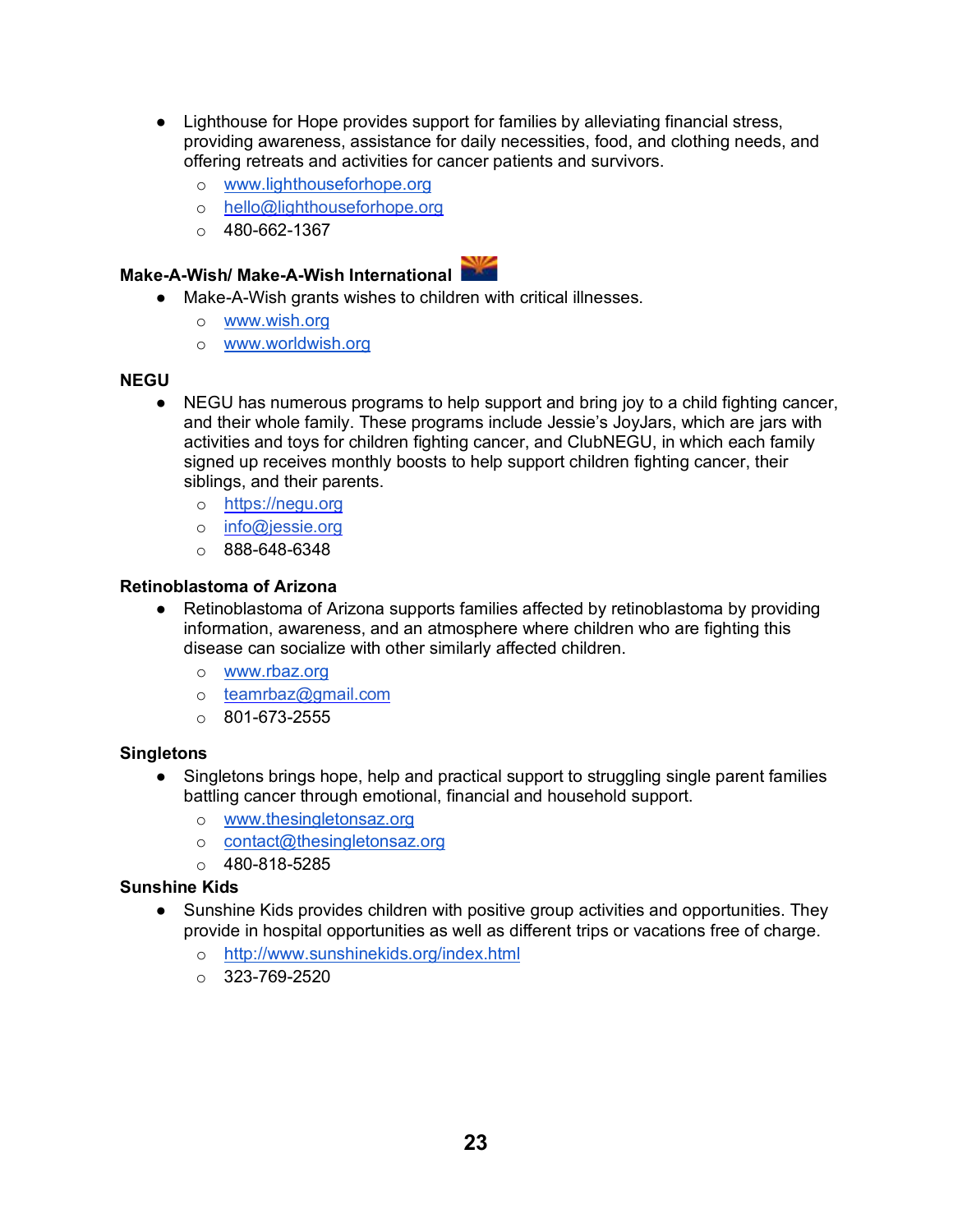

### Family and Patient Support

#### **Alex's Lemonade Stand**

- Alex's Lemonade Stand helps to fund research, raise awareness, and support families and children battling cancer.
	- o [www.alexslemonade.org](http://www.alexslemonade.org/)
	- $\circ$  866-333-1213

#### **American Cancer Society**

- The American Cancer Society provides information, prevention tips, awareness, and Road to Recovery programs for cancer patients and families.
	- o [www.cancer.org](http://www.cancer.org/)
	- $\circ$  Cancer Hotline: 800-227-2345 or live chat on their website

#### **Band of Parents Foundation**

- The Band of Parents Foundation is a member-based organization with the goal of funding new therapies for neuroblastoma. They provide grants for research and online communication with other parents across the United States.
	- o [www.bandofparents.org](http://www.bandofparents.org/)
	- o [priscilla@bandofparents.org](mailto:priscilla@bandofparents.org)
	- $\circ$  646-846-4475

#### **Beads of Courage**

- Beads of Courage helps improve the quality of life of children and teens, their siblings, and their families through Arts-in-Medicine Programs.
	- o <https://www.beadsofcourage.org/>
	- o [becca@beadsofcourage.org](mailto:becca@beadsofcourage.org)
	- $\circ$  520-344-7668

#### **Cancer Really Sucks**

- Cancer Really Sucks is a website designed for teen cancer patients who are looking for ways to cope with their cancer and their world.
	- o [www.cancerreallysucks.org](http://www.cancerreallysucks.org/)
	- o [office@gemsofhope.com](mailto:office@gemsofhope.com)
	- $319 393 9681$

#### **Cancer Support Community Arizona**

- Cancer Support Community Arizona offers social and emotional support programs for adults, teens, and children dealing with cancer diagnosis in self or in the family.
	- o [www.cscaz.org](http://www.cscaz.org/)
	- o [info@cscaz.org](mailto:info@cscaz.org)
		- $O = 602 712 1006$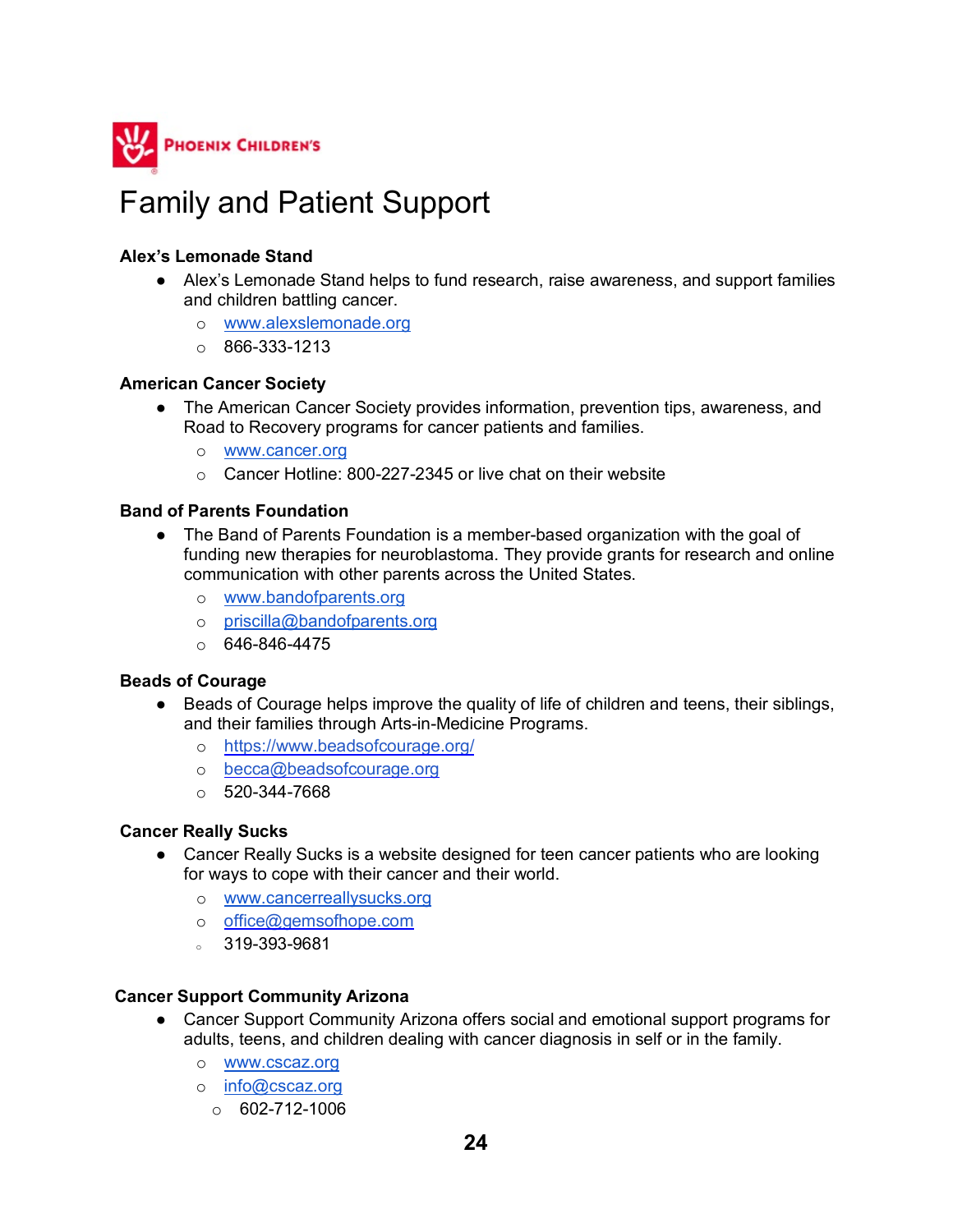#### **Candlelighters Childhood Cancer Foundation of Southern Arizona**

- Candlelighters supports, serves and advocates for children and adolescents with cancer and other blood disorders through support groups, festive opportunities and camps.
	- o [www.candlelightersaz.org](http://www.candlelightersaz.org/)
	- o [Info@candlelightersaz.org](mailto:info@candlelightersaz.org)
	- $O = 520 777 4911$

#### **Care Fund**

- Care Fund provides mortgage or rent payments for families with a child dealing with extended illness or injury.
	- o [www.thecarefund.org](http://www.thecarefund.org/)
	- o [info@thecarefund.org](mailto:info@thecarefund.org)
	- $\circ$  480-305-8607

#### **Children's Brain Tumor Foundation**

- The Children's Brain Tumor Foundation provides knowledge, support, advocacy, and research support.
	- o [www.cbtf.org](http://www.cbtf.org/)
	- $\circ$  212-448-9494



- Children's Cancer Network supports Arizona's children and families throughout their cancer journey by providing financial assistance, promoting healthy lifestyles and education, and raising awareness.
	- o [www.childrenscancernetwork.org](http://www.childrenscancernetwork.org/)
	- o [info@childrenscancernetwork.org](mailto:info@childrenscancernetwork.org)
	- $\circ$  480-398-1564

#### **Courtney's Courage**

- Courtney's Courage provides an immense amount of funding to cancer research and family support programs. They provide sibling events, gift packed backpacks, teen and young adult support groups, support groups, and even financial assistance.
	- o <https://www.teeupfortots.org/programs>
	- o K.ogden@courtneyscourage.org
	- $0.520 269 9824$

#### **Imerman Angels**

- Imerman Angels partners anyone seeking cancer support with a "Mentor Angel", who has been through the same or similar diagnosis and treatment.
	- o [www.imermanangels.org](http://www.imermanangels.org/)
	- o [info@imermanangels.org](mailto:info@imermanangels.org)
	- $\circ$  312-274-5529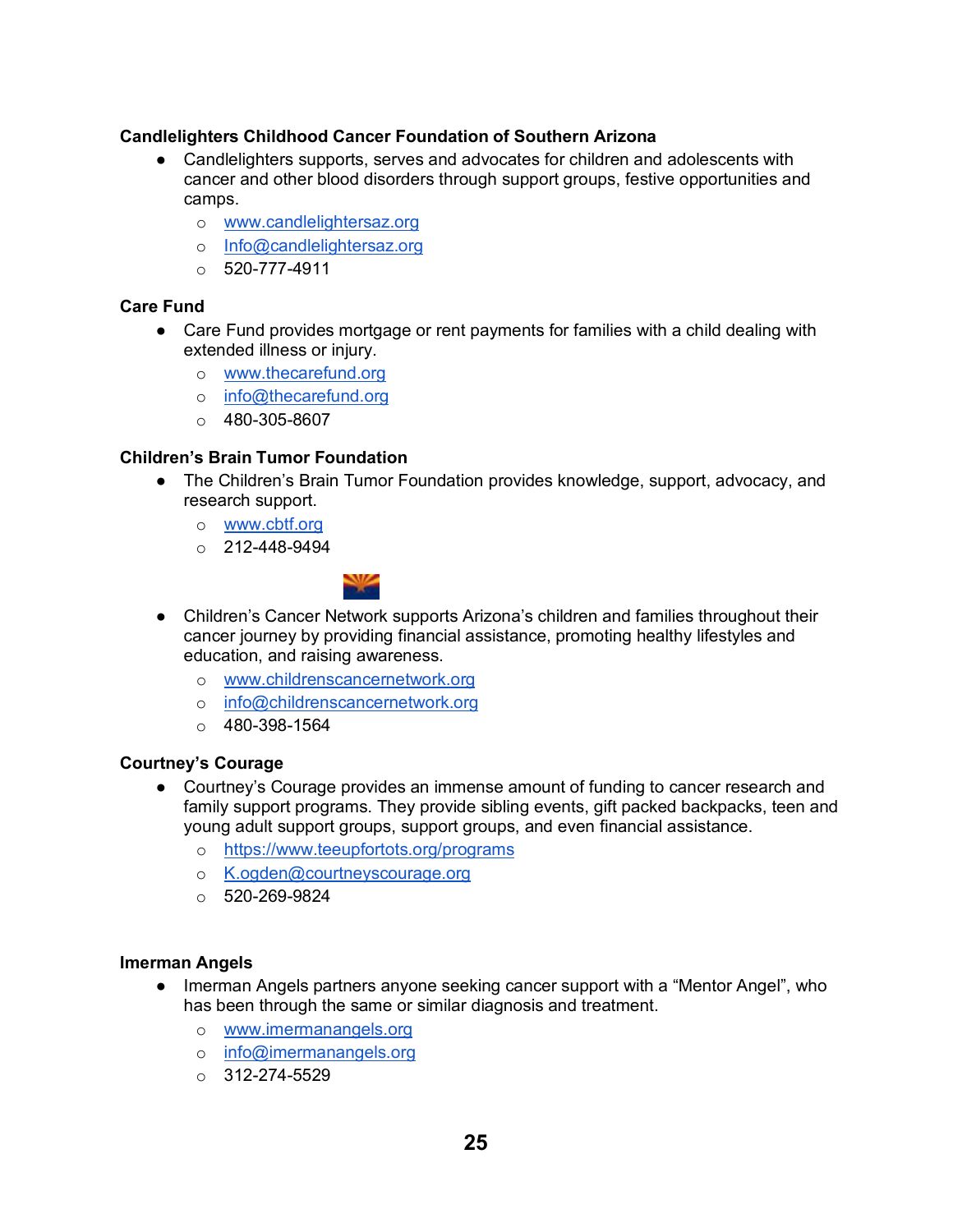

- Lighthouse for Hope provides support for families by alleviating financial stress, providing awareness, assistance for daily necessities, food, and clothing needs, and offering retreats and activities for cancer patients and survivors.
	- o [www.lighthouseforhope.org](http://www.lighthouseforhope.org/)
	- o [hello@lighthouseforhope.org](mailto:hello@lighthouseforhope.org)
	- $\circ$  480-662-1367

#### **National Coalition for Cancer Survivorship**

- The National Coalition for Cancer Survivorship advocates for changes in research, regulations, finances, and delivery of cancer care. They also provide cancer survivors with programs and tools for self-advocacy.
	- o [www.canceradvocacy.org](http://www.canceradvocacy.org/)
	- o [info@canceradvocacy.org](mailto:info@canceradvocacy.org)
	- $\circ$  301-650-9127

#### **NEGU**

- NEGU has numerous programs to help support and bring joy to a child fighting cancer, and their whole family. These programs include Jessie's JoyJars, which are jars with activities and toys for children fighting cancer, and ClubNEGU, in which each family signed up receives monthly boosts to help support children fighting cancer, their siblings, and their parents.
	- o [https://negu.org](https://negu.org/)
	- o [info@jessie.org](mailto:info@jessie.org)
	- $\circ$  888-648-6348

#### **OncoLink**

- OncoLink provides comprehensive information on coping with cancer, treatments and research.
	- o [www.oncolink.org](http://www.oncolink.org/)
	- o [comments@oncolink.org](mailto:comments@oncolink.org)

#### **Partnership for Parents**

- Partnership for Parents is a support network for parents and children with serious illnesses.
	- o [www.partnershipforparents.net](http://www.partnershipforparents.net/)

#### **Pediatric Brain Tumor Foundation**

- The Pediatric Brain Tumor Foundation funds research and promotes awareness of childhood brain tumors.
	- o [www.curethekids.org](http://www.curethekids.org/)
	- $\circ$  800-253-6530

#### **Raising Special Kids**

● Raising Special Kids provides support, training, information, and individual assistance for families with children with a full range of conditions, including cancer and blood disorders, from birth to age 26 so families can become effective advocates for their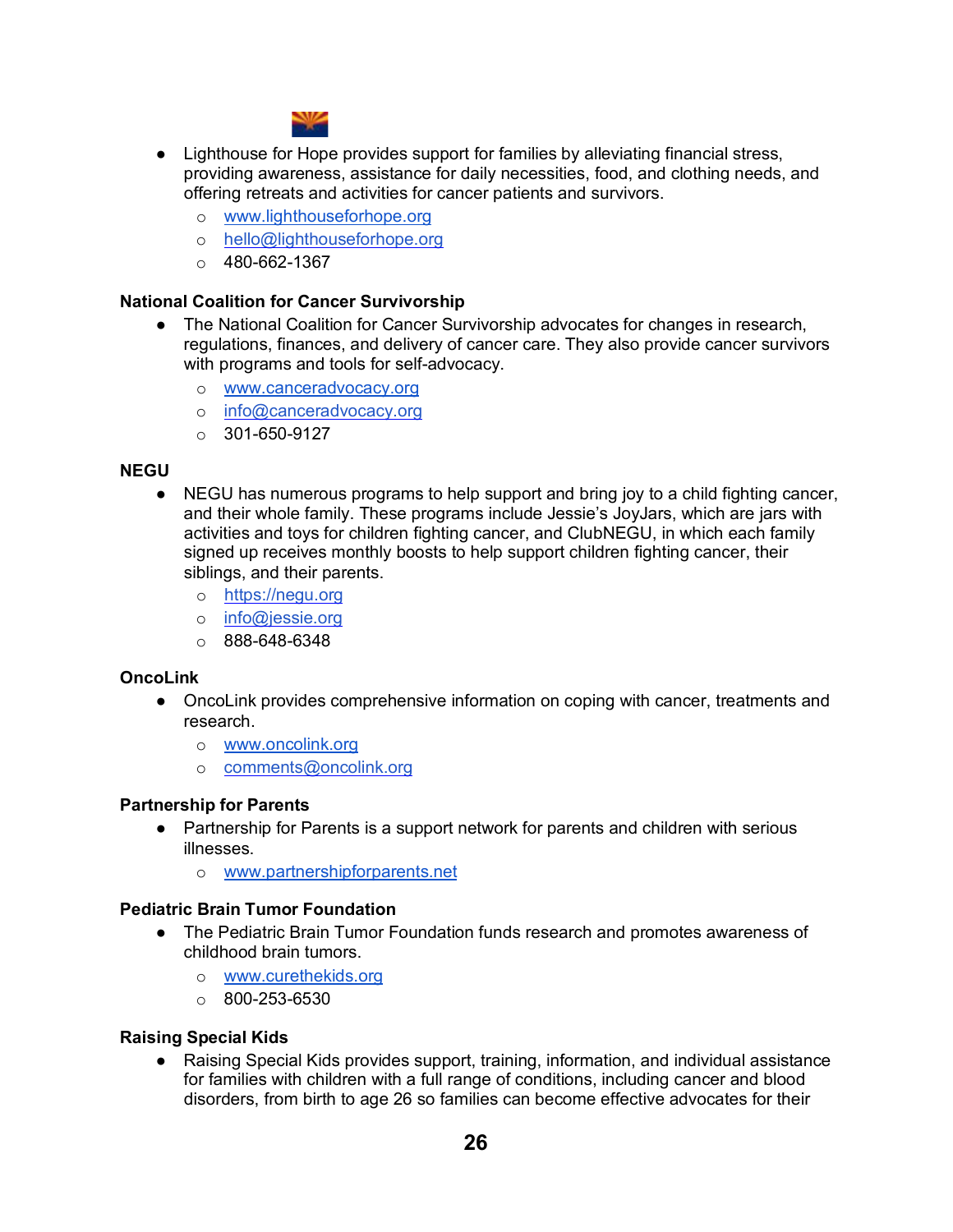children. They are also the Parent Training and Information Center (PTI) for the state of Arizona, and can assist with IEPs.

- o <https://raisingspecialkids.org/>
- o [info@raisingspecialkids.org](mailto:info@raisingspecialkids.org)
- $\circ$  800-237-3007

#### **Retinoblastoma of Arizona**

- Retinoblastoma of Arizona supports families affected by retinoblastoma by providing information, awareness, and an atmosphere where children who are fighting this disease can socialize with other similarly affected children.
	- o [www.rbaz.org](http://www.rbaz.org/)
	- o teamrbaz@gmail.com
	- $\circ$  801-673-2555

#### **Sadie Keller Foundation**

- Sadie's parents started a foundation and give out "milestone gifts" to kids and "parent packs" to parents. They also raise money for research and put together "Sadies Sleigh" each year to purchase Christmas presents for kids in the hospital.
	- o [www.sadiekellerfoundation.org](http://www.sadiekellerfoundation.org/)
	- o info@sadiekellerfoundation.org

#### **Sarcoma Alliance**

- Sarcoma Alliance provides guidance, education, message boards, and support for people affected by sarcomas.
	- [www.sarcomaalliance.org](http://www.sarcomaalliance.org/)
	- o info@sarcomaalliance.org
	- 415-381-7236

#### **Southwest Human Development**

- Southwest Human Development seeks to strengthen the foundation Arizona's children need for a great start in life. They have programs for children ages birth to five years in the areas of child development and mental health as well as child welfare and professional education for parents.
	- o [www.swhd.org](http://www.swhd.org/)
	- o [info@swhd.org](mailto:info@swhd.org)
	- $O$  602-266-5976

#### **Starlight Children's Foundation**

- The Starlight Children's Foundation provides outpatient, hospital-based and web offerings that help families to provide support for children battling cancer.
	- o [www.starlight.org](http://www.starlight.org/)
	- o [info@starlight.org](mailto:info@starlight.org)
	- $\circ$  310-479-1212

#### **Ulman Cancer Fund for Young Adults**

● The Ulman Fund is a leading voice in the young adult cancer movement that works at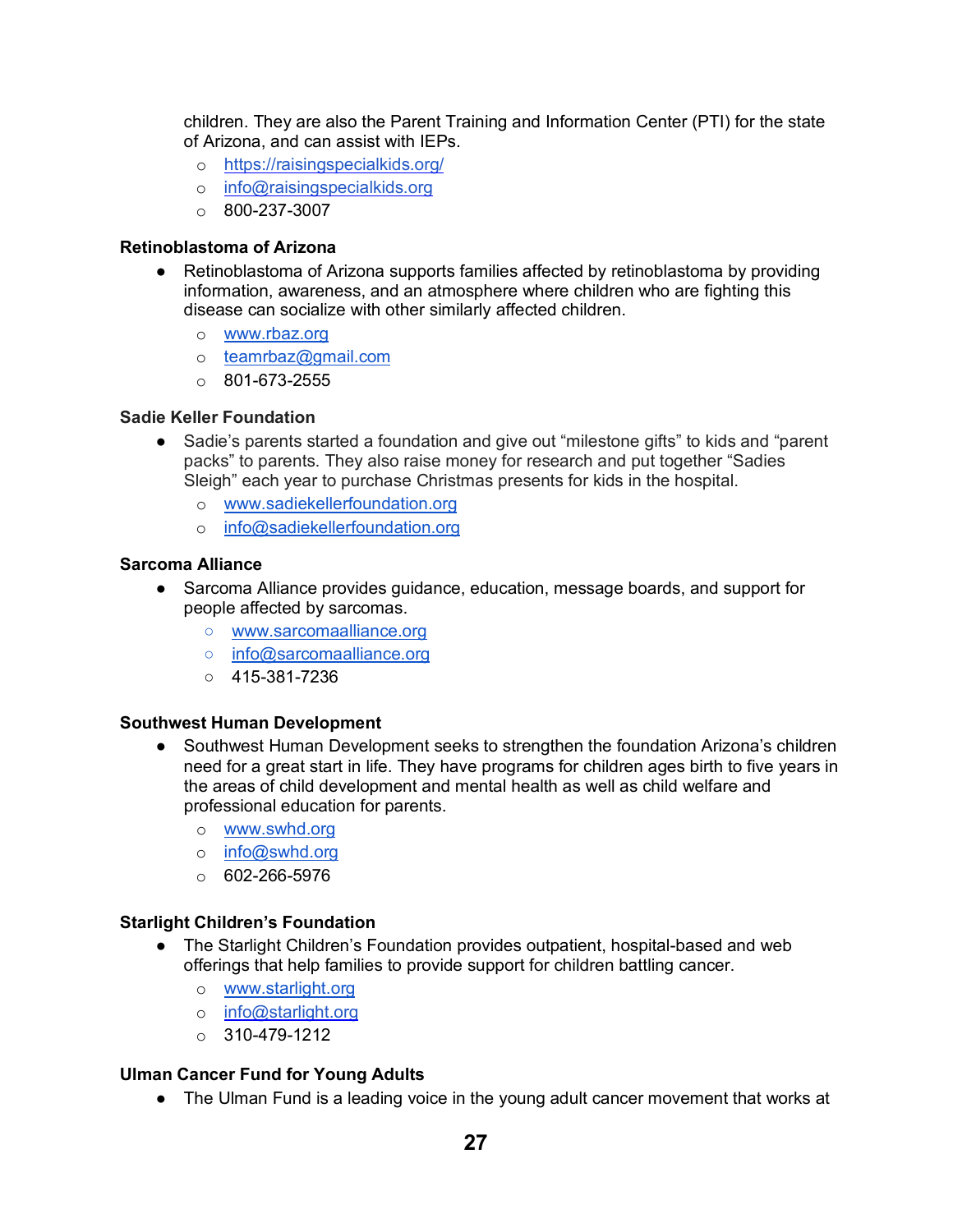a grassroots level to support, educate, connect, and empower young adult cancer survivors.

- o [www.ulmanfund.org](http://www.ulmanfund.org/)
- o info@ulmanfoundation.org
- o 410-964-0202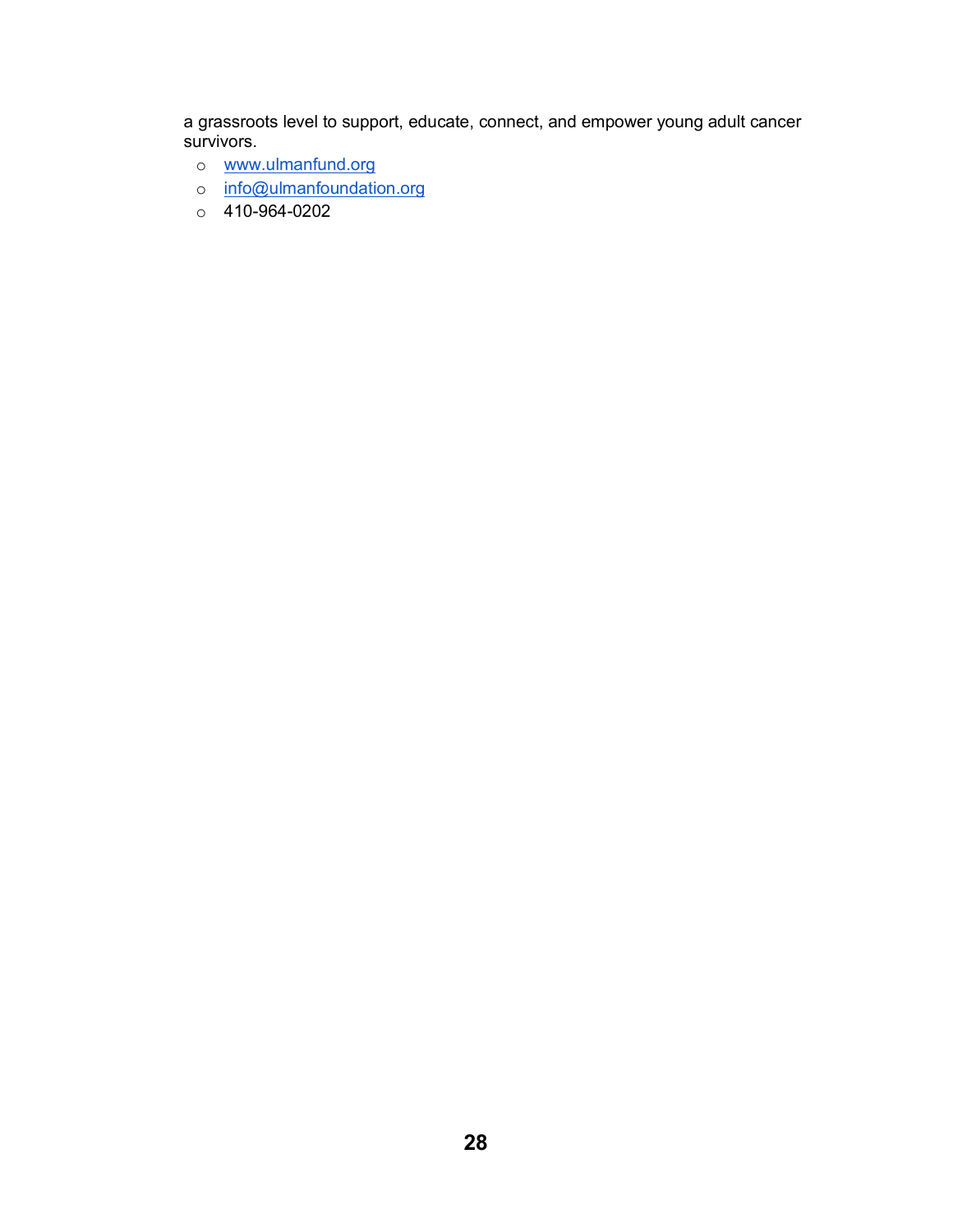

### Financial Assistance

#### **Alex's Lemonade Stand**

- Alex's Lemonade Stand helps to fund research, raise awareness, and support families and children battling cancer.
	- o [www.alexslemonade.org](http://www.alexslemonade.org/)
	- $\circ$  866-333-1213



- Amanda Hope Rainbow Angels provide Comfycozy shirts for patients, inpatient activities, family counseling, therapy, financial support, camps and awareness.
	- o [www.amandahope.org](http://www.amandahope.org/)
	- o [hello@amandahope.org](mailto:hello@amandahope.org)
	- $\circ$  602-775-5090

#### **Andrew McDonough Be Positive (B+) Foundation**

- The Be Positive Foundation provides financial assistance, research funding and awareness for children battling cancer.
	- o [www.bepositive.org](http://www.bepositive.org/)
	- o Joe@BePositive.org
	- o 302.563.8389

#### **Cancer Care**

- Cancer Care provides programs that assist with counseling, support groups, education, financial assistance and practical help for families battling cancer.
	- o [www.cancercare.org](http://www.cancercare.org/)
	- o [info@cancercare.org](mailto:info@cancercare.org)
	- $\circ$  800-813-4673

#### **Cancer Response Team**

- Cancer Response Team supports families who choose to pursue an integrative approach to pediatric cancer treatment by empowering families and providing financial assistance and awareness. CRT is a leading educational entity that strives to make information for parents with children diagnosed with cancer more accessible, reliable, and understandable. The non- profit organization raises money for financial assistance for patients and their families.
	- o [www.cancerresponseteam.org](http://www.cancerresponseteam.org/)
	- o [info@cancerresponseteam.org](mailto:info@cancerresponseteam.org)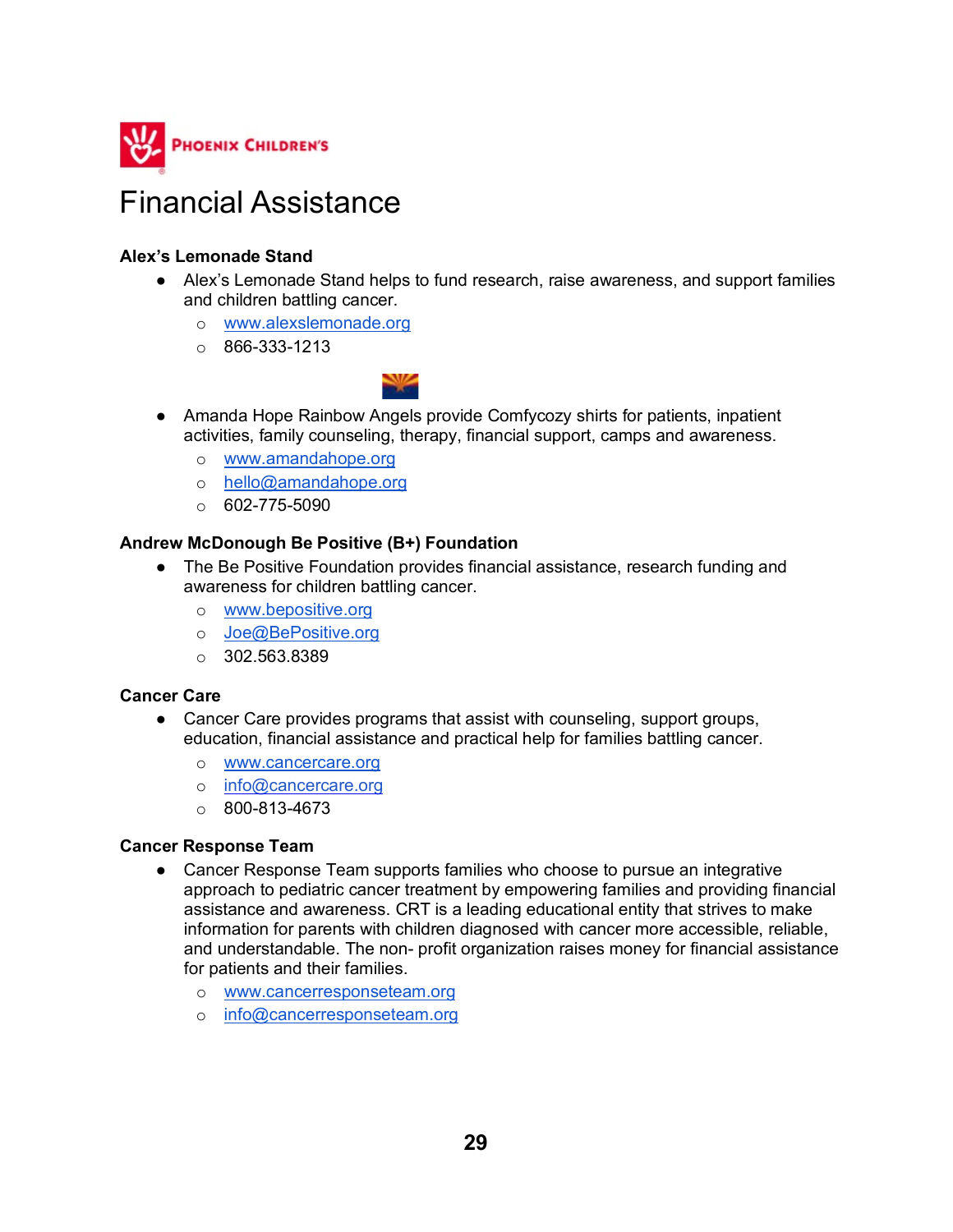#### **Care Fund**

- Care Fund provides mortgage or rent payments for families with a child dealing with extended illness or injury.
	- o [www.thecarefund.org](http://www.thecarefund.org/)
	- o [info@thecarefund.org](mailto:info@thecarefund.org)
	- $\circ$  480-305-8607

#### **Centers for Medicare and Medicaid Services**

- The US Federal government will administer Medicare, Medicaid, and the State Children's Health Insurance Program to those in need.
	- o [www.cms.gov](http://www.cms.gov/)

#### **Children's Cancer Network**



- Children's Cancer Network supports Arizona's children and families throughout their cancer journey by providing financial assistance, promoting healthy lifestyles and education, and raising awareness.
	- o [www.childrenscancernetwork.org](http://www.childrenscancernetwork.org/)
	- o [info@childrenscancernetwork.org](mailto:info@childrenscancernetwork.org)
	- $\circ$  480-398-1564

#### **Children's Cancer Center**

- The Children's Cancer Center provides the White Hat Fund and Fueling Families Programs to provide support for children with cancer or chronic blood disorders and their families.
	- o [www.childrenscancercenter.org](http://www.childrenscancercenter.org/)
	- o [sstockard@childrenscancercenter.org](mailto:sstockard@childrenscancercenter.org)
	- $\circ$  813-367-5437

#### **Courtney's Courage**

- Courtney's Courage provides an immense amount of funding to cancer research and family support programs. They provide sibling events, gift packed backpacks, teen and young adult support groups, support groups, and even financial assistance.
	- o <https://www.teeupfortots.org/programs>
	- o K.ogden@courtneyscourage.org
	- $0.520 269 9824$

#### **Family Reach Foundation**

- The Family Reach Foundation provides financial assistance, funding for cancer research, and helps to spread the positive message of "doing good". They will help with funds for utility, phone, car payment, care insurance and rent.
	- o [www.familyreach.org](http://www.familyreach.org/)
	- o [info@familyreach.org](mailto:info@familyreach.org)
	- $O$  973-394-1411

#### **First Hand Foundation**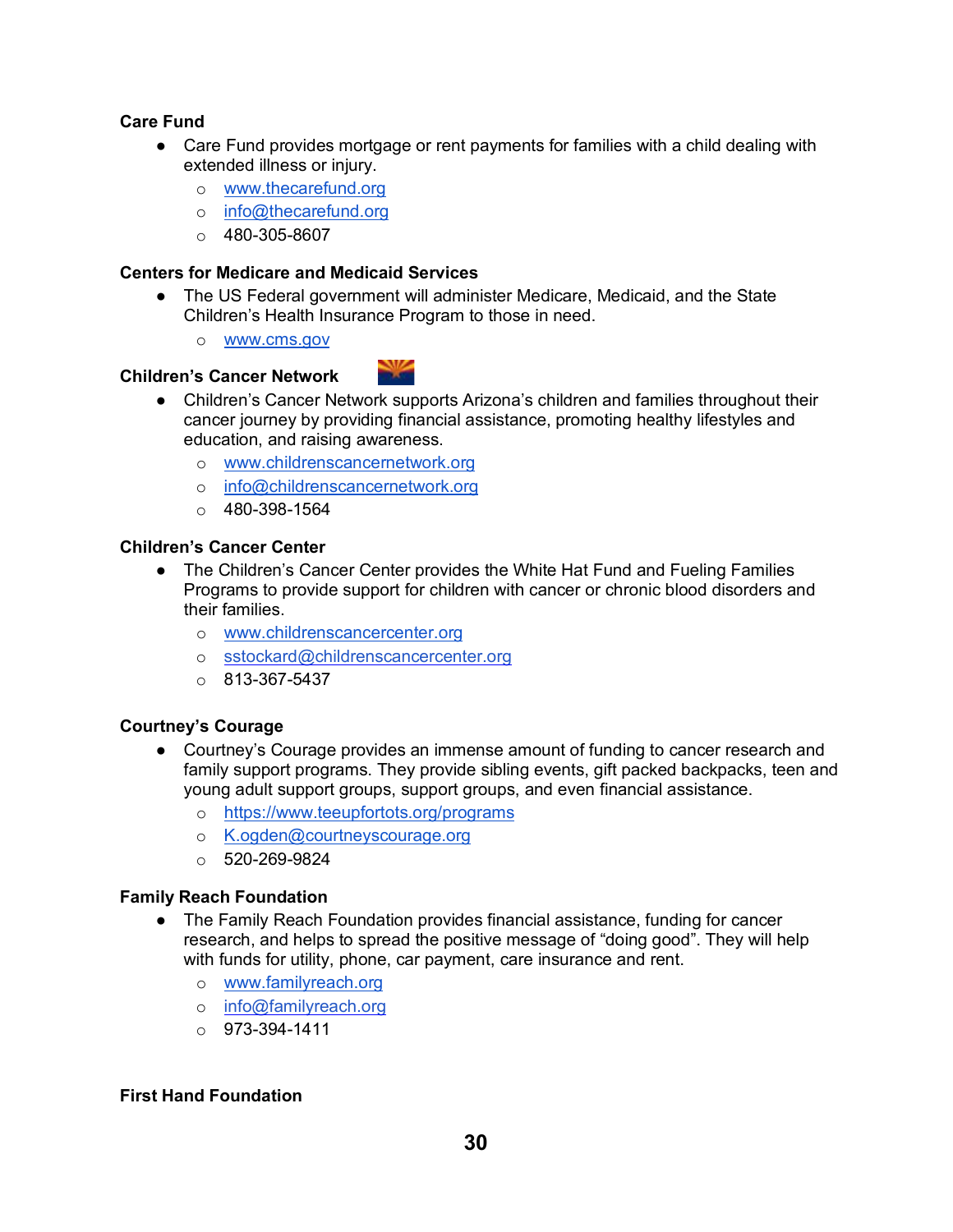- The First Hand Foundation is a non-profit that provides funding for individual children with health needs when insurance and other options have been exhausted, and provides community and global outreach.
	- o [www.firsthandfoundation.org](http://www.firsthandfoundation.org/)
	- o [firsthandfoundation@cerner.com](mailto:firsthandfoundation@cerner.com)
	- $\circ$  816-201-1569

#### **Healthwell Foundation**

- The Healthwell Foundation helps to reduce financial barriers to care for underinsured patients with life threatening illnesses.
	- o [www.healthwellfoundation.org](http://www.healthwellfoundation.org/)
	- o [support@healthwellfoundation.org](mailto:support@healthwellfoundation.org)
	- $\circ$  800-675-8416

#### **Iron Matt Foundation**

- The Iron Matt Foundation provides financial assistance for pediatric brain tumor patients and their families through help with rent, car loans, travel and lodging.
	- o [www.ironmatt.org](http://www.ironmatt.org/)
	- o [info@ironmatt.org](mailto:info@ironmatt.org)
	- $O$  201-410-2751



- Lighthouse for Hope provides support for families by alleviating financial stress, providing awareness, assistance for daily necessities, food, and clothing needs, and offering retreats and activities for cancer patients and survivors.
	- o [www.lighthouseforhope.org](http://www.lighthouseforhope.org/)
	- o [hello@lighthouseforhope.org](mailto:hello@lighthouseforhope.org)
	- $\circ$  480-662-1367

#### **National Children's Cancer Society (NCCS)**

- The NCCS serves as a financial, emotional and educational resource for those in need at every stage of illness and recovery.
	- o [www.thenccs.org](http://www.thenccs.org/)
	- $\circ$  314-241-1600

#### **Patient Access Network Foundation**

- The Patient Access Network Foundation offers help to those battling life threatening illnesses through assistance with HMO cost limits and access to breakthrough medical treatments.
	- o [www.panfoundation.org](http://www.panfoundation.org/)
	- $o$  1-866-316-7263

#### **Patient Advocate Foundation**

- The PAF serves as an active liaison between the patient and their insurer, employer, and creditors to resolve insurance, job retention and debt crisis matters.
	- o [www.patientadvocate.org](http://www.patientadvocate.org/)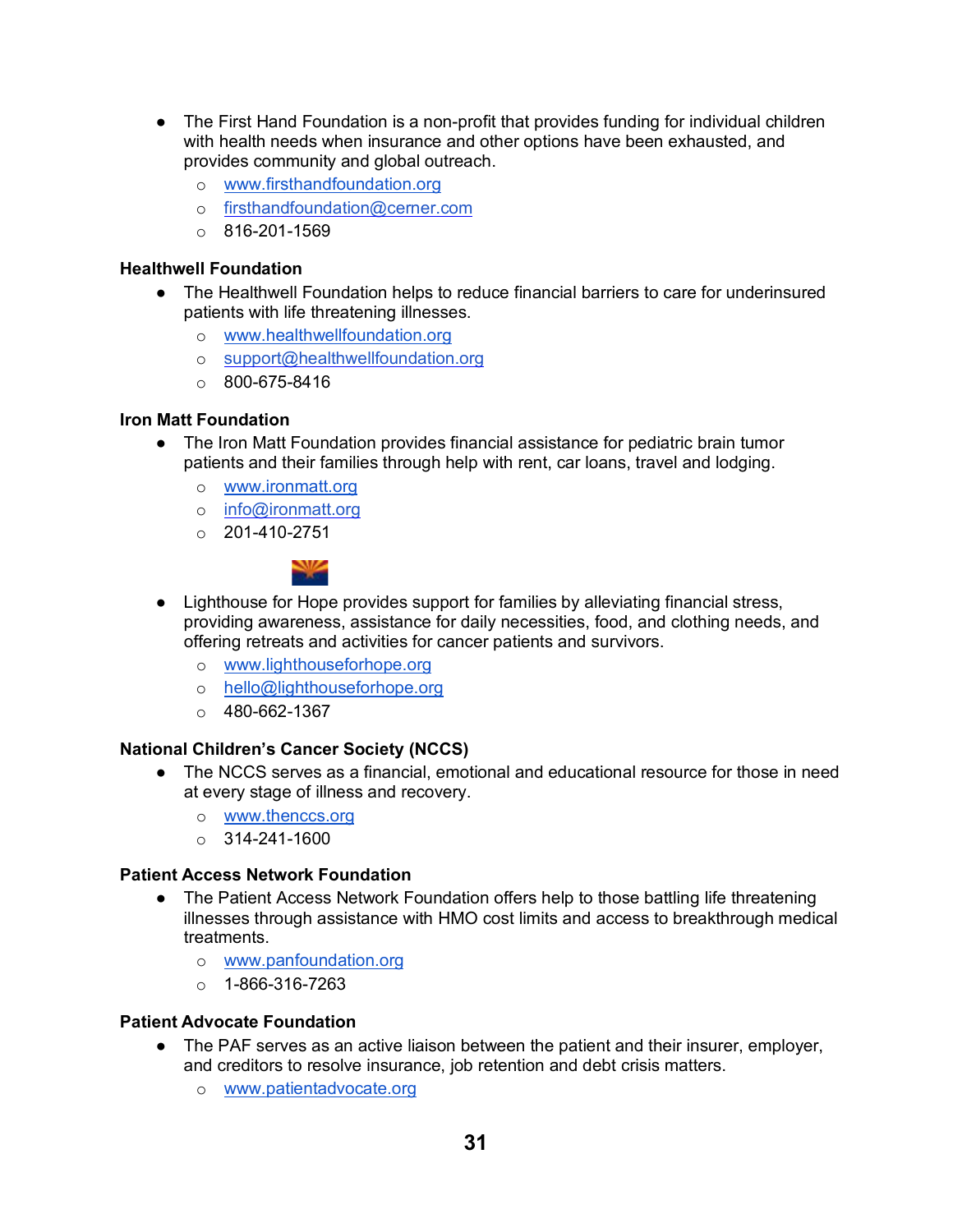- o help@patientadvocate.org
- $\circ$  800-532-5274

#### **Pearce Family Foundation**

- The Pearce Family Foundation provides needed financial assistance to families who have a child suffering from a chronic or life-threatening illness.
	- o [www.pearcefamilyfoundation.com](http://www.pearcefamilyfoundation.com/)
	- o [info@pffarizona.com](mailto:info@pffarizona.com)
	- $O$  480-977-6270

#### **Rally Foundation- Emergency Fund**

- The Rally Foundation will provide funds for utility, phone, car payment, car insurance and rent when all other available funds have been exhausted.
	- o [www.rallyfoundation.org](http://www.rallyfoundation.org/)
	- o [info@rallyfoundation.org](mailto:info@rallyfoundation.org)
	- $O$  404-977-6270

#### **Retinoblastoma of Arizona**

- Retinoblastoma of Arizona supports families affected by retinoblastoma by providing information, awareness, and an atmosphere where children who are fighting this disease can socialize with other similarly affected children.
	- o [www.rbaz.org](http://www.rbaz.org/)
	- o teamrbaz@gmail.com
	- $\circ$  801-673-2555

#### **The Samfund**

- The SAMFund provides financial assistance and support to patients to help them achieve their personal, professional, and educational goals.
	- o [www.thesamfund.org](http://www.thesamfund.org/)
	- o info@thesamfund.org
	- $O = 617 938 3484$

#### **Singletons**

- Singletons brings hope, help and practical support to struggling single parent families battling cancer through emotional, financial and household support.
	- o [www.thesingletonsaz.org](http://www.thesingletonsaz.org/)
	- o [contact@thesingletonsaz.org](mailto:contact@thesingletonsaz.org)
	- $O$  480-818-5285

#### **United Healthcare Children's Foundation**

- The United Healthcare Children's Foundation provides financial assistance toward families' share of the code of medical services.
	- o [www.uhccf.org](http://www.uhccf.org/)
	- $\circ$  1-855-698-4223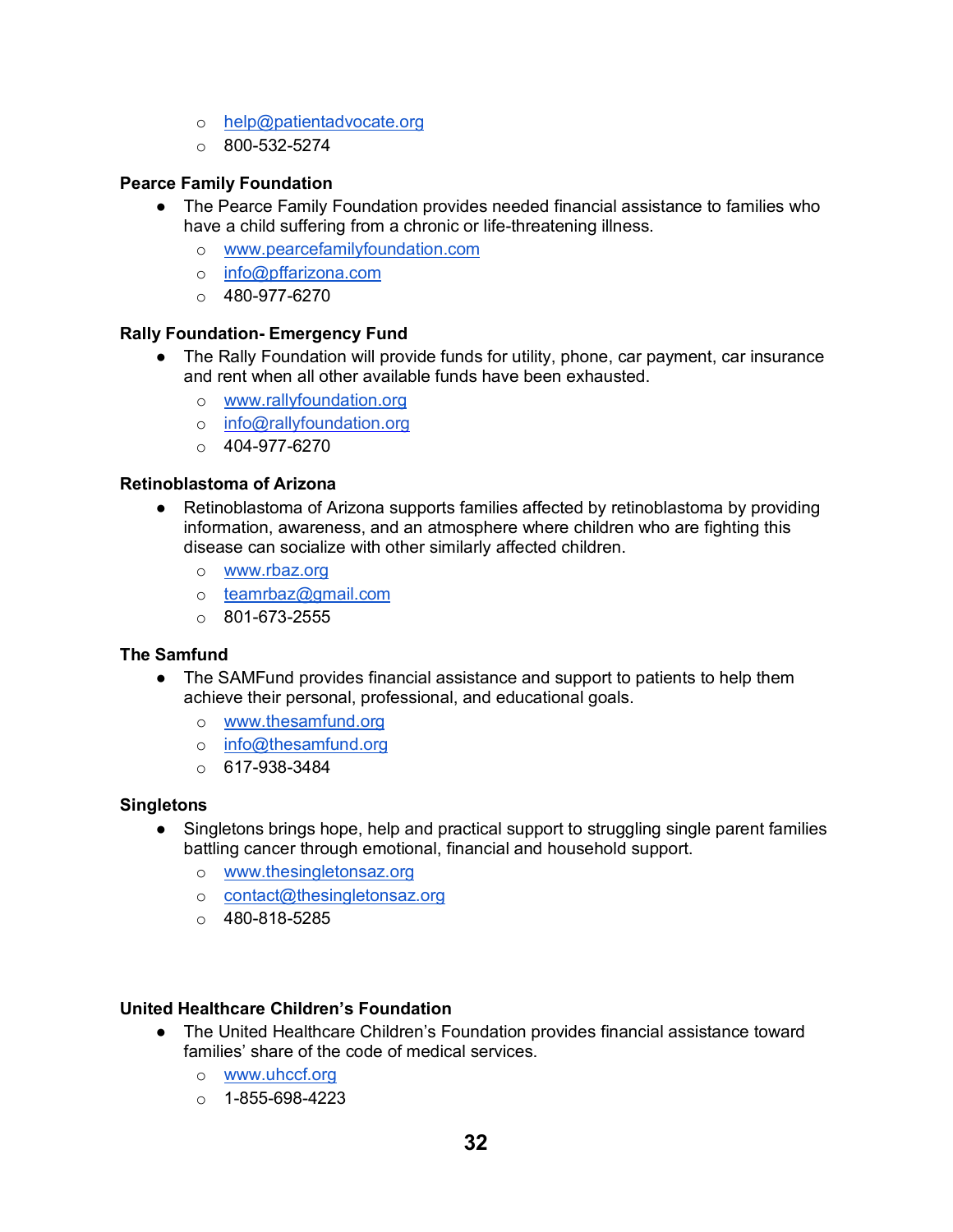

# Fitness and Wellbeing

**NOTE: Mention that you're a patient/with a patient at Phoenix Children's Hospital and you may be able to receive discounted services.**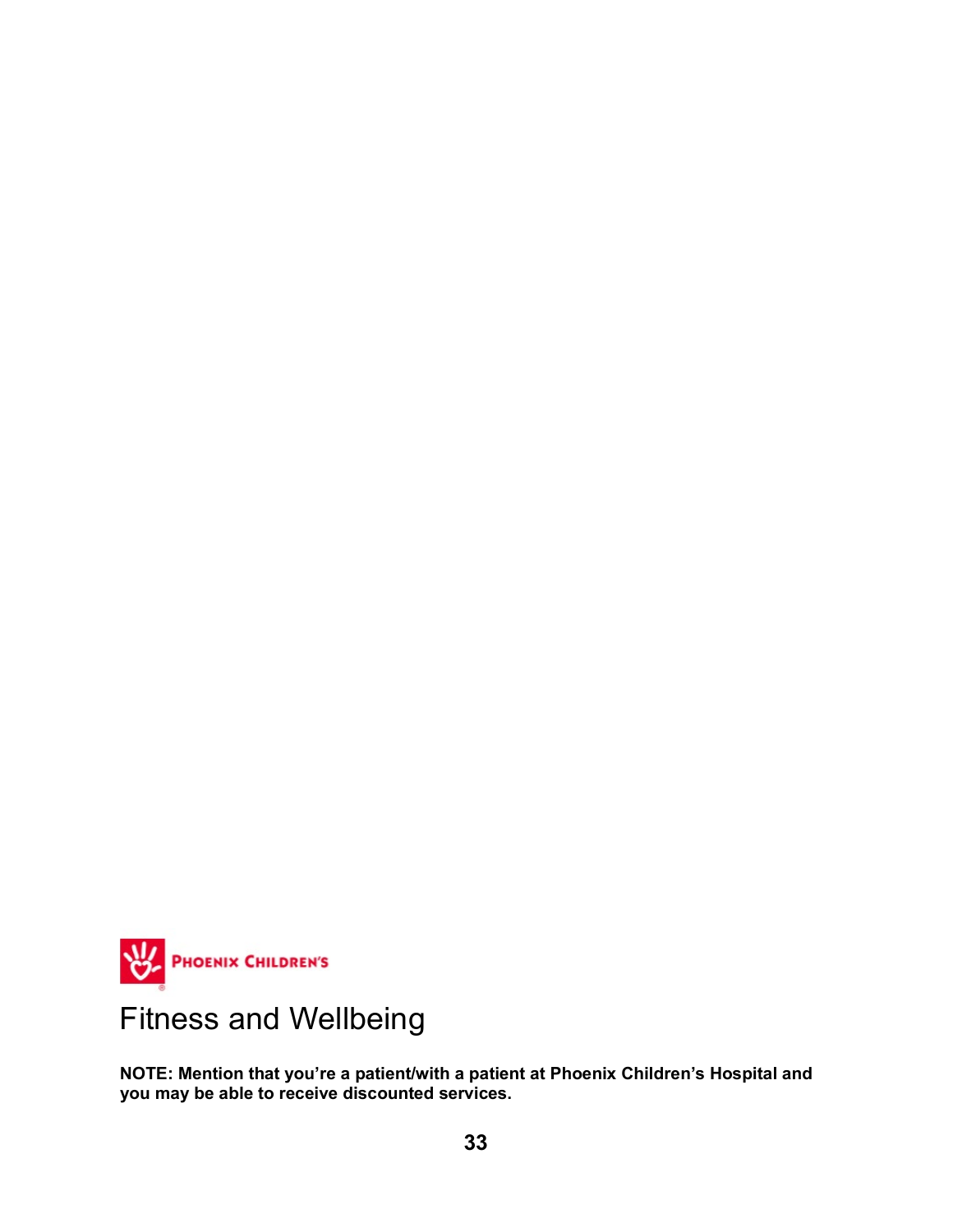#### **Mountainside Fitness**

A health club partnered with Phoenix Children's Hospital that has 19 locations across the valley. Membership can be free or discounted for patients through both public and private insurance options.

- 401 E Jefferson St Phoenix, AZ 85004 United States
	- o [www.mountainsidefitness.com](http://www.mountainsidefitness.com/)
	- $\circ$  1-602-343-6310

#### **Blur Fitness**

A personal fitness that gym that offers group and private training lessons and nutrition education. They offer personal training classes to people of all ages and preach and teach healthy nutritional habits to accompany the training lesson. No membership is required as drop ins are available to experience what the gym has to offer.

- 7740 E. Evans Dr. Scottsdale, AZ 85260
- 1435 E. University Dr. Suite C 105/106 Tempe, AZ 85281
	- o [www.crossfitblur.com](http://www.crossfitblur.com/)
		- $O = 480 622 8787$



### **Games**

#### **Gamers Beat Cancer**

- The organization aims to support families and children in treatment by bringing some fun into their lives through video games. The playing of video games can help heal and enrich the lives of those affected by cancer.
	- o [info@gamechangercharity.org](mailto:info@gamechangercharity.org)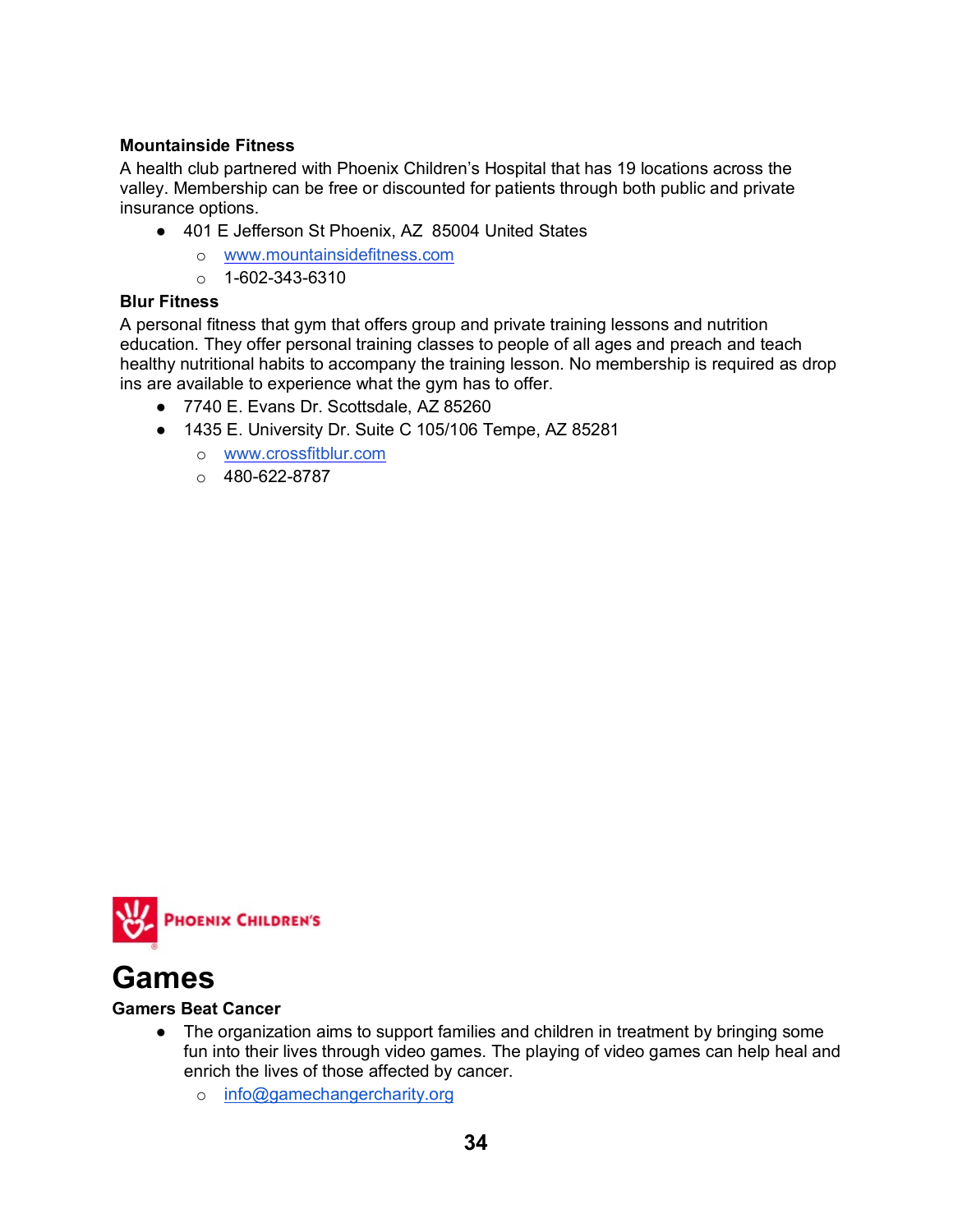#### **Ronald McDonald House**

- Locations across the valley provide a home away from home experience where patients are with their family and have close access to medical care and other resources such as social activities and games.
	- o 501 East Roanoke Avenue Phoenix, Arizona 85004
	- $\circ$  602-264-2654



### Handyman Services

#### **Handyman Connection**

- Handyman connection is a service that can provide you an abundance of handymen with a promise of quality workmanship and superior customer service. They provide free consultations and estimates. After their online form is filled out via their website, they will be in contact soon to provide you with the service you need.
	- o <https://handymanconnection.com/phoenix/>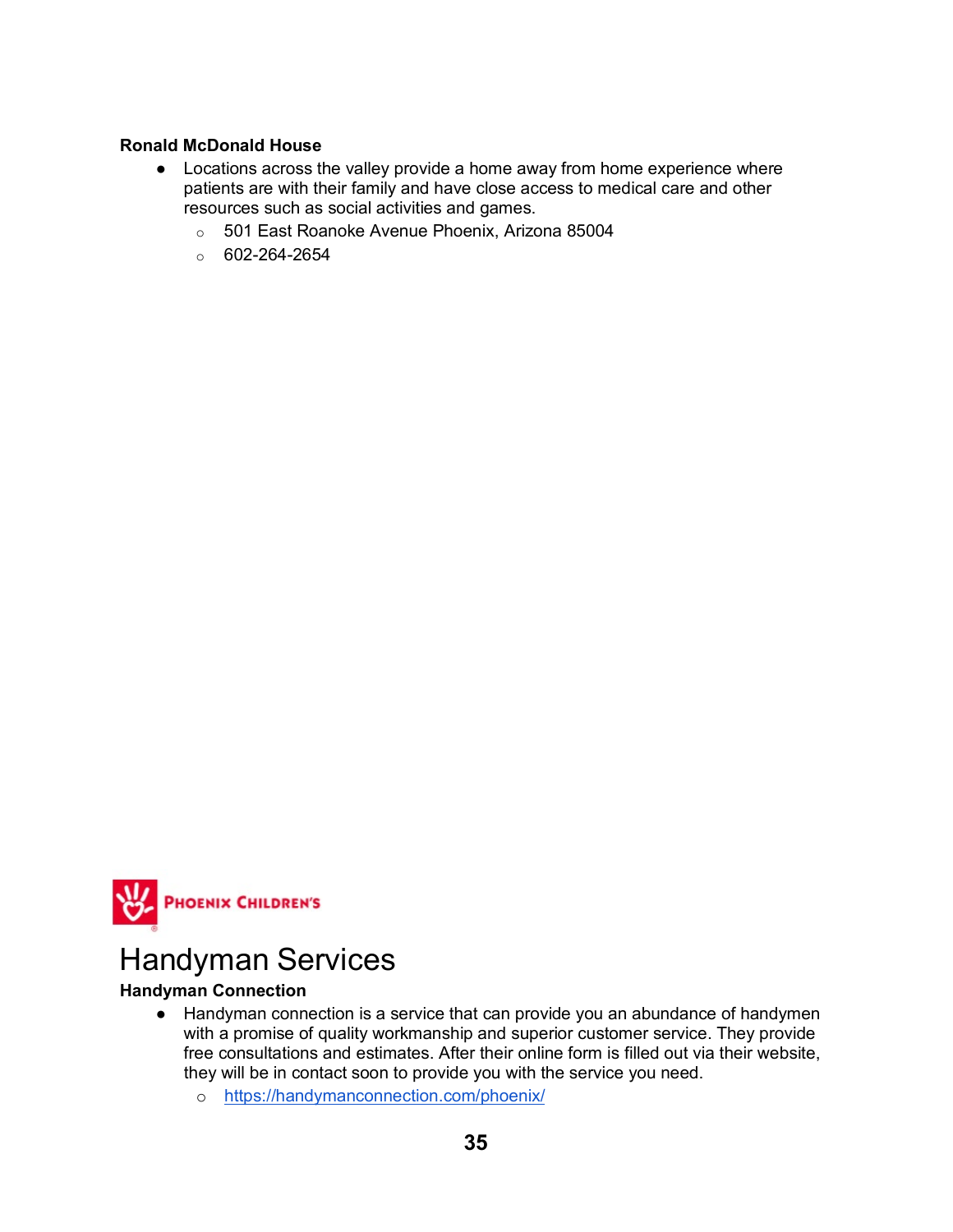$\circ$  602-424-6700



### Hotels and Accommodations (Offer a Special PCH Rate or Discount)

**NOTE: When making reservations, mention that you are a patient/with a patient at Phoenix Children's Hospital and you may be able to receive a discounted rate.**

#### **Embassy Suites Hotel Phoenix Biltmore (3.2 mi)**

Embassy Suites Hotel is located in the Biltmore area within a close range from PCH. The hotel is available rates when reservations are made as a PCH patient or family.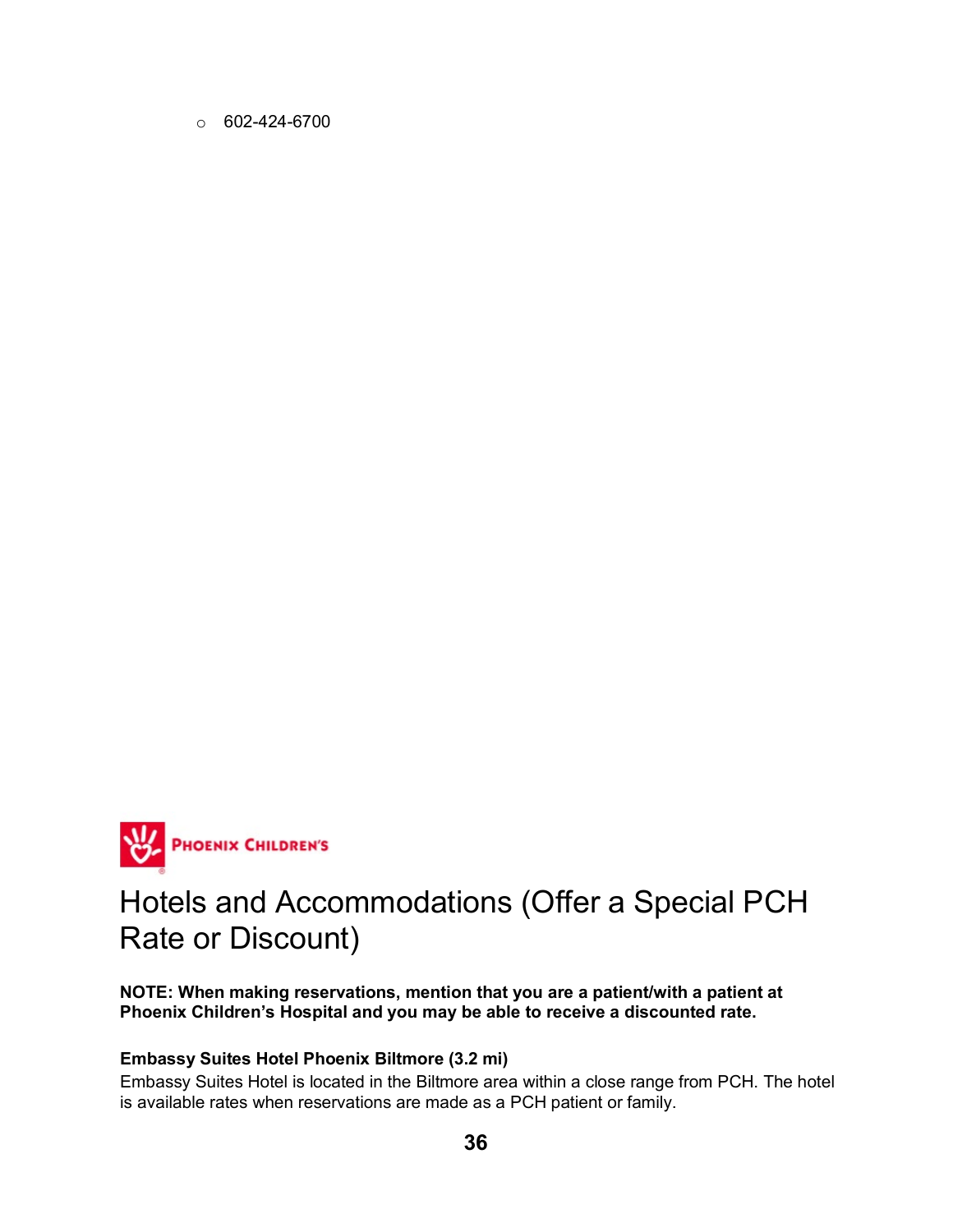- 2630 E Camelback Rd, Phoenix, AZ 85016
	- o [http://embassysuites3.hilton.com/en/hotels/arizona/embassy-suites-by-hilton](http://embassysuites3.hilton.com/en/hotels/arizona/embassy-suites-by-hilton-phoenix-biltmore-PHXCBES/index.html)[phoenix-biltmore-PHXCBES/index.html](http://embassysuites3.hilton.com/en/hotels/arizona/embassy-suites-by-hilton-phoenix-biltmore-PHXCBES/index.html)
	- $\circ$  (602) 955-3992

#### **Embassy Suites Hotel (0.7 mi)**

This Embassy Suites Hotel also is located close to PCH and is also very in close to Sky harbor airport.

- 2333 E Thomas Rd, Phoenix, AZ 85016
	- o [http://embassysuites.hilton.com/en/es/reservations/index.jhtml?hotel=PHXTHES](http://embassysuites.hilton.com/en/es/reservations/index.jhtml?hotel=PHXTHES&corporateCode=0560012913) [&corporateCode=0560012913](http://embassysuites.hilton.com/en/es/reservations/index.jhtml?hotel=PHXTHES&corporateCode=0560012913)
	- $\circ$  (602) 957-1910

### **Fairfield Inn & Suites Hotel Phoenix Midtown (2.2 mi)**

Fairfield hotel is located in midtown of Phoenix. It has amenities such as free Wi-Fi and exercise rooms. They offer discounted rates when PCH is mentioned during reservation process.

- 2520 N Central Ave, Phoenix, AZ 85004
	- o [http://www.marriott.com/hotels/travel/phxas-fairfield-inn-and-suites-phoenix](http://www.marriott.com/hotels/travel/phxas-fairfield-inn-and-suites-phoenix-midtown/)[midtown/](http://www.marriott.com/hotels/travel/phxas-fairfield-inn-and-suites-phoenix-midtown/)
	- $\circ$  (602) 716-9900

### **Hampton Inn Phoenix-Airport North (5.3 mi)**

This Hampton hotel is located closer to the airport and is close to the PCH facility.

- 601 N 44th St, Phoenix, AZ 85008
	- o [http://hamptoninn3.hilton.com/en/hotels/arizona/hampton-inn-phoenix-airport](http://hamptoninn3.hilton.com/en/hotels/arizona/hampton-inn-phoenix-airport-north-PHXAPHX/index.html)[north-PHXAPHX/index.html](http://hamptoninn3.hilton.com/en/hotels/arizona/hampton-inn-phoenix-airport-north-PHXAPHX/index.html)
	- $\circ$  (602) 267-0606

#### **Hampton Inn Phoenix-Midtown (2.3 mi)**

This Hampton hotel is located closer to the airport and is close to the PCH facility.

- 160 W Catalina Dr, Phoenix, AZ 85013
	- o <http://www.hamptoninnphoenix.com/>
	- $\circ$  (602) 200-0990

#### **Hilton Garden Inn Phoenix Midtown (2.9 mi)**

Another hotel option located in the midtown area of Phoenix.

- 4000 N Central Ace, Phoenix, AZ 85012
	- o [http://hiltongardeninn3.hilton.com/en/hotels/arizona/hilton-garden-inn-phoenix](http://hiltongardeninn3.hilton.com/en/hotels/arizona/hilton-garden-inn-phoenix-midtown-PHXMDGI/index.html)[midtown-PHXMDGI/index.html](http://hiltongardeninn3.hilton.com/en/hotels/arizona/hilton-garden-inn-phoenix-midtown-PHXMDGI/index.html)
	- $\circ$  (602) 279-9811

#### **Hilton Garden Inn Phoenix Airport North**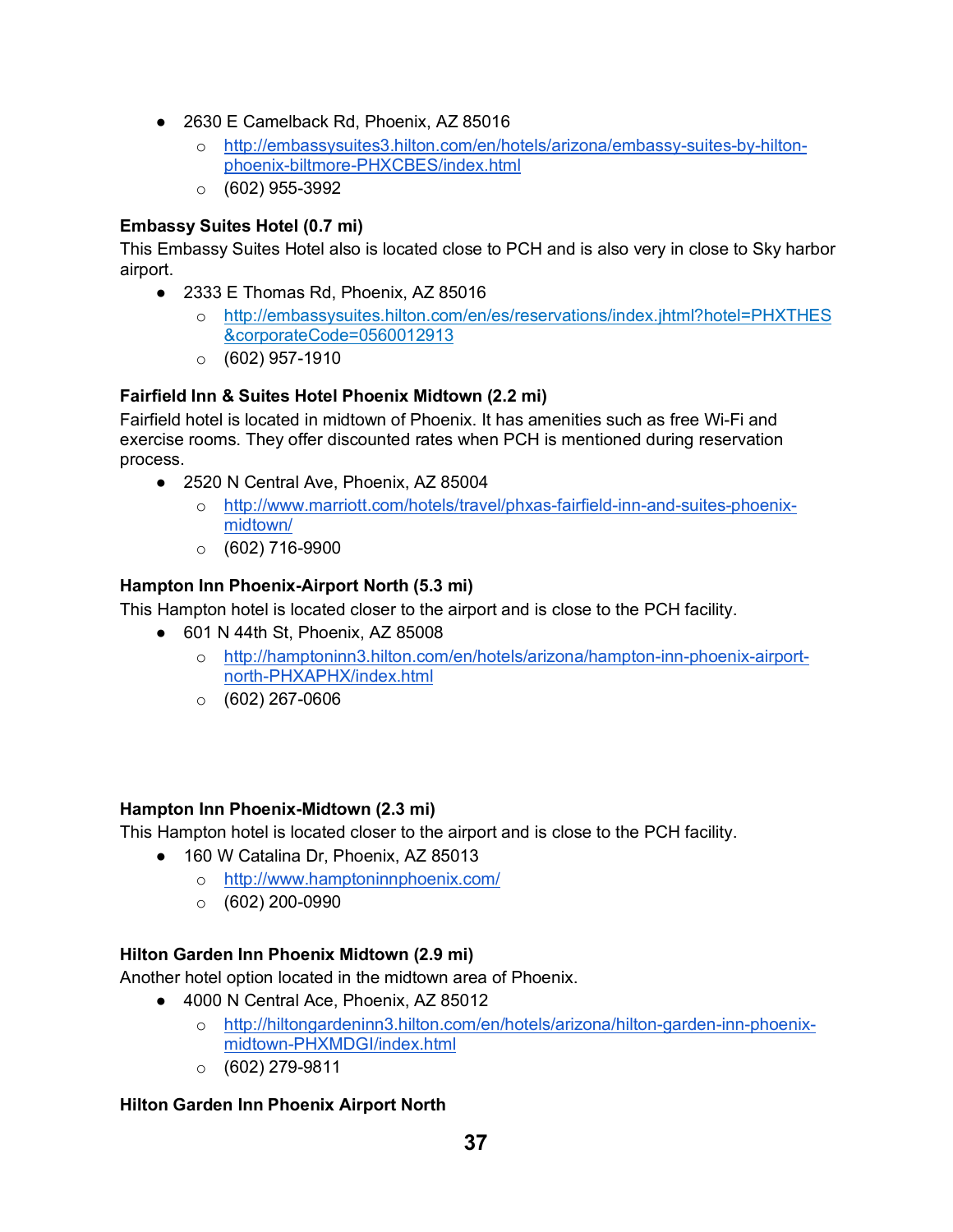Another hotel option located in the midtown area of Phoenix.

- 3838 E Van Buren St, Phoenix, AZ 85008
	- o [http://hiltongardeninn3.hilton.com/en/hotels/arizona/hilton-garden-inn-phoenix](http://hiltongardeninn3.hilton.com/en/hotels/arizona/hilton-garden-inn-phoenix-airport-north-PHXANGI/index.html)[airport-north-PHXANGI/index.html](http://hiltongardeninn3.hilton.com/en/hotels/arizona/hilton-garden-inn-phoenix-airport-north-PHXANGI/index.html)
	- $\circ$  (602) 308-2323

#### **Holiday Inn Phoenix Airport North (4.9 mi)**

This Hilton Garden Inn is located near the airport and is 4.6 miles from Phoenix Children's Hospital.

- 1515 N 44th St, Phoenix, AZ 85008
	- o <https://www.ihg.com/holidayinn/hotels/us/en/phoenix/phxff/hoteldetail>
	- $\circ$  (602) 244-8114

#### **Holiday Inn Express Phoenix Downtown Ballpark (3.5 mi from free shuttle to PCH)**

Located near the airport and PCH. Offers specific deals that allow for longer stay and cheaper rates.

- $\bullet$  620 N 6th St, Phoenix, AZ 85004
	- o [https://www.ihg.com/holidayinnexpress/hotels/us/en/phoenix/phxdt/hoteldetail?c](https://www.ihg.com/holidayinnexpress/hotels/us/en/phoenix/phxdt/hoteldetail?cm_mmc=GoogleMaps-_-ex-_-USEN-_-phxdt) [m\\_mmc=GoogleMaps-\\_-ex-\\_-USEN-\\_-phxdt](https://www.ihg.com/holidayinnexpress/hotels/us/en/phoenix/phxdt/hoteldetail?cm_mmc=GoogleMaps-_-ex-_-USEN-_-phxdt)
	- $\circ$  (602) 452-2020

#### **Homewood Suites Phoenix Biltmore (2.4 mi from free shuttle to PCH)**

- **Use corporate code 560012913 for PCH discounted rate**
- 2001 E Highland Ave, Phoenix, AZ 85016
	- o [http://homewoodsuites3.hilton.com/en/hotels/arizona/homewood-suites-by-hilton](http://homewoodsuites3.hilton.com/en/hotels/arizona/homewood-suites-by-hilton-phoenix-biltmore-PHXHWHW/index.html)[phoenix-biltmore-PHXHWHW/index.html](http://homewoodsuites3.hilton.com/en/hotels/arizona/homewood-suites-by-hilton-phoenix-biltmore-PHXHWHW/index.html)
	- $\circ$  (602) 508-0937

#### **Springhill Suites Downtown Phoenix (3.8 mi)**

- 802 E Van Buren St, Phoenix, AZ 85006
	- o <http://www.marriott.com/hotels/travel/phxdt-springhill-suites-phoenix-downtown/>
	- $\circ$  (602) 307-9929

#### **Staybridge Suites Phoenix - Biltmore Area (0.4 mi)**

Hotel closest to PCH geographically.

- 2940 N Greenfield Rd, Phoenix, AZ 85016
	- o <https://www.ihg.com/staybridge/hotels/us/es/phoenix/phxbi/hoteldetail>
	- $\circ$  (602) 224-0012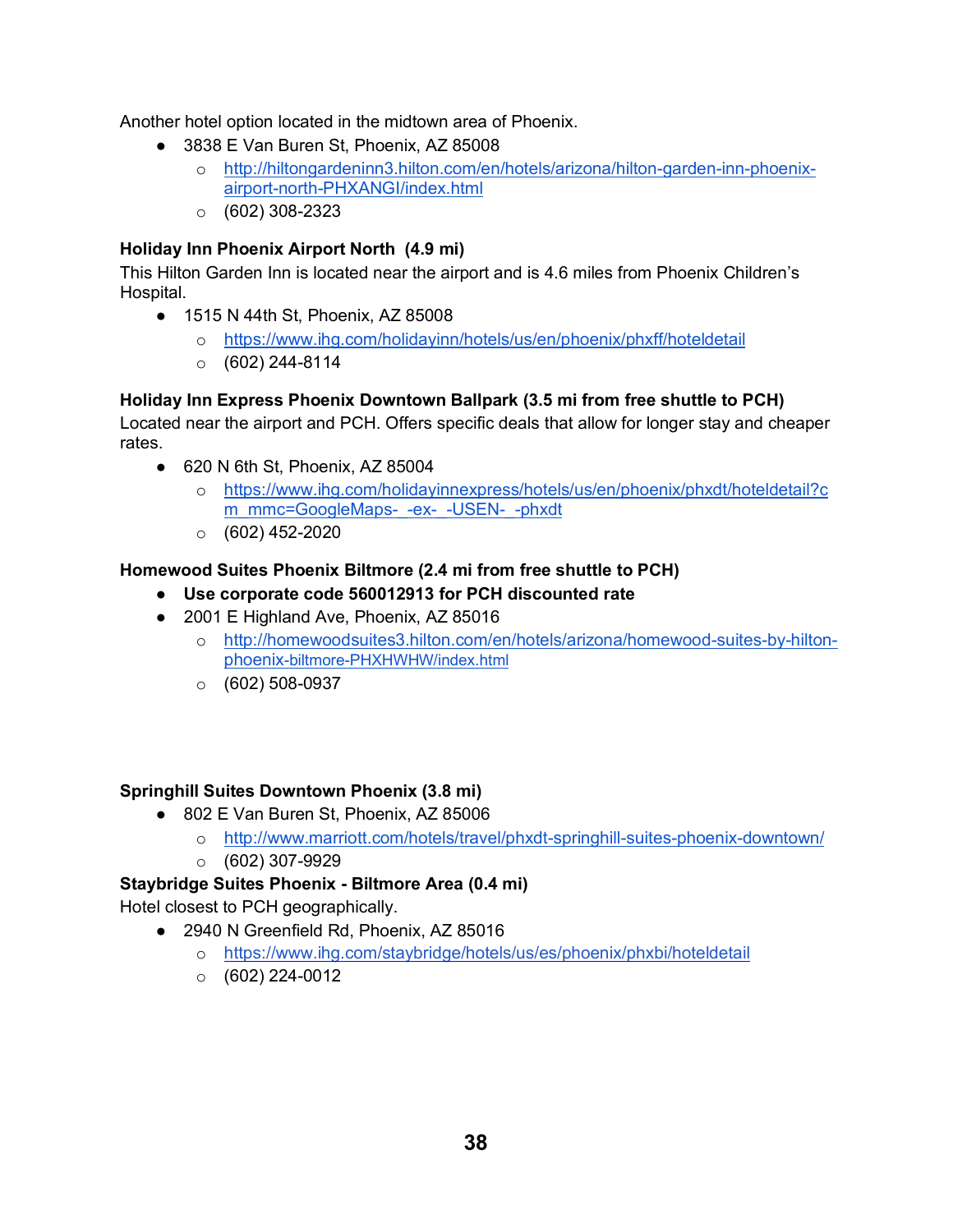

### Long Term Lodging

#### **Zazu Apartments**

- Offers short term leases from 3 months to 18 months. Furnished apartments with utilities included are available in select units, if needed. Deposits and fees waived on AOC. Currently offering self-guided tours. Newly renovated apartments accompanied by a number of amenities such as pools and fitness centers
	- o 1502 E Osborn Rd, Phoenix, AZ 85014
	- o [www.zazuapts.com](http://www.zazuapts.com/)
	- o 602-297-3103

#### **Radius Apartments**

• This complex offers 1-to-2-bedroom apartments and is located within a mile of Phoenix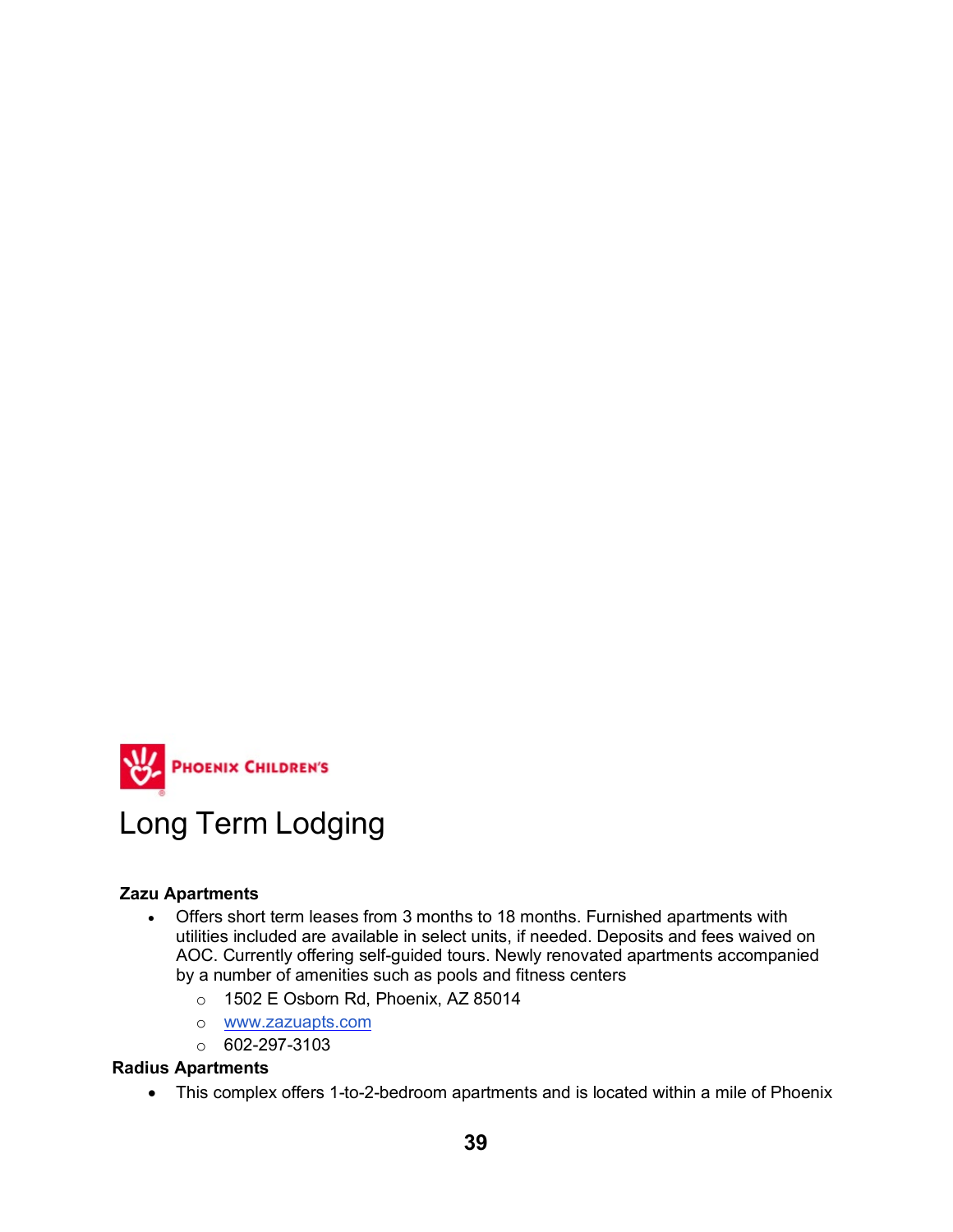Children's Hospital. The complex is based on their community and each unit has been recently upgraded to have up to date appliances and bathrooms. Radius apartments has a community pool and a fitness center available as amenities.

- o 2925 North Greenfield Road, Phoenix, AZ 85016
- o [www.radiusaptsphx.com](http://www.radiusaptsphx.com/)
- $\circ$  833-209-1133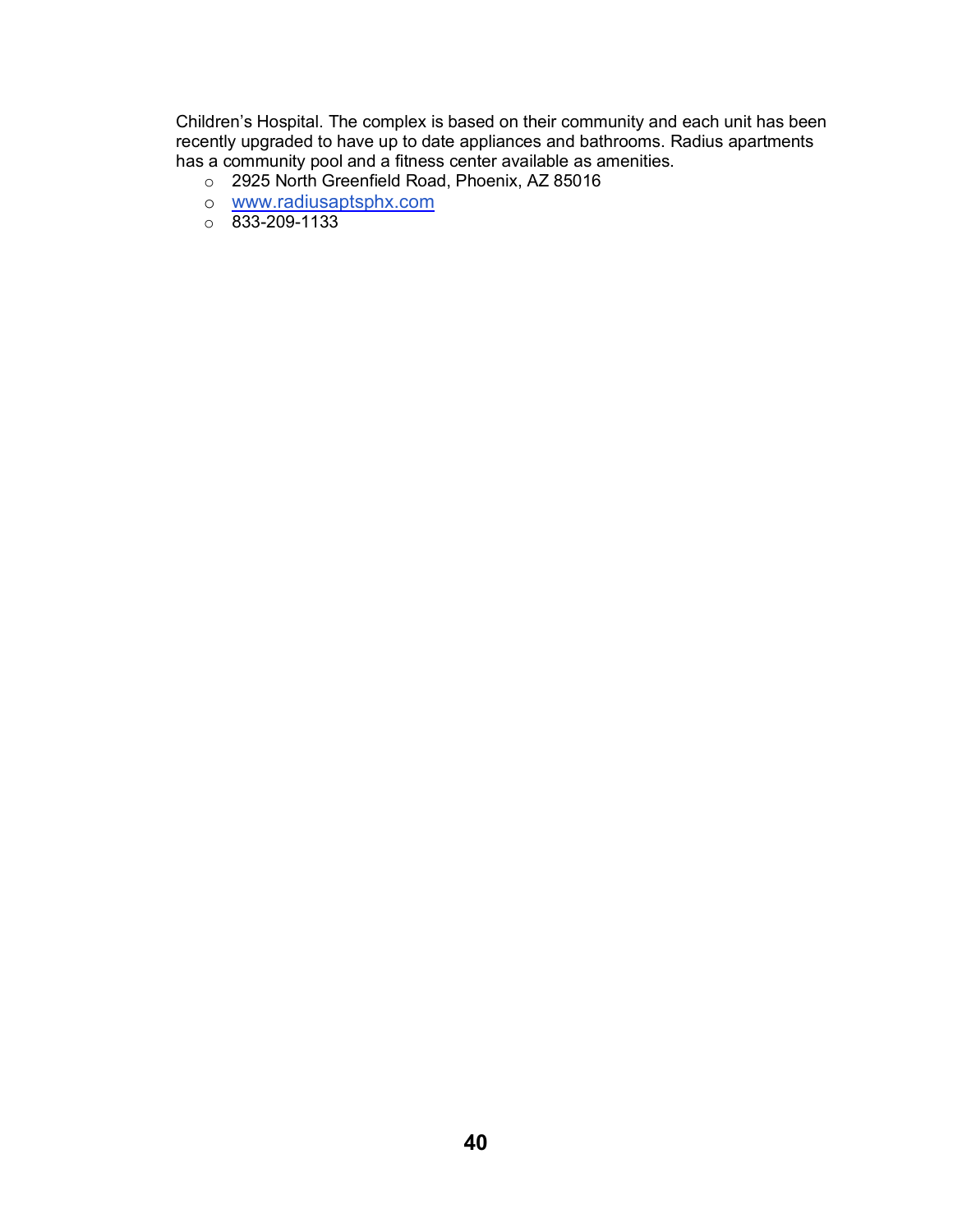

### Medicine Services/Help

#### **Cancer Response Team**

- Cancer Response Team supports families who choose to pursue an integrative approach to pediatric cancer treatment by empowering families and providing financial assistance and awareness. CRT is a leading educational entity that strives to make information for parents with children diagnosed with cancer more accessible, reliable, and understandable. The non- profit organization raises money for financial assistance for patients and their families.
	- o [www.cancerresponseteam.org](http://www.cancerresponseteam.org/)
	- o Info@cancerresponseteam.org

#### **National Organization for Rare Disorders**

- NORD is committed to the identification, treatment and cure of rare disorders. NORD assists with medication, out of pocket costs and travel and lodging for study participants. They provide clear and concise information on the most up to date research of the rare diseases. They provide fact sheets, webinars, and infographics for free on their website. Their patient assistance program provides access to medication that may otherwise be unavailable to patients that need it.
	- o [www.rarediseases.org](http://www.rarediseases.org/)

#### **Needy Meds**

- NeedyMeds is an online information resource of programs that provide assistance to people who are unable to afford their medications. They can help provide discounts to lower the cost of drugs and medications for patients with their own respective card.
	- o [www.needymeds.org](http://www.needymeds.org/)

#### **Partnership for Prescription Assistance**

- The Partnership for Prescription Assistance helps patients without drug coverage to get the medications they need for free or nearly free. It provides a search engine that can better locate better viable resources to acquire the medications required for treatment.
	- o [www.pparx.org](http://www.pparx.org/)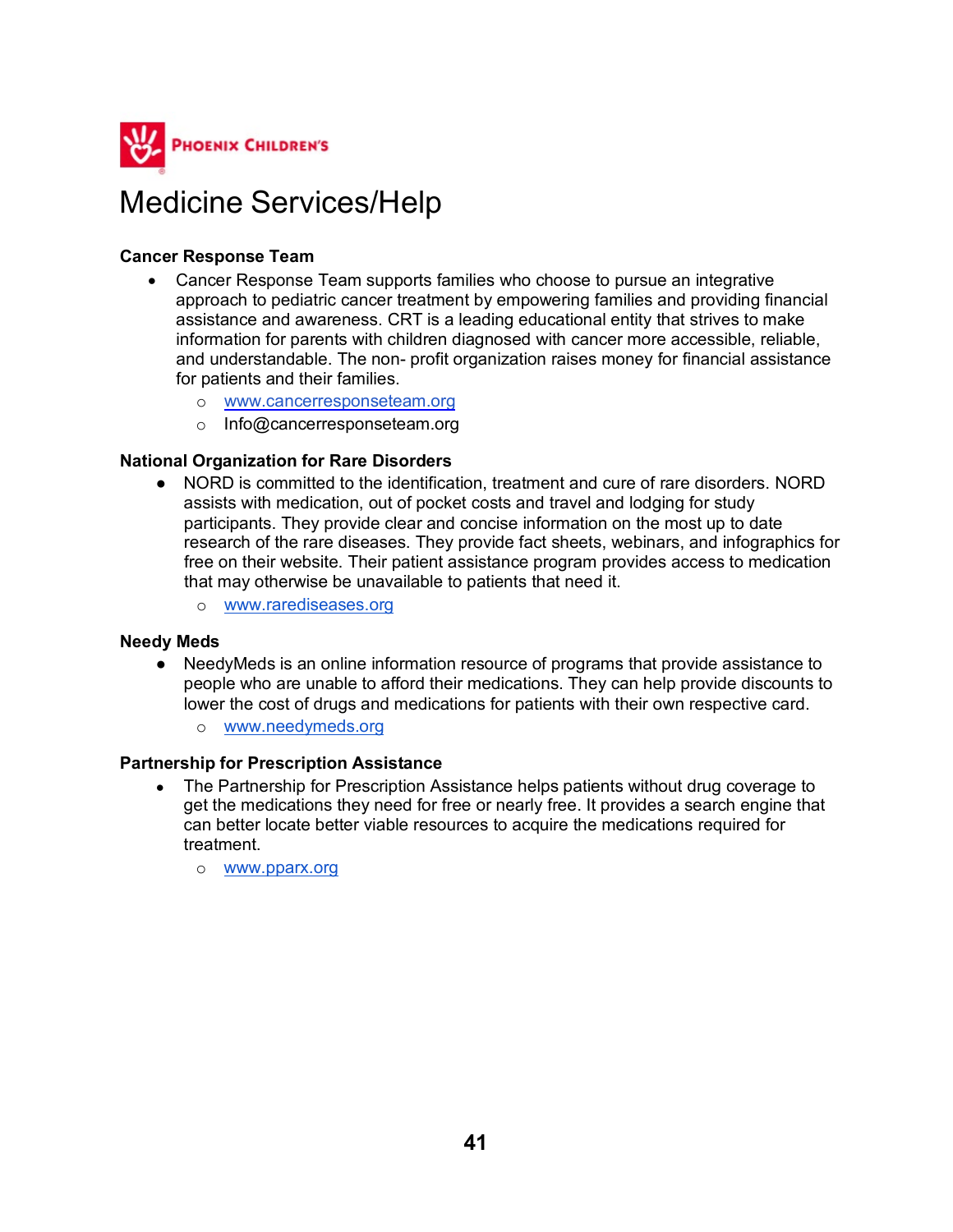

### Music Therapy

#### **Higher Octave Healing**

- Higher Octave Healing provides music therapy as a means to support emotional, physical, cognitive, social, psychological, and spiritual needs through music. Their therapists address the sensory needs of the individual.
	- o [www.higheroctavehealing.org](http://www.higheroctavehealing.org/)
	- o [Info@higheroctavehealing.org](mailto:info@higheroctavehealing.org)
	- $\circ$  480-965-1082
	- $\circ$  602-403-8800 (tele-health contact)
	- o 200 E. Curry Road, Room 307C Tempe, AZ 85281

#### **Melodic Caring Project**

- The Melodic Caring Project treats kids as "rockstars" and they receive access to private concerts that are live streamed via computer. The artists often give shout outs to the kids by name during the concert. From Broadway artists to other celebrities, kids are treated to a private virtual concert. Artists show their support for the kids by performing in live virtual concerts tailored for the child.
	- o [www.melodiccaring.org](http://www.melodiccaring.org/)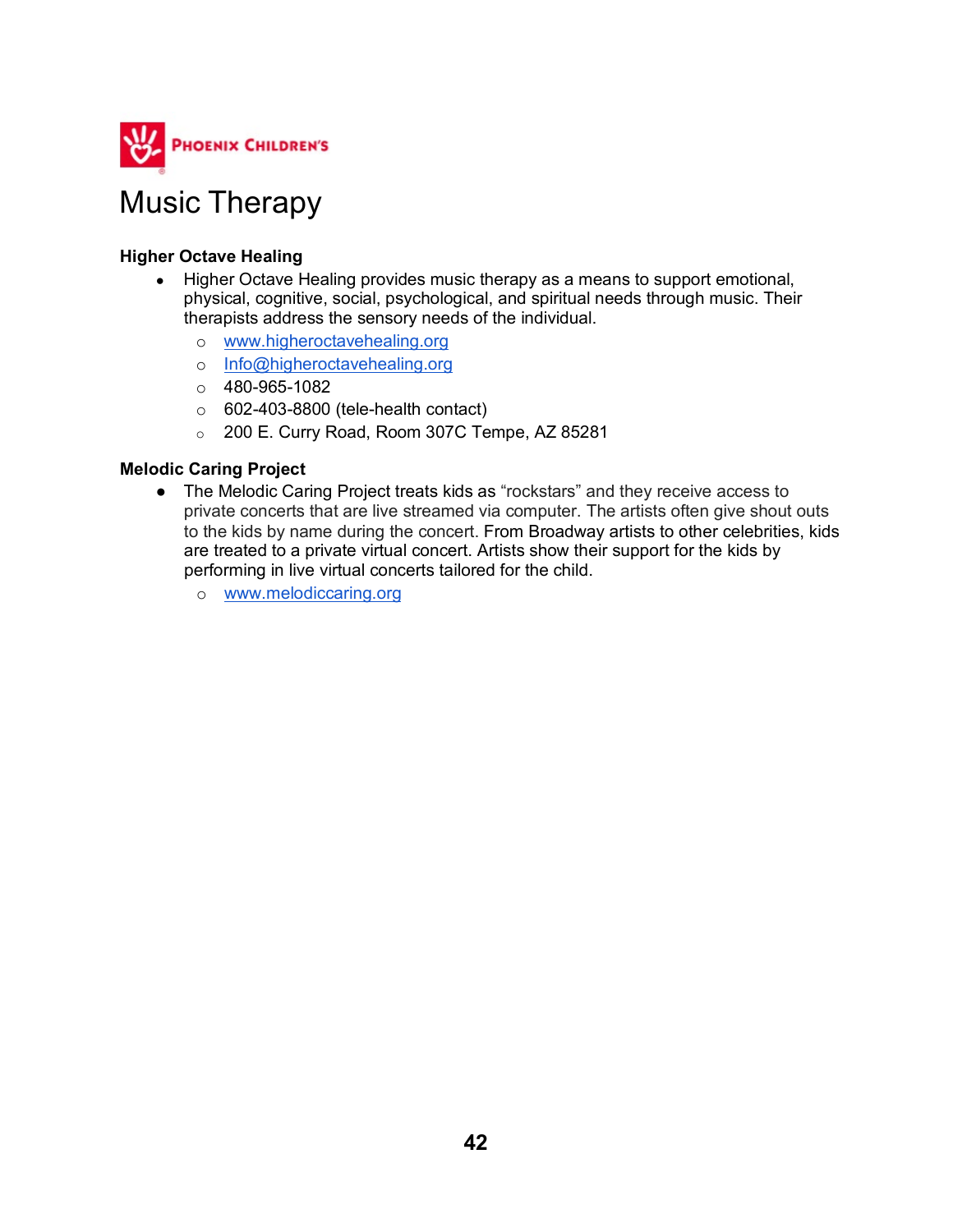

### Natural Resources

**The oncologists at PCH request that the port or line inserted for chemotherapy NOT be used for medications prescribed by other providers, including naturopaths. As always – please check with your child's doctor before using ANY other treatments including the following list.** 

#### **Cancer Response Team**

- Cancer Response Team supports families who choose to pursue an integrative approach to pediatric cancer treatment by empowering families and providing financial assistance and awareness. CRT is a leading educational entity that strives to make information for parents with children diagnosed with cancer more accessible, reliable, and understandable. The non- profit organization raises money for financial assistance for patients and their families.
	- o [www.cancerresponseteam.org](http://www.cancerresponseteam.org/)
	- o [info@cancerresponseteam.org](mailto:info@cancerresponseteam.org)

#### **Kick Cancer**

- Kick cancer provides education on nutrition, natural detox methods, and order at-home resources to boost well-being and quality of life during and after cancer. Patients and families can request their KICKSTART KIT to receive items such as detox supplies, essential oils, healthy snack items and more, for only the price of shipping. Their flagship program is called 30 day Thrive Program that has the main objective of giving patients and their families methods of achieving the best possible health through.
	- o [https://kickcancermovement.org](https://kickcancermovement.org/)
	- o [info@kickcancermovement.org](mailto:info@kickcancermovement.org)

#### **Naturopathic Specialists, LLC**

- Naturopathic Specialists is a naturopathic oncology practice based out of Scottsdale, AZ, ran by Dr. Dan Rubin ND. FABNO, a full-time naturopathic oncologist. He is an expert at the integration of traditional and naturopathic medicine for children with cancer, and has significant experience working with patients, their families, and doctors at Phoenix Children's Hospital. He is well versed in working and coordinating with doctors at PCH, and working with and around any treatments patients may be undergoing at the hospital.
	- o <https://www.listenandcare.com/dan-rubin-nd-fabno>
	- $\circ$  480-990-1111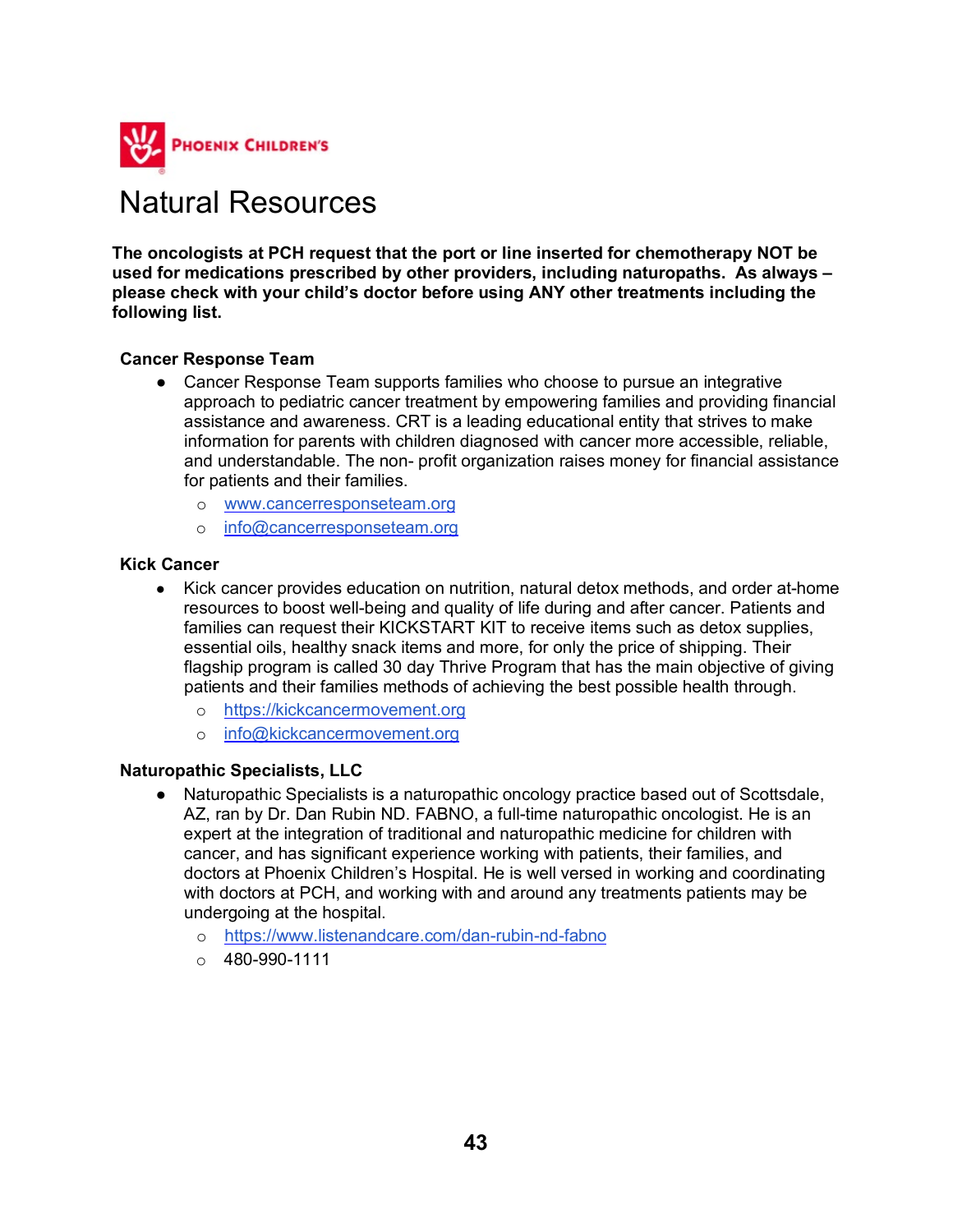

### Respite or End-of-Life Care

#### **Arizona Cancer Foundation for Children**

- The Arizona Cancer Foundation for Children provides emotional, practical, and financial support directly to families. Some of their services include financial assistance, adopt-a-family, travel assistance, and therapy dog visits.
	- o [www.azcancerfoundation.org](http://www.azcancerfoundation.org/)
	- o [jboss@azcancerfoundation.org](mailto:jboss@azcancerfoundation.org)
	- o cfunari@azcancerfoundation.org
	- $O$  480-350-7055
	- o 14550 N. Frank Lloyd Wright Blvd. Suite 100 Scottsdale, AZ

#### **Hospice of the Valley**

- $\circ$  Hospice of the Valley provides respite and palliative care as well as end-of-life care and grief services. 4 clinical offices around the valley to choose from.
- o [www.hov.org](http://www.hov.org/)
- $00 602 530 6900$

#### **Ryan House**

- The Ryan House provides respite, palliative and end of life care for children with life threatening conditions.
	- o [www.ryanhouse.org](http://www.ryanhouse.org/)
	- o [info@ryanhouse.org](mailto:info@ryanhouse.org)
	- o 602-200-0767
	- o 110 W. Muhammad Ali Way 1st floor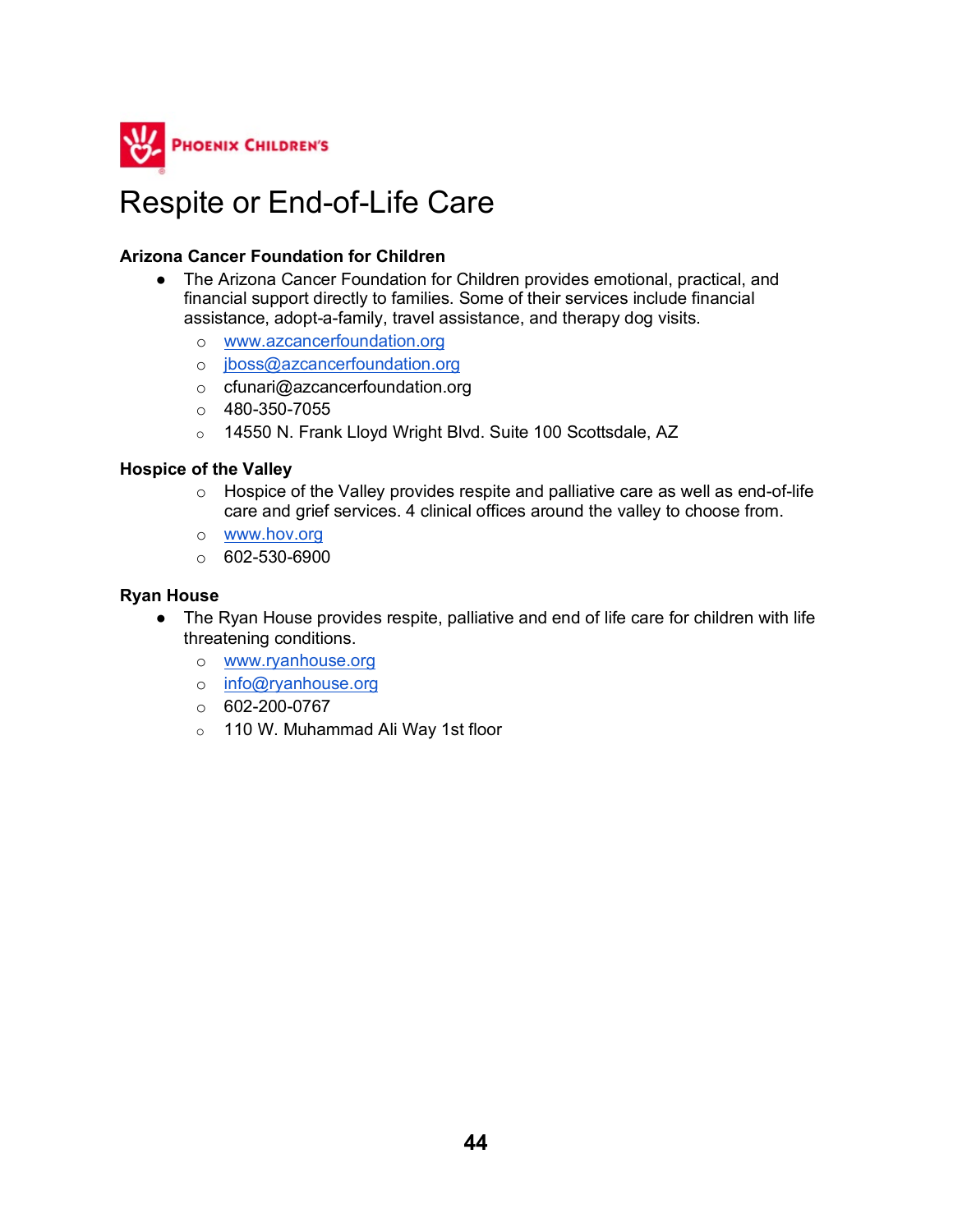

### **Scholarships**

#### **Bristol-Myers Squibb Scholarship for Cancer Survivors**

- Partnered with Scholarship America, the have the ability to give out scholarships to survivors of cancer. The scholarship provides up to 25 scholarship awards of up to \$10,000 for cancer survivors planning to continue their education in college or vocation school program.
	- o <https://learnmore.scholarsapply.org/cancer-survivors/>

#### **Compassion Can't Wait**

- This charitable organization helps with urgent expense to single parent families with critically ill children. They enable single parents to have more options when it comes to giving their child the best care they can get.
	- o <https://compassioncantwait.org/how-we-help/>



- The John W. Luttrell Scholarship is open to parents, siblings, or cancer warriors who have been seriously affected by cancer. They focus on family assistance, health and wellness, research advocacy programs. Through financial assistance the scholarship promotes education and encourages healthy lifestyle.
	- o [www.childrenscancernetwork.org](http://www.childrenscancernetwork.org/)
	- o [info@childrenscancernetwork.org](mailto:info@childrenscancernetwork.org)
	- $\circ$  480-398-1564

#### **Dallas Car Accident Lawyers Cancer Awareness Scholarship**

- This scholarship is a one-time for \$1,000 award for a high achieving college student who has battled cancer or been affected by it. An essay with a copy of school transcript is required to apply.
	- o <https://www.dallascaraccidentlawyers.net/cancer-awareness-scholarship/>

#### **Jackie Spellman Scholarship Foundation**

- The Jackie Spellman Scholarship Foundation provides scholarships to students whose lives have been impacted by leukemia or lymphoma, either as survivors or immediate family. The scholarship is designed for college ad graduate school students.
	- o <https://jackiespellmanbenefit.org/scholarships/>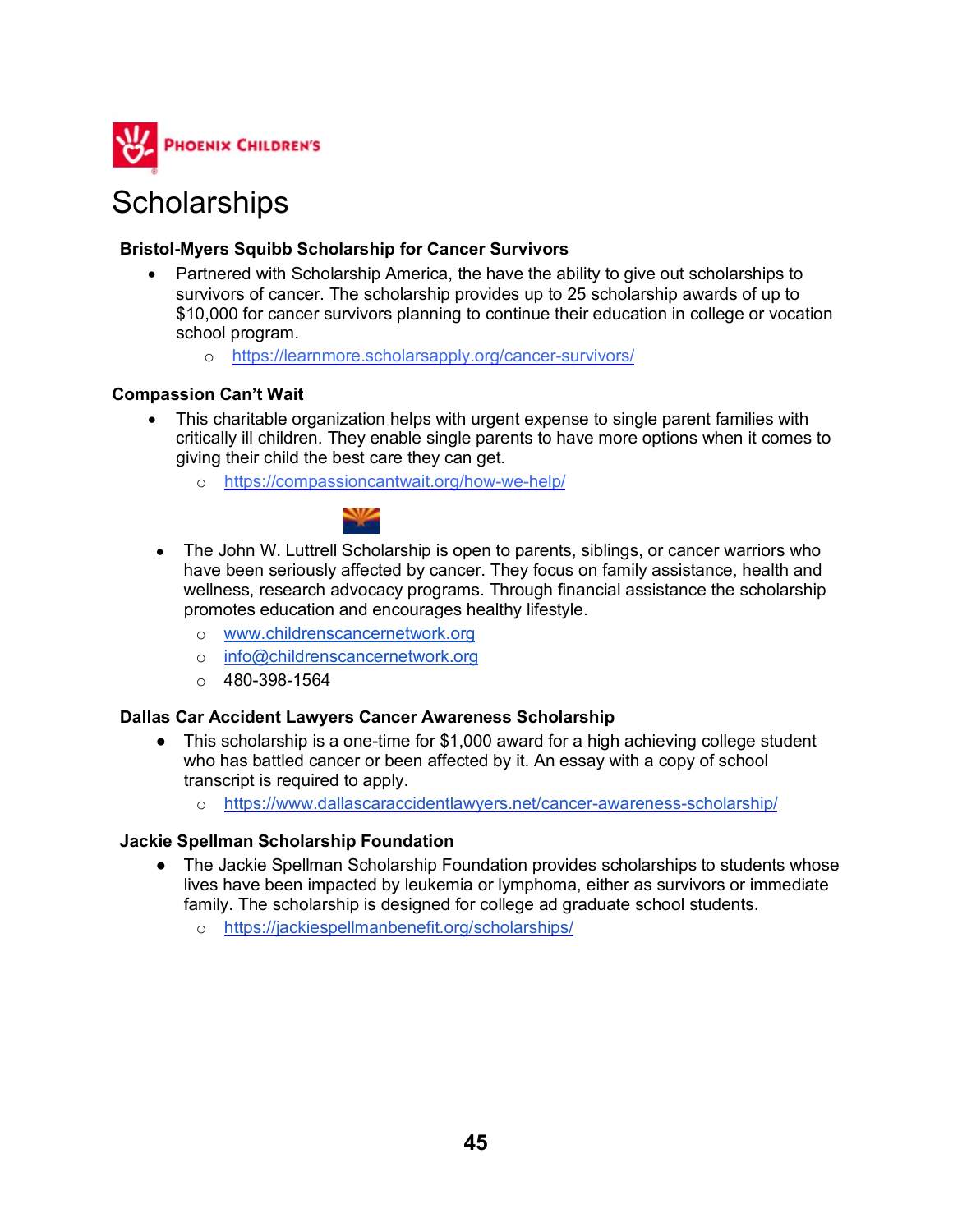#### **Kids-4-Kids**

- The Kids-4-Kids organization provides biannual scholarships of \$500-2,500 for any level of education for children whose lives have been affected by cancer in any capacity. 2 scholarships reviews per semester and application involves an essay.
	- o <http://www.kids4kidswithcancer.org/scholarships-1>

#### **Mesothelioma.com Scholarship**

- Mesothelioma.com will provide one \$4,000 scholarship to one student whose life has been affected, either personally or within their family, by cancer at any point in their lives.
	- o <https://www.mesothelioma.com/scholarship/>

#### **Michael A. Hunter Memorial Scholarship**

- This scholarship provides annual awards to improve the quality of life of those affected by Lymphoma/Leukemia, with an emphasis on Lymphoma/Leukemia patients and survivors and/or children of non-surviving Lymphoma/Leukemia patients. The scholarship is offered nation wide.
	- o <https://oc-cf.academicworks.com/opportunities/2075>

#### **National Collegiate Cancer Foundation**

- The National Collegiate Cancer Foundation provides one-time scholarships to young adults whose lives have been impacted by cancer.
	- o [www.collegiatecancer.org](http://www.collegiatecancer.org/)

#### **The Nation Children's Cancer Society - Beyond the Cure Ambassador Scholarship Program**

- The Beyond the Cure Ambassador Scholarship Program awards college scholarships to childhood cancer survivors who have demonstrated the ability to overcome the difficult challenges of cancer with determination and motivation. Fifty-eight college scholarships are awarded each year.
	- o <https://www.thenccs.org/scholarship>

#### **Northwestern Mutual Childhood Cancer Survivor Scholarship Program**

- This program provides up to 25 awards of up to \$5,000 for cancer survivors who plan to attend college or vocational school programs.
	- o <https://learnmore.scholarsapply.org/nmsurvivors/>
	- o <http://foundation.northwesternmutual.com/scholarships/>

#### **Patient Advocate Foundation's Scholarships for Survivors**

- The Patient Advocate Foundation provides scholarship options for cancer survivors.
	- o <https://www.patientadvocate.org/connect-with-services/apply-for-a-scholarship/>

#### **Pediatric Brain Tumor Foundation**

- The PBTF offers scholarships to cancer patients and survivors affected by brain tumors. Applies to all forms of education such as undergrad, vocational school, trade school.
	- o <http://www.curethekids.org/family-resources/scholarships/#.WmYBsEtG160>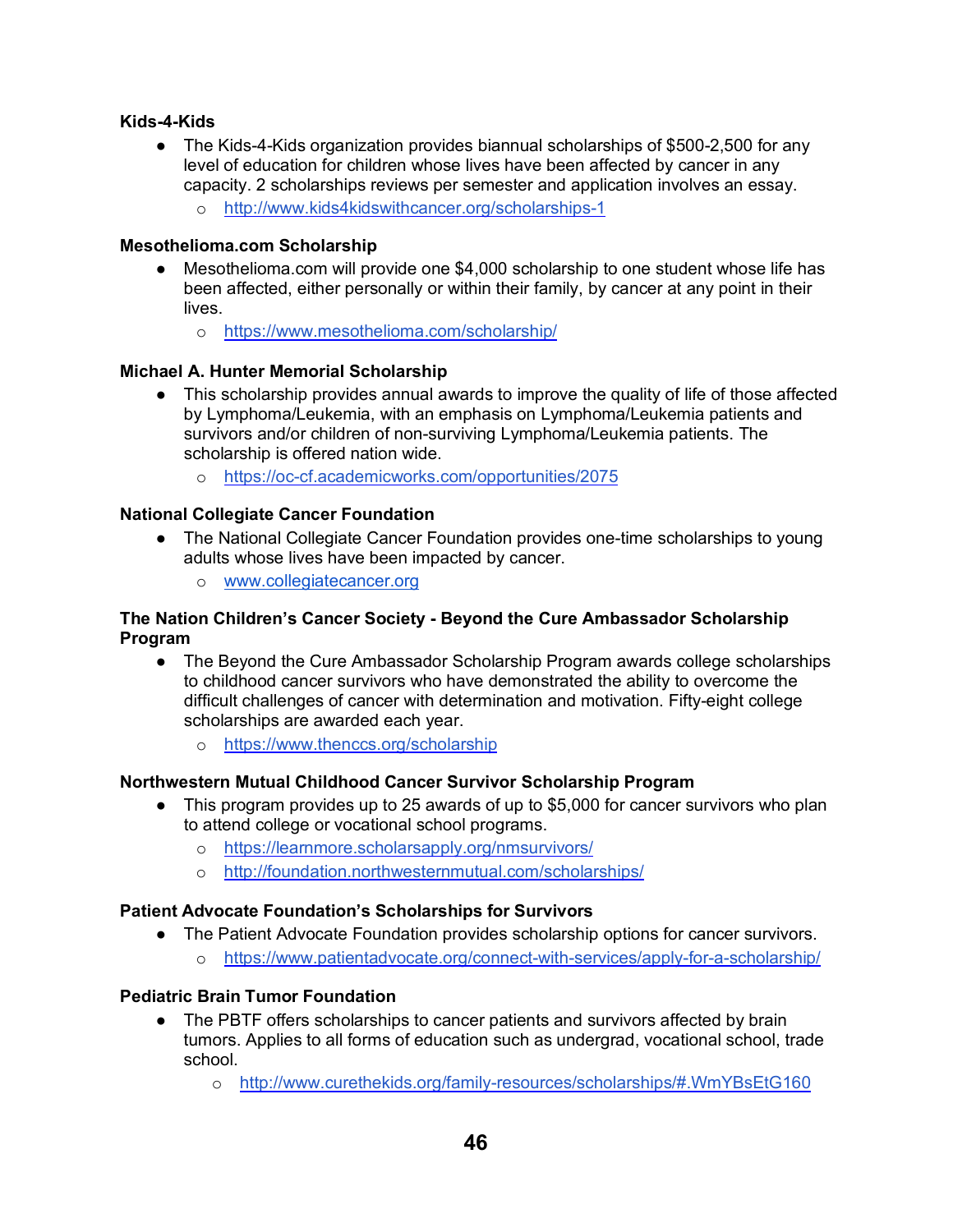#### **The Ryan Mullaly Second Chance Fund**

- This scholarship is open to teens that have been diagnosed with lymphoma or a recurrence of lymphoma between the ages of 13 and graduation of high school.
	- o [http://www.scholarships4students.com/ryan\\_mullaly\\_second\\_chance\\_fund\\_schol](http://www.scholarships4students.com/ryan_mullaly_second_chance_fund_scholarship.htm) [arship.htm](http://www.scholarships4students.com/ryan_mullaly_second_chance_fund_scholarship.htm)

#### **Survivor Vision**

- The Survivor Vision provides scholarships to fund textbooks for pediatric cancer patients/survivors - enables higher education.
	- o <https://www.survivorvision.org/are-you-eligible.html>

#### **Sofia Blanco Scholarship for Childhood Cancer Survivors**

- The Sofia Blanco Scholarship for Childhood Cancer Survivors provides three \$2,000 scholarships for tuition or room/board and a laptop or tablet for childhood cancer survivors.
	- o <https://www.sofiashope.org/scholarships>

#### **The Simon Cancer Foundation**

- The Simon Cancer Foundation assists cancer patients by awarding scholarships and making charitable donations to camps and educational programs.
	- o [www.thescf.org](http://www.thescf.org/)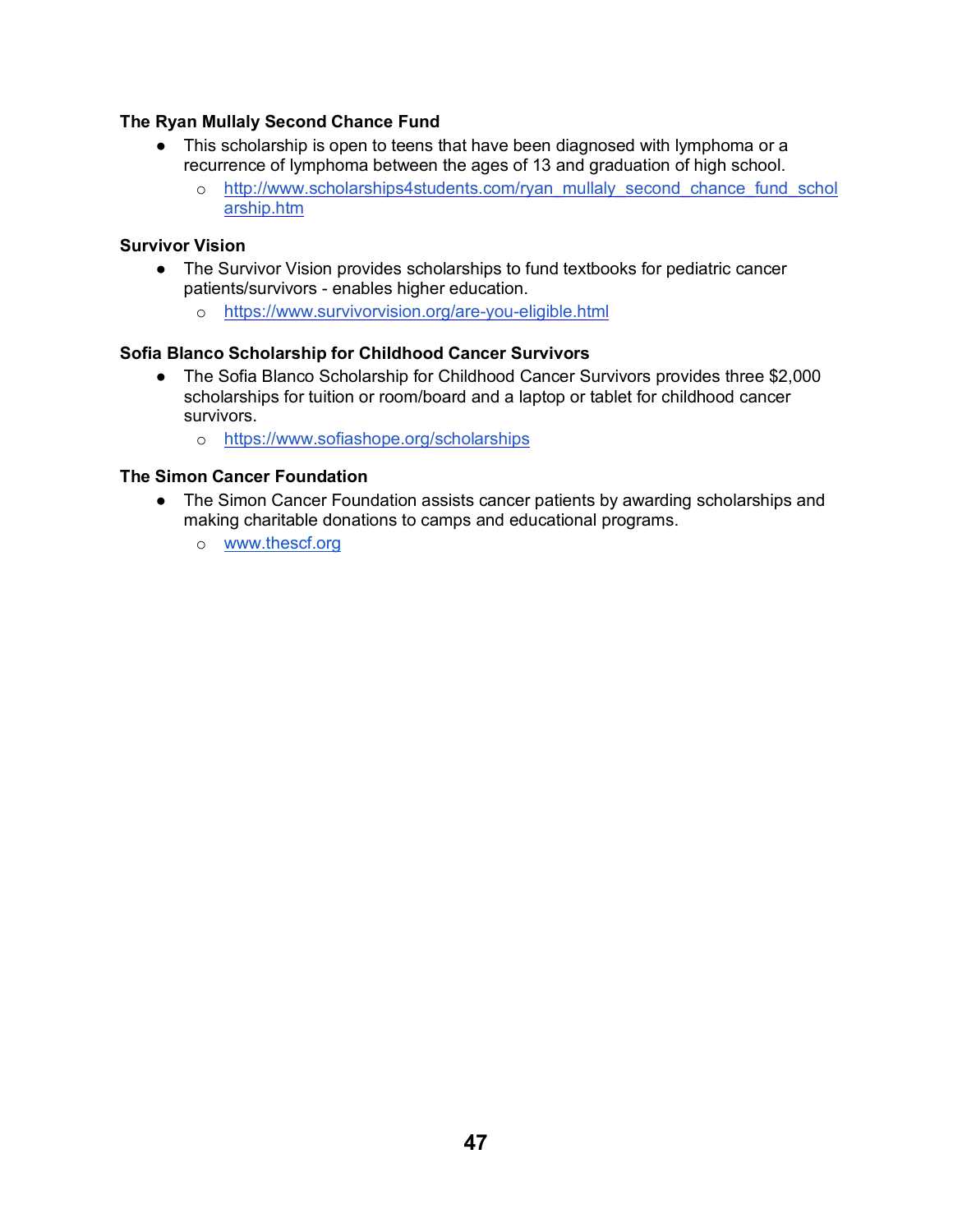

### Schooling Assistance

#### **Hope Cam**

- Hopecam provides computers or tablets, and helps establish Internet connection, to connect children to their classrooms while they are away for treatment. They aid in helping making education away from school the highest quality of education possible.
	- o [www.hopecam.org](http://www.hopecam.org/)
	- o info@hopecamp.org
	- $O$  703-364-5607

#### **IEPs/504 Plans**

● Many children need special education accommodations following treatment. Speak to a social worker for options.

#### **Monkey In My Chair**

- Monkey In My Chair provides a monkey kit for child's classroom. This includes a stuffed monkey to sit in the child's seat while they are going through treatment, as well as resources to read to the class and inform them on what is going on with their classmate. The monkey can go around with the class so the child in treatment doesn't feel left out and the kids in their class can include them in class activities, even though they are not there.
	- o [www.monkeyinmychair.org](http://www.monkeyinmychair.org/)
	- $\circ$  513-772-4888

#### **National Home Education Research Institute**

- Homeschooling home education or home-based education has grown from nearly extinct in the United States in the 1970s to just over 2 million school-age students. NHERI focuses on homeschooling research, homeschool facts, homeschool fast facts, and in-depth scholarly articles.
	- o <https://www.nheri.org/>

#### **National Home School Association**

- The NHSA is the national headquarters for home schooling in America. The NHSA provides comprehensive support, programs, activities, and resources to the nationwide community of homeschoolers.
	- o <https://nationalhomeschoolassociation.com/>

#### **Phoenix Children's Hospital 1 Darn Cool School**

- Phoenix Children's Hospital has an in-house school. The school program is available to all children who are currently enrolled in kindergarten – 12th grade or special education 5 to 21 years. If your child is expected to miss over 10 days of school and your inpatient stay is over 3 days, please connect with the school team to assist with your child's educational needs.
	- o <http://www.phoenixchildrens.org/your-visit/during-your-visit/1-darn-cool-school>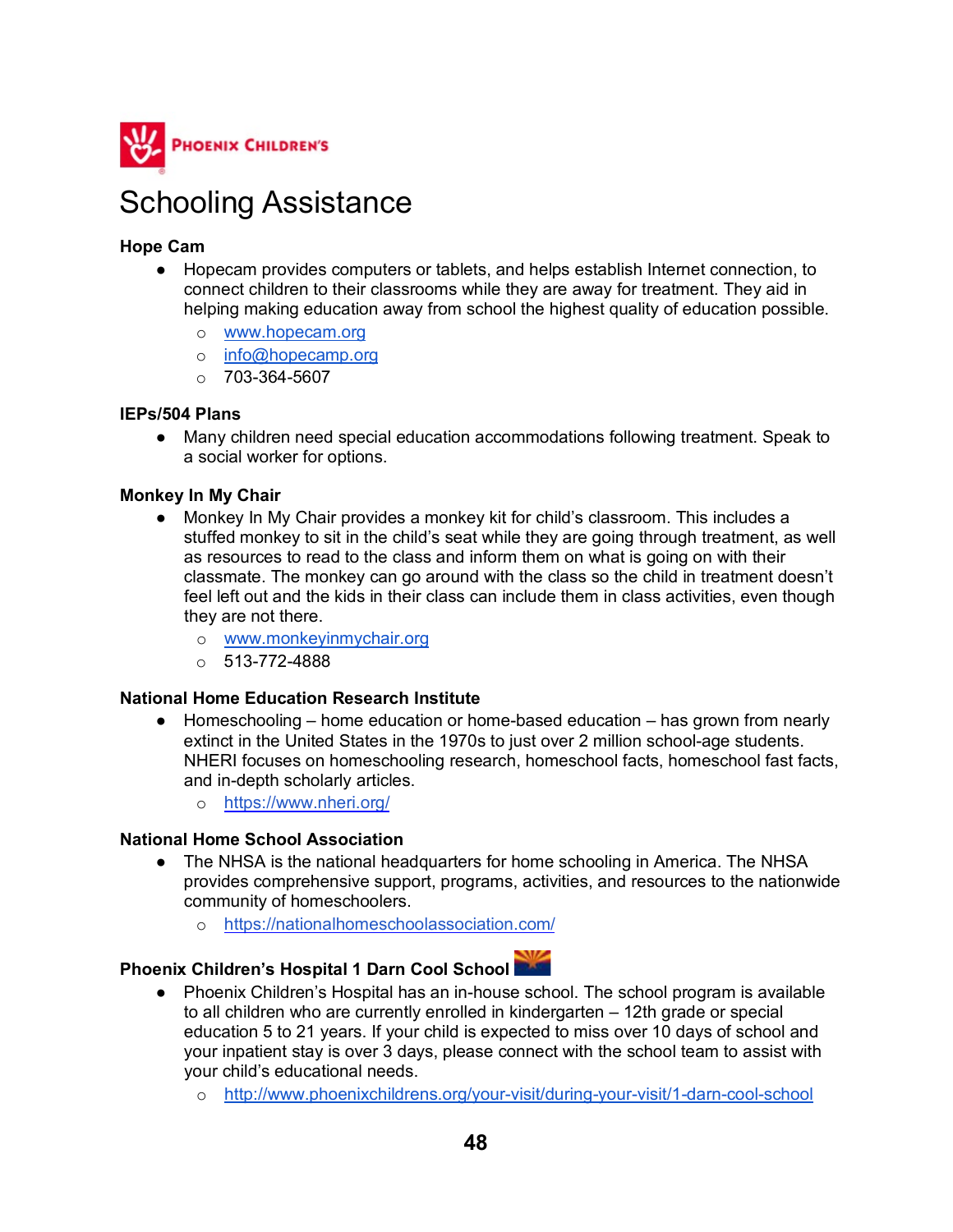#### **Raising Special Kids**

- Raising Special Kids provides support, training, information, and individual assistance for families with children with a full range of conditions, including cancer and blood disorders, from birth to age 26 so families can become effective advocates for their children. They are also the Parent Training and Information Center (PTI) for the state of Arizona, and can assist with IEPs.
	- o <https://raisingspecialkids.org/>
	- o [info@raisingspecialkids.org](mailto:info@raisingspecialkids.org)
		- $\circ$  800-237-3007

#### **School Re-Entry**

- School Re-Entry resources aid families in the process of re-entering their child into school after cancer treatments or other serious illness encounters. Each resource below has information pertaining to school re-entry.
	- o [www.children-cancer.org](http://www.children-cancer.org/)
	- [www.cancersourcekids.com](http://www.cancersourcekids.com/)
	- [www.cancer.org](http://www.cancer.prg/)
	- [www.ldonline.org](http://www.ldonline.org/)
	- [www.leukemia-lymphoma.org](http://www.leukemia-lymphoma.org/)
	- [www.candlelighters.org](http://www.candlelighters.org/)
	- [www.starbright.org](http://www.starbright.org/)

#### **The Trish Greene Back to School Program with Children with Cancer**

- The Trish Greene Back to School Program For Children With Cancer, through the Leukemia and Lymphoma Society, offers free information and materials to parents and educators. The program was developed to encourage communication among parents, young patients, healthcare professionals and school personnel to assure children a smooth transition from active treatment to back to school.
	- o <https://www.lls.org/article/the-trish-greene-back-to-school-program>

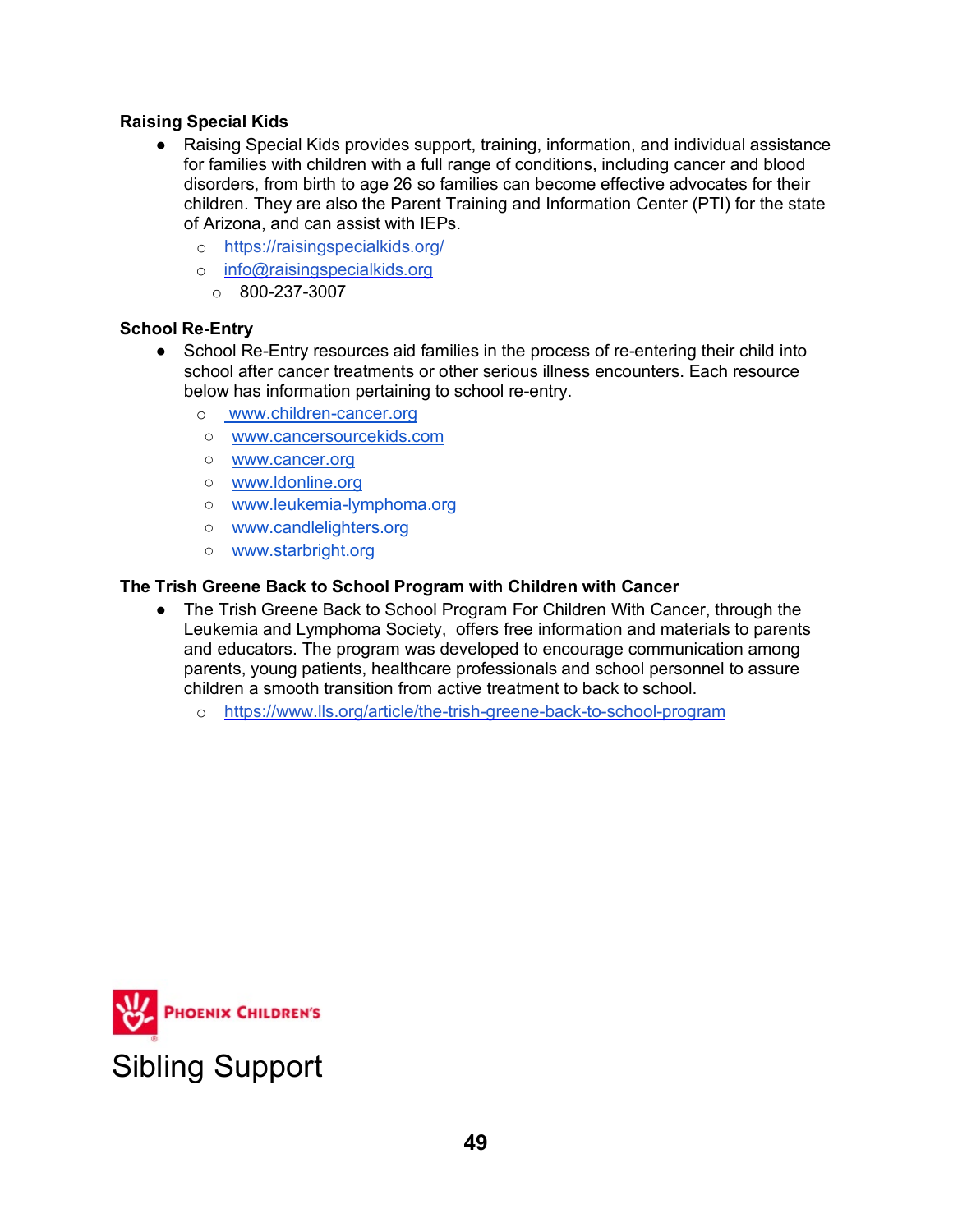#### **Arizona Camp Sunrise and Sidekicks**

- Arizona Camp Sunrise and Sidekicks offers special programs, such as week-long camps and weekend retreats in Payson, for children who have or had cancer and their siblings. They have camps geared for children aged 8-16 years old, and retreats for teens aged 13-16 or children aged 8-12.
	- [www.azcampsunrise.org](http://www.azcampsunrise.org/)
	- o [ashley.larson@swkcs.org](mailto:ashley.larson@swkcs.org)
	- 480-382-8564
	- 12818 N. 28th St, Phoenix, AZ 85032

#### **Beads of Courage**

- Beads of Courage helps improve the quality of life of children and teens, and their siblings, and families through Arts-in-Medicine Programs,
	- <https://www.beadsofcourage.org/>
	- o [becca@beadsofcourage.org](mailto:becca@beadsofcourage.org)
	- $0.520 344 7668$

#### **Camp Erin**

- Camp Erin is a weekend camp with locations across the country for children and teens aged 6-17 grieving the death of a significant person in their lives.
	- o <https://elunanetwork.org/camps-programs/camp-erin/>
	- o [info@elunanetwork.org](mailto:info@elunanetwork.org)
	- $O$  267-687-7724

#### **Camp Mak-A-Dream**

- Camp Mak-A-Dream provides camps and programs in Montana and virtually for kids with cancer and teens with cancer, and for siblings, with the goal of providing opportunities for camper to connected with each other and have fun.
	- o <https://www.campdream.org/camps-programs/>
	- o [info@campdream.org](mailto:info@campdream.org)
	- $\circ$  406-549-5987

#### **Chai Lifeline**

- Chai Lifeline provides seriously ill children with happy and positive lifestyles. Their programs include Camp Simcha, professional care management, learning programs, family retreats, insurance support, sibling support and community services.
	- [www.chailifeline.org](http://www.chailifeline.org/)
	- [info@chailifeline.org](mailto:info@chailifeline.org)
	- 1-877-CHAI-LIFE

#### **Children's Cancer Network**

- Children's Cancer Network supports Arizona's children and families throughout their cancer journey by providing financial assistance, promoting healthy lifestyles and education, and raising awareness.
	- [www.childrenscancernetwork.org](http://www.childrenscancernetwork.org/)
	- o [info@childrenscancernetwork.org](mailto:info@childrenscancernetwork.org)
	- $\circ$  480-398-1564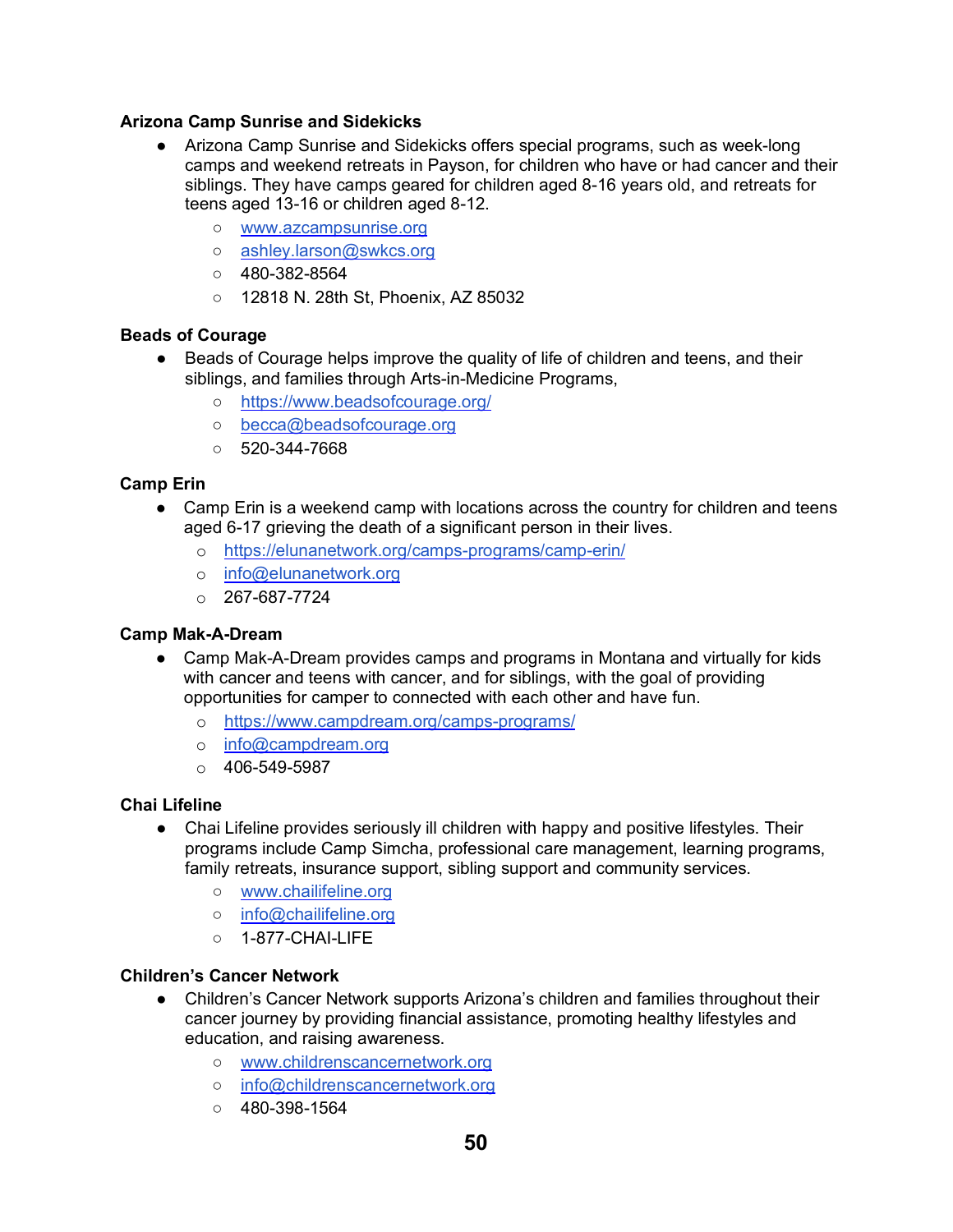#### **Dallas Car Accident Lawyers Cancer Awareness Scholarship**

- This scholarship is a one-time for  $$1,000$  award for a high achieving college student who has battled cancer or been affected by it.
	- <https://www.dallascaraccidentlawyers.net/cancer-awareness-scholarship/>

#### **Gabriela Blanco Scholarship for Siblings of Childhood Cancer Survivors**

- This scholarship provides three \$2,000 for tuition or room/board plus a laptop or tablet for siblings of childhood cancer survivors.
	- <https://www.sofiashope.org/scholarships>

#### **Jackie Spellman Scholarship Foundation**

- The Jackie Spellman Scholarship Foundation provides scholarships to students whose lives have been impacted by leukemia or lymphoma, either as survivors or immediate family.
	- <https://jackiespellmanbenefit.org/scholarships/>

#### **John W. Luttrell Scholarship**

- The John W. Luttrell Scholarship, through the Children's Cancer Network is open to parents, siblings, or cancer warriors who have been seriously affected by cancer.
	- [https://www.childrenscancernetwork.org/programs-and-services/family](https://www.childrenscancernetwork.org/programs-and-services/family-assistance/scholarships/)[assistance/scholarships/](https://www.childrenscancernetwork.org/programs-and-services/family-assistance/scholarships/)

#### **Kids-4-Kids**

- The Kids-4-Kids organization provides biannual scholarships of \$500-2,500 for any level of education for children whose lives have been affected by cancer in any capacity.
	- <http://www.kids4kidswithcancer.org/scholarships-1>

#### **Mesothelioma.com Scholarship**

- Mesothelioma.com will provide one \$4,000 scholarship to one students whose life has been effected, either personally or within their family, by cancer at any point in their lives.
	- <https://www.mesothelioma.com/scholarship/>

#### **NEGU**

- NEGU has numerous programs to help support and bring joy to a child fighting cancer, and their whole family. These programs include Jessie's JoyJars, which are jars with activities and toys for children fighting cancer, and ClubNEGU, in which each family signed up receives monthly boosts to help support children fighting cancer, their siblings, and their parents.
	- <https://negu.org/>
	- [info@jessie.org](mailto:info@jessie.org)
	- 888-648-6348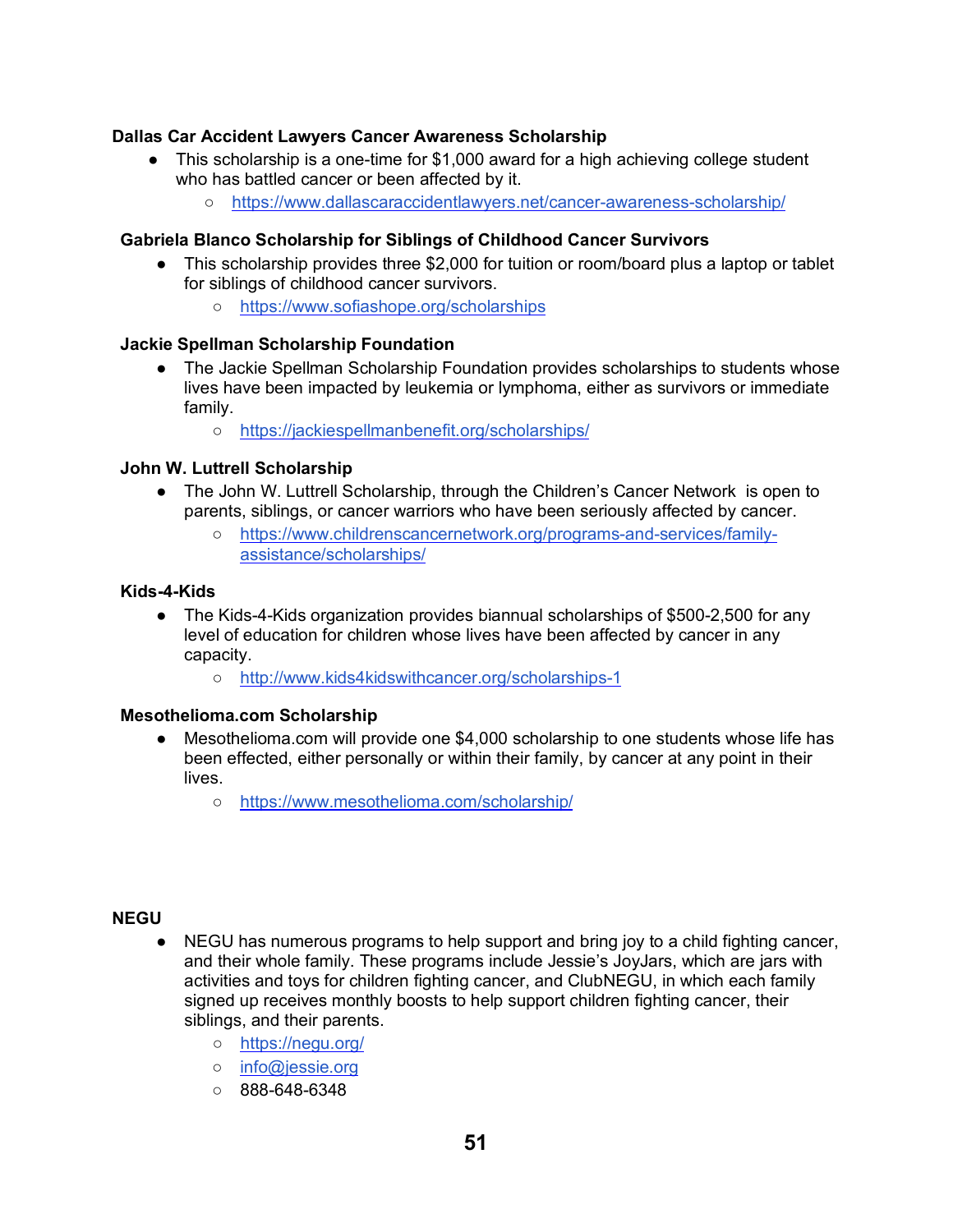#### **Northwestern Mutual Childhood Cancer Sibling Scholarship Program**

- This program provides up to 10 awards of \$5,000 for siblings of individuals who are in current treatment, have survived or passed away from pediatric childhood cancer and are planning to attend college or a vocational studies program.
	- <https://learnmore.scholarsapply.org/nmsibling/>
	- <http://foundation.northwesternmutual.com/scholarships/>



**Billy's Place**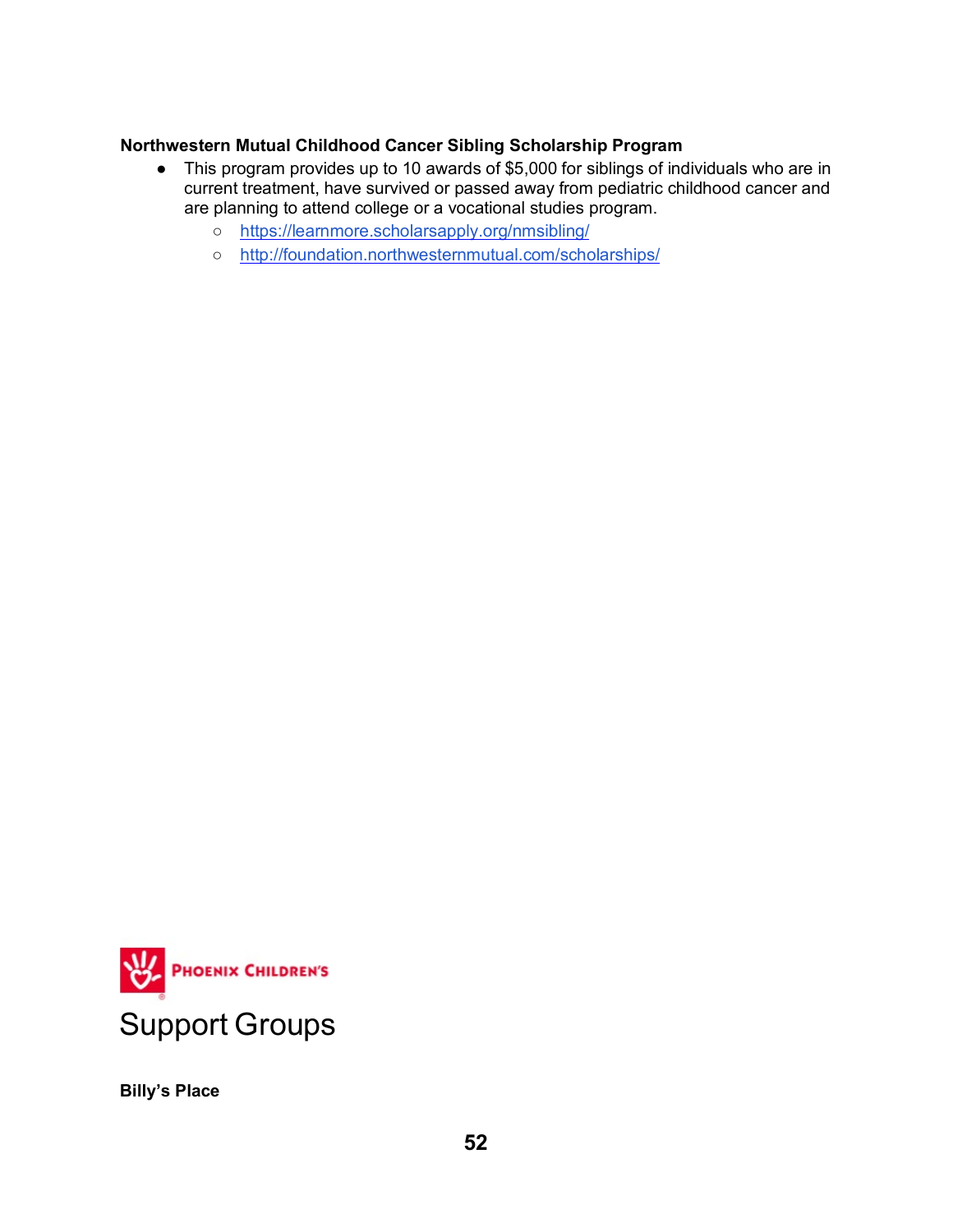- Billy's Place is a space that provides comfort and hope for families and support for grieving children and their families with the loss of a loved one.
	- o [www.billysplace.me](http://www.billysplace.me/)
	- o [info@billysplace.me](mailto:info@billysplace.me)
	- $\circ$  623-414-9838

#### **Cancer Care**

- Cancer Care provides programs that assist with counseling, support groups, education, financial assistance and practical help for families battling cancer.
	- o [www.cancercare.org](http://www.cancercare.org/)

#### **Cancer Support Community of Arizona**

- Cancer Support Community of Arizona offers social and emotional support programs for adults, teens, and children dealing with a cancer diagnosis within themselves or their family.
	- o [www.cscaz.org](http://www.cscaz.org/)
	- o [info@cscaz.org](mailto:info@cscaz.org)
	- $\circ$  602-712-1006

#### **Candlelighters Childhood Cancer Foundation of Southern Arizona**

- Candlelighters supports, serves and advocates for children and adolescents with cancer and other blood disorders through support groups, festive opportunities and camps.
	- o [www.candlelightersaz.org](http://www.candlelightersaz.org/)
	- o [Info@candlelightersaz.org](mailto:info@candlelightersaz.org)
	- $\circ$  520-777-4911



- Children's Cancer Network supports Arizona's children and families throughout their cancer journey by providing financial assistance, promoting healthy lifestyles and education, and raising awareness.
	- o [www.childrenscancernetwork.org](http://www.childrenscancernetwork.org/)
	- o [info@childrenscancernetwork.org](mailto:info@childrenscancernetwork.org)
	- $\circ$  480-398-1564

#### **Courtney's Courage**

- Courtney's Courage provides an immense amount of funding to cancer research and family support programs. They provide sibling events, gift packed backpacks, teen and young adult support groups, support groups, and even financial assistance.
	- o <https://www.teeupfortots.org/programs>
	- o K.ogden@courtneyscourage.org
	- $\circ$  520-269-9824

#### **Friends of Jaclyn Foundation**

- The Friends of Jaclyn Foundation pairs children and their families battling pediatric brain tumors with college and high school sports teams for support, friendship, and love.
	- o [www.friendsofjaclyn.org](http://www.friendsofjaclyn.org/)

#### **Leukemia and Lymphoma Society**

• The Leukemia and Lymphoma Society fund research for blood cancers, offers information on blood cancers, provides awareness for blood cancers, and offers online support groups and chats.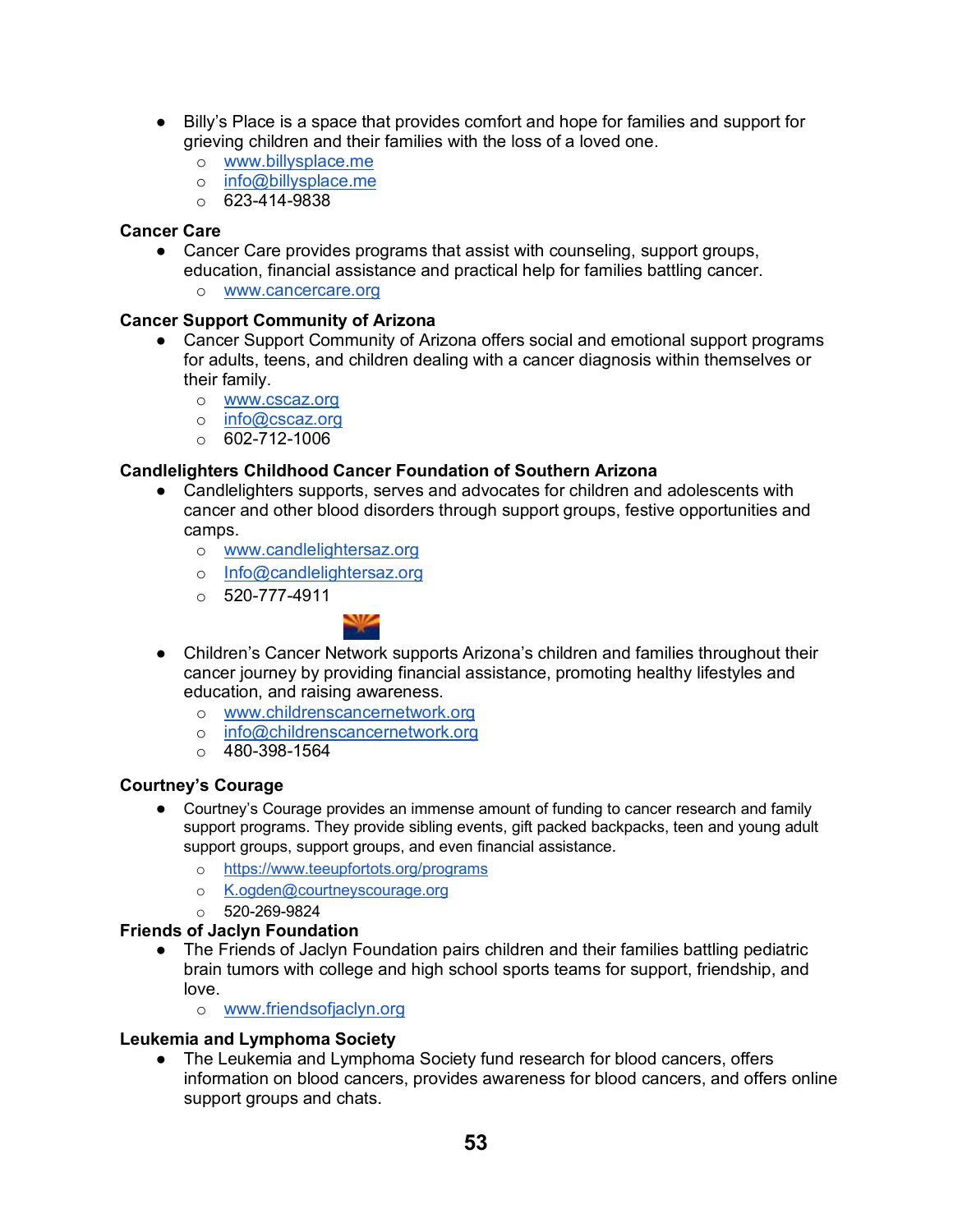- o [www.lls.org](http://www.lls.org/)
- o 888-557-7177
- $\circ$  1-800-955-4572

#### **New Song Center**

- The New Song Center provides support for grieving children, teens, young adults and their families who have experienced the death of a loved one.
	- o [www.hov.org/our-care/grief-support/new-song-center-for-grieving-children/](http://www.hov.org/our-care/grief-support/new-song-center-for-grieving-children/)
	- $\circ$  480-951-8985

#### **Starlight Starbright**

- Starlight Starbright helps seriously ill children and their families cope with pain, fear and isolation through family activities.
	- o [www.starlight.org](http://www.starlight.org/)
	- o [info@starlight.org](mailto:info@starlight.org)
	- $o$  310-479-1212

#### **Tu Nidito**

- Tu Nidito provides Southern Arizona families with a comprehensive continuum of childcentered care.
	- o [www.tunidito.org](http://www.tunidito.org/)
	- $o$  520-322-9155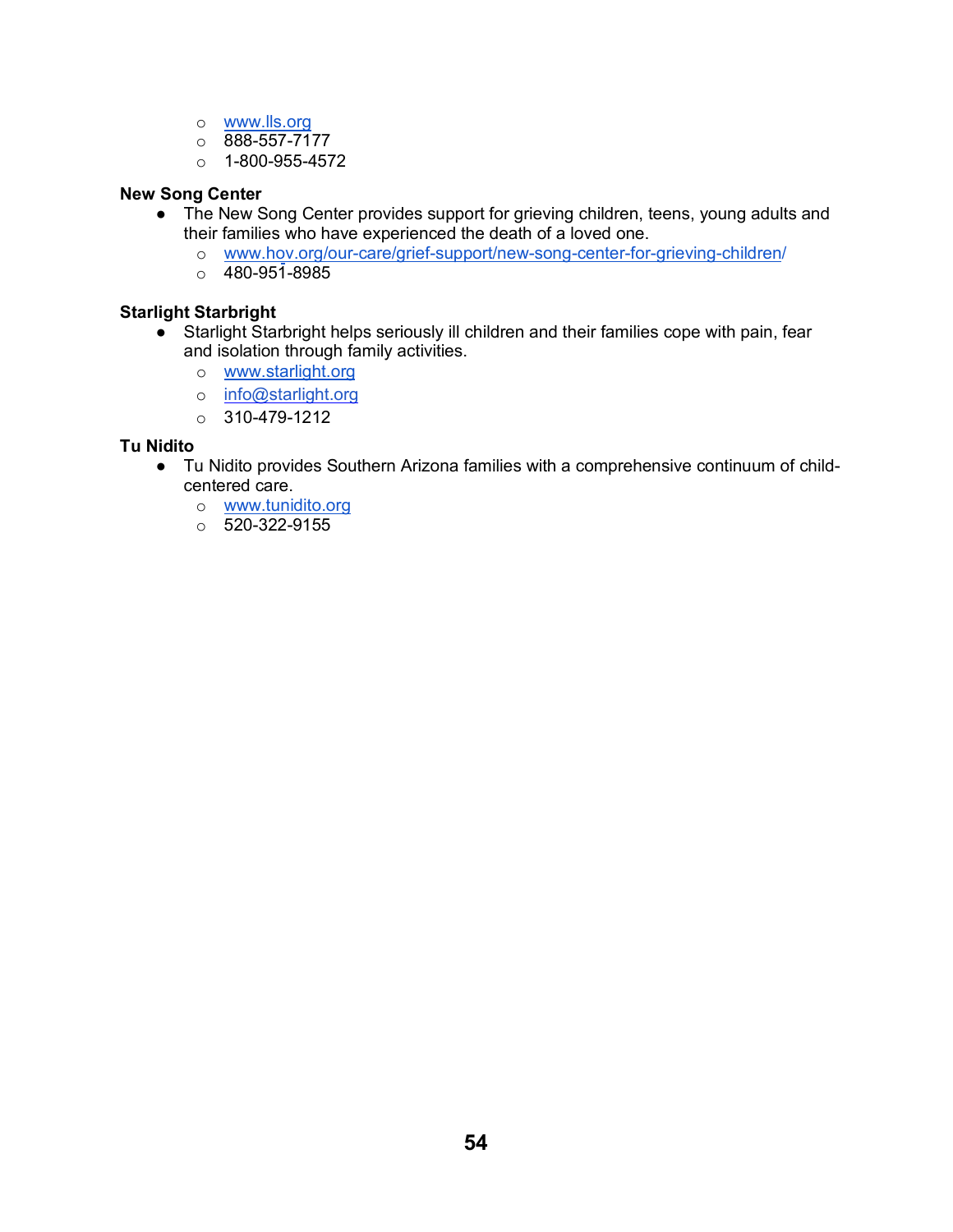

### Survivor Programs

- Children's Cancer Network supports Arizona's children and families throughout their cancer journey by providing financial assistance, promoting healthy lifestyles and education, and raising awareness.
	- o [www.childrenscancernetwork.org](http://www.childrenscancernetwork.org/)
	- o [info@childrenscancernetwork.org](mailto:info@childrenscancernetwork.org)
	- $\circ$  480-398-1564



- Lighthouse for Hope provides support for families by alleviating financial stress, providing awareness, assistance for daily necessities, food, and clothing needs, and offering retreats and activities for cancer patients and survivors.
	- o [www.lighthouseforhope.org](http://www.lighthouseforhope.org/)
	- o [info@lighthouseforhope.org](mailto:info@lighthouseforhope.org)
	- $O$  480-662-1367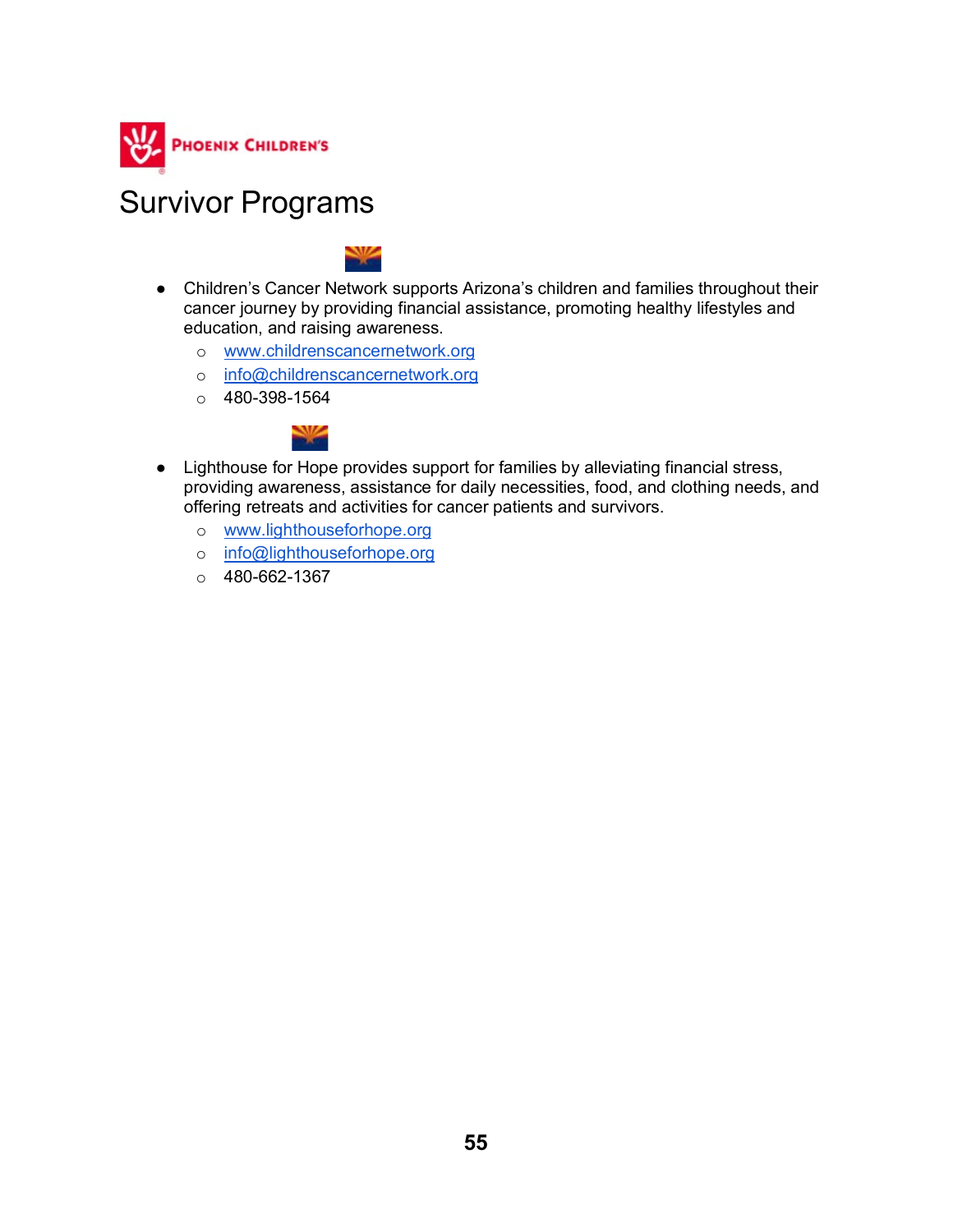

### **Transportation**

#### **Alex's Lemonade Stand**

- Alex's Lemonade Stand helps to fund research, raise awareness, and support families and children battling cancer.
	- o [www.alexslemonade.org](http://www.alexslemonade.org/)

#### **American Cancer Society**

- The American Cancer Society provides information, prevention tips, awareness, and Road to Recovery programs for cancer patients and families.
	- o [www.cancer.org](http://www.cancer.org/)

#### **Arizona Cancer Foundation for Children**

- The Arizona Cancer Foundation for Children provides emotional, practical, and financial support directly to families. Some of their services include financial assistance, adopt-a-family, travel assistance, and therapy dog visits.
	- o [www.azcancerfoundation.org](http://www.azcancerfoundation.org/)
	- o [jboss@azcancerfoundation.org](mailto:jboss@AZCancerFoundation.org)
	- $\circ$  480-350-7055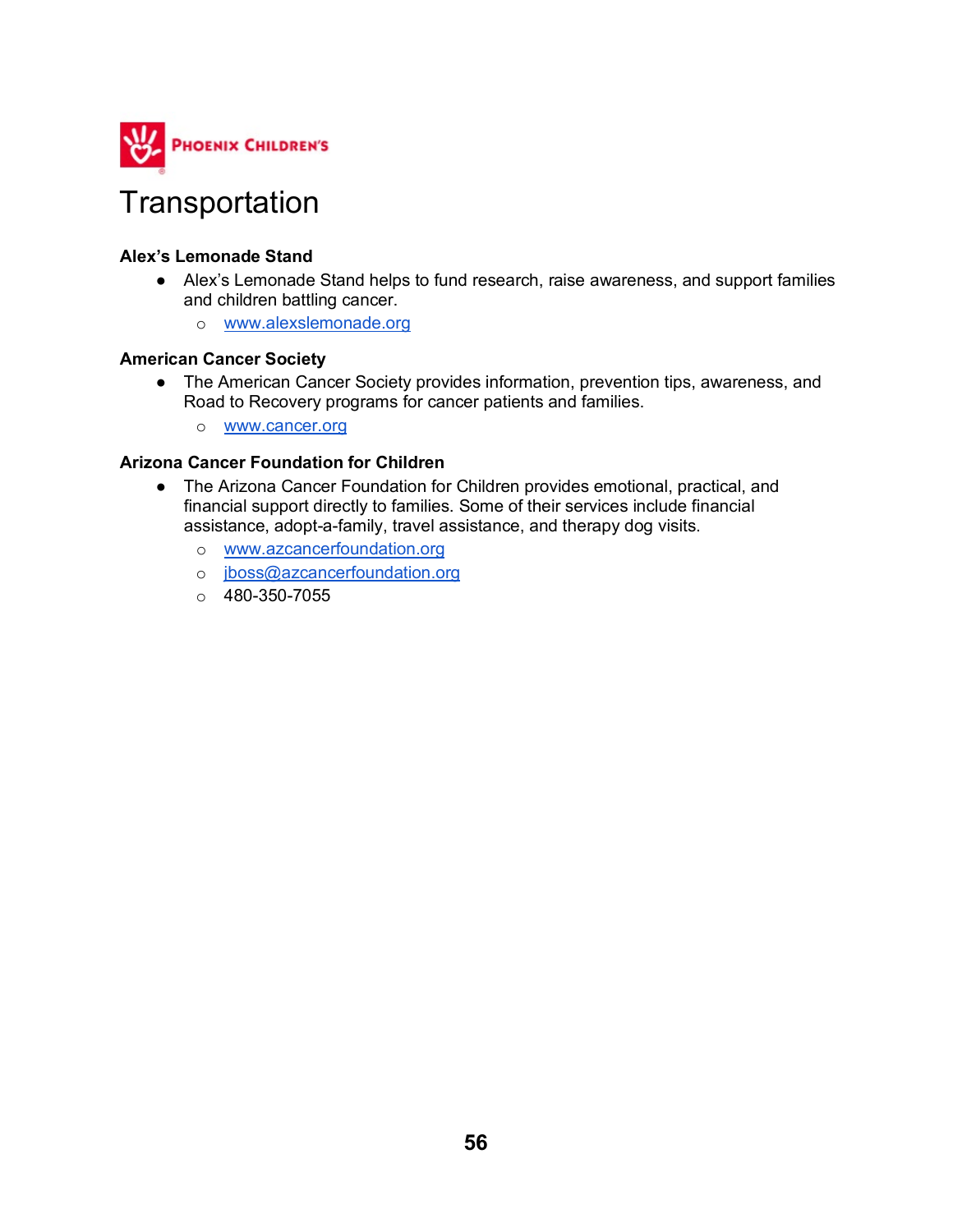

### Vacations

#### **Camp Erin**

- Camp Erin is a weekend camp with locations across the country for children and teens aged 6-17 grieving the death of a significant person in their lives.
	- o <https://elunanetwork.org/camps-programs/camp-erin/>
	- o [info@elunanetwork.org](mailto:info@elunanetwork.org)
	- $O$  267-687-7724

#### **Camp Mak-A-Dream**

- Camp Mak-A-Dream provides camps and programs in Montana and virtually for kids with cancer and teens with cancer, and for siblings, with the goal of providing opportunities for camper to connected with each other and have fun.
	- o <https://www.campdream.org/camps-programs/>
	- o [info@campdream.org](mailto:info@campdream.org)
	- $\circ$  406-549-5987

#### **Give Kids the World**

- Give Kids the World is a 79-acre nonprofit resort in Central Florida that provides weeklong, cost-free vacations to children with life threatening illnesses and their families.
	- o [www.givekidstheworld.org](http://www.givekidstheworld.org/)
	- $\circ$  407-396-1114

- **Make-A-Wish/ Make-A-Wish International** ● Make-A-Wish grants wishes to children battling cancer or other life-threatening illnesses.
	- o [www.wish.org](http://www.wish.org/)
	- o [www.worldwish.org](http://www.worldwish.org/)

#### **Sunshine Kids**

- Sunshine Kids provides children with positive group activities and opportunities. They provide in hospital opportunities as well as different trips or vacations free of charge.
	- o <http://www.sunshinekids.org/index.html>
	- $\circ$  323-769-2520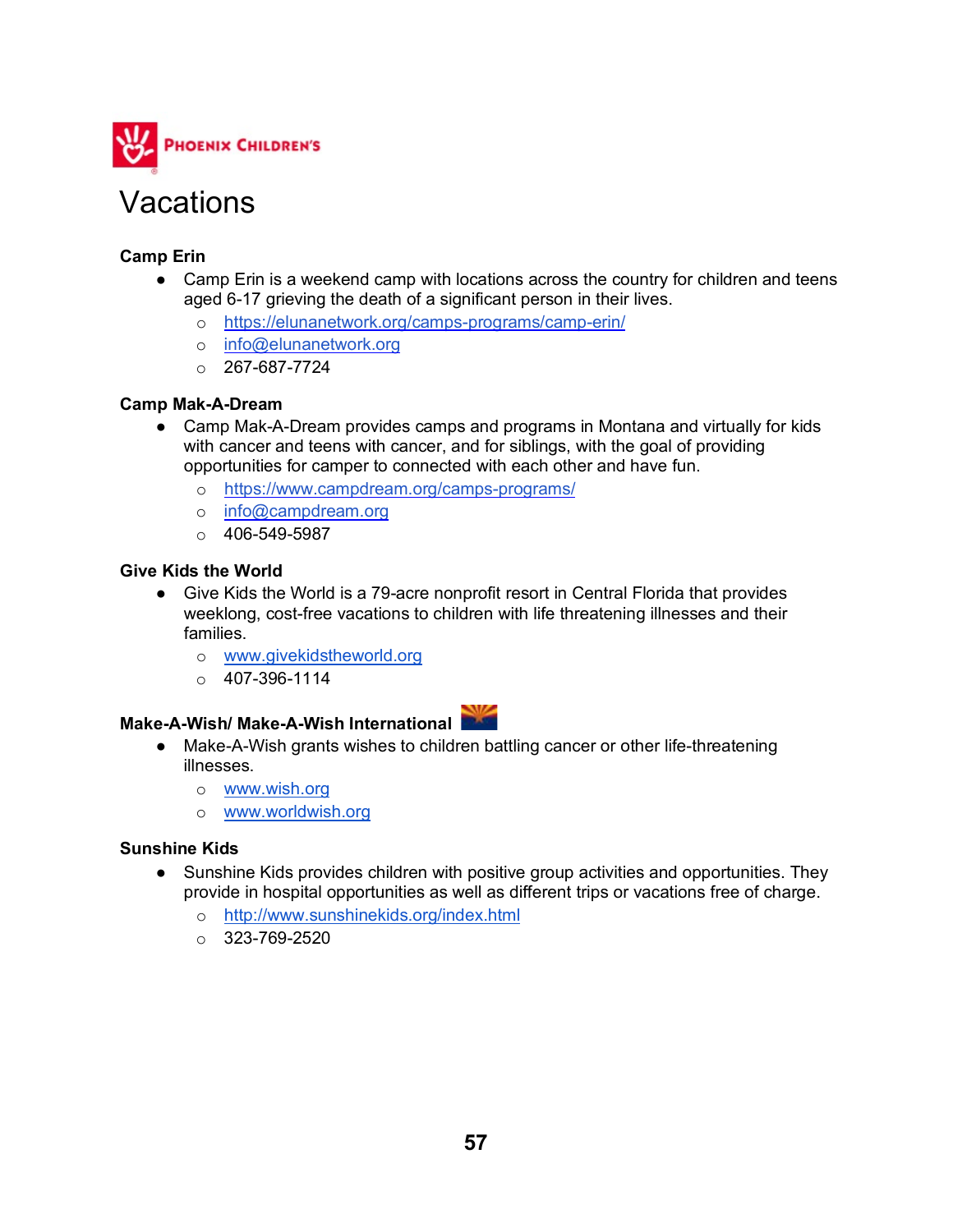

### Wigs and Hats

### **Arizona Wig Boutique**

- Arizona Wig Boutique is a local wig store that carries all types of wigs. These wigs are self-funded.
	- o [www.arizonawigco.com](http://www.arizonawigco.com/)
	- $O$  480-429-3778

#### **Caps for Kids**

- Caps for Kids provides a cap autographed by an athlete, entertainer or other notable celebrity of the child's choice.
	- o [www.capsforkids.org](http://www.capsforkids.org/)
	- $\circ$  504-891-4277



- Children's Cancer Network provides wigs and hats for no cost to cancer patients.
	- o [https://www.childrenscancernetwork.org/programs-and-services/family-as](https://www.childrenscancernetwork.org/programs-and-services/family-assistance/wigs/) [sistance/wigs/](https://www.childrenscancernetwork.org/programs-and-services/family-assistance/wigs/)
	- o [info@childrenscancernetwork.org](mailto:info@childrenscancernetwork.org)
	- $\circ$  480-398-1564



- Crowns of Courage provides no-cost halo wigs to cancer patients. Wigs can be made out of the patient's own hair or donated hair.
	- o [www.crownsofcourage.com](http://www.crownsofcourage.com/)
	- $O$  607-717-4422

#### **Ellie's Hats**

- Ellie's Hats provides free hats year-round to kids with cancer.
	- o [www.ellieshats.org](http://www.ellieshats.org/)

#### **Locks of Love**

- Locks of Love provides hairpieces to children younger than 18.
	- o [www.locksoflove.org](http://www.locksoflove.org/)
	- o 914-222-1301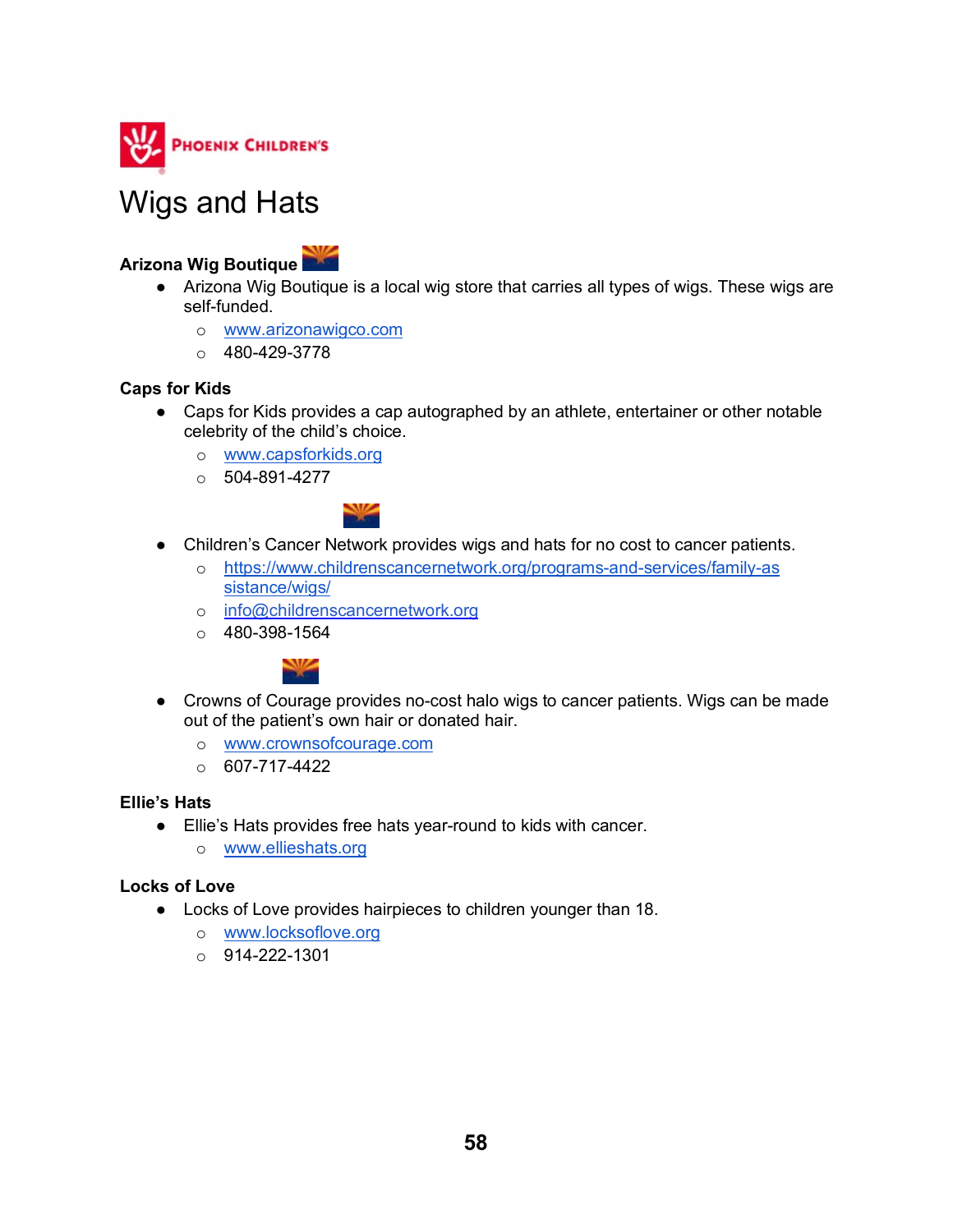

### Wishes, Activities, Miscellaneous

#### **A Moment of Magic Foundation**

- A Moment of Magic provides a child in the hospital from a visit with a college student dressed as some of the most popular Disney princesses.
	- o [www.amomentofmagic.org](http://www.amomentofmagic.org/)
	- $O = 914 222 1301$

#### **Binkeez for Comfort**

- Binkeez for Comfort provides blankets for cancer patients.
	- o [www.binkeezforcomfort.org](http://www.binkeezforcomfort.org/)
	- o [susan@binkeezforcomfort.org](mailto:susan@binkeezforcomfort.org)
	- $0.508 847 5795$

#### **Children's Dream Fund**

- The Children's Dream Fund grants wishes to children battling cancer or other life threatening illnesses.
	- o [www.childrensdreamfund.org](http://www.childrensdreamfund.org/)
	- $O$  727-896-6390

#### **Give Kids the World**

- Give Kids the World is a 79-acre nonprofit resort in Central Florida that provides weeklong, cost-free vacations to children with life threatening illnesses and their families.
	- o [www.givekidstheworld.org](http://www.givekidstheworld.org/)
	- $O$  407-396-1114

#### **Little Wish**



- The Little Wish Foundation grants smaller wishes for children who are oncology patients.
	- o [info@littlewishfoundation.org](mailto:info@littlewishfoundation.org)
	- $\circ$  317-376-0144

### **Make-A-Wish/ Make-A-Wish International**

- Make-A-Wish grants wishes to children battling cancer or other life threatening illnesses.
	- o [www.wish.org](http://www.wish.org/)
	- o [www.worldwish.org](http://www.worldwish.org/)

#### **Sadie Keller Foundation**